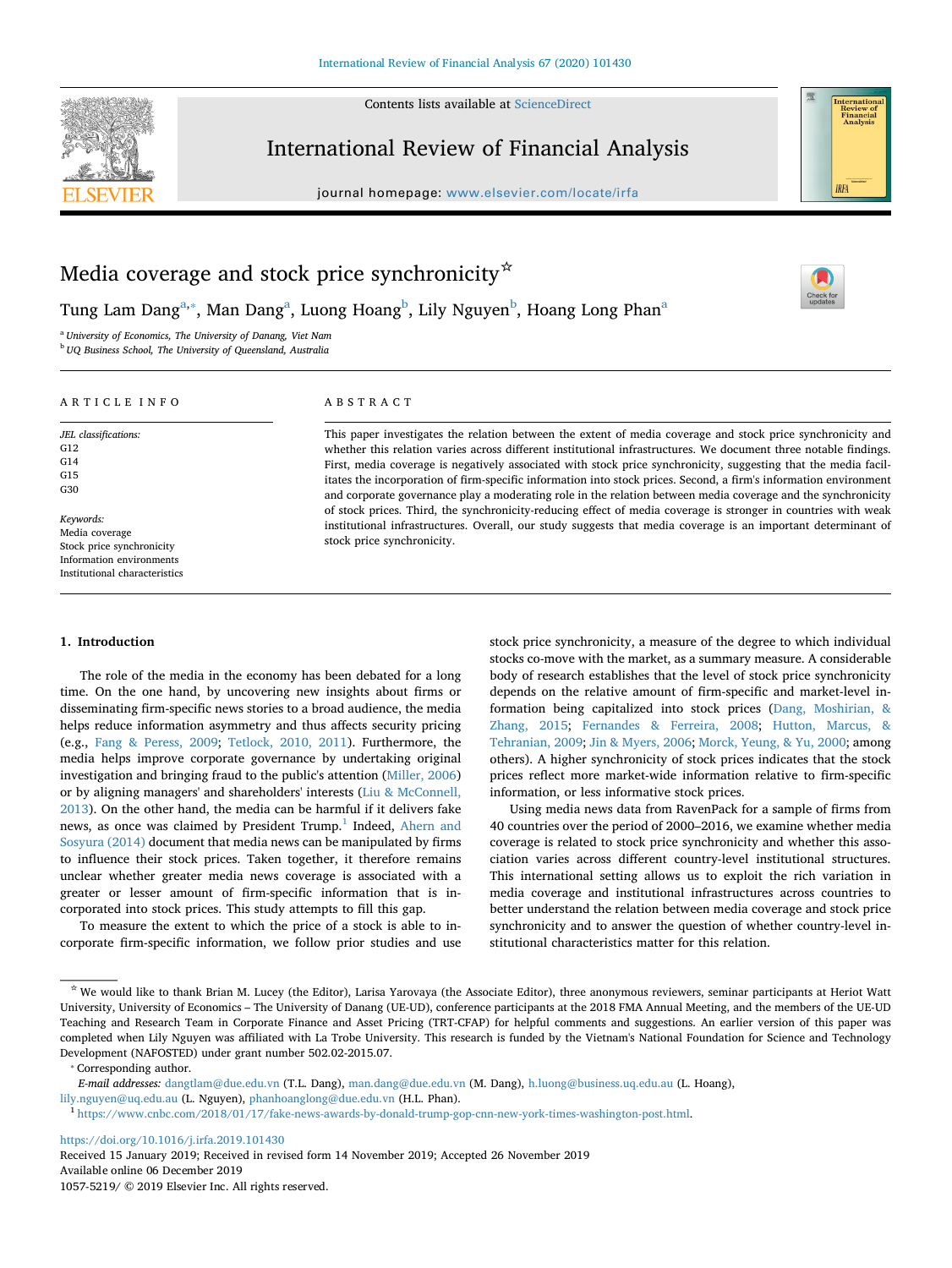The first part of our study focuses on the relation between media coverage and stock price synchronicity. On the one hand, there are at least two reasons why greater media coverage can matter for the synchronicity of stock prices. First, the media can help reduce information asymmetry by producing new information and (or) disseminating firmspecific information to a wider base of investors (e.g., [Bushee, Core,](#page-16-5) [Guay, & Hamm, 2010](#page-16-5); [Fang & Peress, 2009](#page-16-0); [Tetlock, 2010](#page-17-0)). Because stock price synchronicity is affected by information opacity [\(Jin &](#page-17-3) [Myers, 2006](#page-17-3)), greater media news coverage should reduce stock price synchronicity. Second, the media can strengthen investor protection by improving corporate governance (e.g., [Core, Guay, & Larcker, 2008](#page-16-6); [Dyck, Morse, & Zingales, 2010](#page-16-7); [Dyck, Volchkova, & Zingales, 2008](#page-16-8); [Dyck & Zingales, 2002](#page-16-9); [Joe, Louis, & Robinson, 2009](#page-17-5); [Kuhnen &](#page-17-6) [Niessen, 2012](#page-17-6); [Miller, 2006](#page-17-1)). Stronger investor protection can encourage risk arbitrageurs to collect and trade on proprietary information, which facilitates the capitalization of firm-specific information into stock prices, thereby lowering stock price synchronicity [\(Morck](#page-17-4) [et al., 2000\)](#page-17-4). Taking these arguments together, we posit that firms that receive greater attention by news media are likely to have more reliable and high-quality information available to the public. Accordingly, their stock prices should be more informative and less synchronous with the market. Therefore, our key hypothesis predicts that firms with greater media coverage have lower stock price synchronicity.

On the other hand, an alternative view argues that greater media news coverage might be associated with higher stock price synchronicity, or even does not have any effect. If the firm-specific news events disseminated by the media do not reach a broader class of investors than is already afforded by other information intermediaries, or even worse, the media might report biased and distorted news stories when firms intentionally manipulate media news reporting (e.g., [Ahern &](#page-16-1) [Sosyura, 2014\)](#page-16-1), then the media does not improve firms' information environments or provide effective external monitoring. Consequently, in such environments, greater media news coverage might impede the incorporation of firm-specific information into stock prices, thereby leading to higher stock price synchronicity.

Our results show that firms with greater media coverage have lower stock price synchronicity, supporting our key hypothesis. We find that this negative relationship between media news coverage and stock price synchronicity remains consistent across subsamples (i.e., the global sample, developed versus emerging markets, and U.S. versus non-U.S. markets) and whether we control for various country-level and firmspecific variables that might be correlated with stock price synchronicity. The magnitude of the results is economically significant. For example, an increase of one standard deviation in media coverage results in a decrease of approximately 9.0 percentage points in stock price synchronicity, which is roughly 5.8% of the average synchronicity of stock prices across global sample firms.

To address the concern that an endogenous relation between media coverage and stock price synchronicity can drive our results, we perform several robustness checks. First, we include firm-fixed effects in regressions to control for unobservable firm-specific heterogeneity that is time-invariant or rarely changes over time. Second, we rerun our regressions using the lagged media variable as a key independent variable to alleviate reverse causality between media coverage and stock price synchronicity. In addition, we follow [Peress \(2014\)](#page-17-7) and employ an instrumental variable (IV) approach that exploits *nationwide* media strikes (i.e., strikes that affect a high percentage of the media sector) as an exogenous shock to media coverage. Finally, to mitigate the concern that media coverage can be manipulated by firms or that the media simply reflects the effect of firms' disclosure practices, we perform analysis using the media news sample with only press-initiated news. Our results are robust to all of these checks. Collectively, our results suggest that the media helps facilitate the incorporation of firmspecific information into stock prices, thus lowering stock price synchronicity.

of firm-level information transparency and corporate governance on the relation between media coverage and stock price synchronicity. We argue that if the negative relation between media coverage and stock price synchronicity is driven by the media's role in reducing information asymmetry, then this relation should become weaker for firms with more transparent information environments. Similarly, if the media helps facilitate the incorporation of firm-specific information into stock prices by improving corporate governance and firm disclosure quality, then this relation should become attenuated in firms with stronger governance environments. Following prior studies (e.g., [Behn, Choi, &](#page-16-10) [Kang, 2008;](#page-16-10) [Bhattacharya, Daouk, & Welker, 2003](#page-16-11); [Bushman, Piotroski,](#page-16-12) [& Smith, 2004](#page-16-12); [Jin & Myers, 2006\)](#page-17-3), we use Big4 auditors as a proxy for firm-level information environment, $<sup>2</sup>$  $<sup>2</sup>$  $<sup>2</sup>$  and institutional block ownership</sup> to measure the strength of corporate governance at the firm level. Consistent with our prediction, we find that the negative relationship between media coverage and stock price synchronicity is more pronounced for firms not being audited by a Big4 auditor and for those with lower institutional block ownership.

Finally, we examine whether the association of media coverage and stock price synchronicity varies across different institutional infrastructures. Our results show that the negative relation between media coverage and the synchronicity of stock prices is more pronounced in countries with poor protection of investors (measured by the "good government index"), weak government effectiveness, poor regulatory quality, low accounting standards, and less strict disclosure requirements. We also find that the negative relation between media coverage and stock price synchronicity is stronger in the IFRS non-adopting countries. Collectively, these findings suggest that the media can act as a substitute for country-level institutional infrastructures to increase stock price efficiency.

Our paper makes three major contributions to the literature. First, we add to the growing literature on the media's role in financial markets, with a focus on an international setting. Although a large body of research exists on the media's importance to financial markets, most prior studies focus on a single market (e.g., [Ahern & Sosyura, 2014](#page-16-1); [Dyck et al., 2008;](#page-16-8) [Fang & Peress, 2009](#page-16-0); [García, 2013;](#page-16-13) [Gurun & Butler,](#page-16-14) [2012;](#page-16-14) [Huberman & Regev, 2001](#page-16-15); [Tetlock, 2007, 2010, 2011](#page-17-8); [Tetlock,](#page-17-9) [Saar-Tsechansky, & Macskassy, 2008;](#page-17-9) among others); few papers investigate the media's effects on international financial markets [\(Dang](#page-16-2) [et al., 2015;](#page-16-2) [Griffin, Hirschey, & Kelly, 2011](#page-16-16); [Kim, Zhang, Li, & Tian,](#page-17-10) [2014\)](#page-17-10). Given that institutional characteristics and information environments are different across countries, which can affect the media's incentives and ability to collect, produce and (or) disseminate information to the public ([Dang et al., 2015;](#page-16-2) [Veldkamp, 2006](#page-17-11)), the effect of the media might also be different, or even non-existent, among countries. Our study extends this strand of literature by showing that media attention is an important factor affecting stock price synchronicity in the global financial markets.

Second, our paper is among few studies that examine the role of the media in improving the efficiency of stock prices in international financial markets. Specifically, our study is related to several recent papers that investigate the relation between the media and market efficiency in international markets ([Dang et al., 2015](#page-16-2); [Griffin et al., 2011](#page-16-16); [Kim et al., 2014\)](#page-17-10). However, our study differentiates itself from those papers in several distinct ways. [Kim et al. \(2014\)](#page-17-10) focus on the effect of country-level press freedom on stock price informativeness, whereas we are interested in how firm-level media coverage affects the ability of stock prices to incorporate firm-specific information and thus, stock price synchronicity. Our article differs from [Griffin et al.'s \(2011\)](#page-16-16) study in both method and focus. We rely on panel data to investigate whether the media, as a firm-level governance mechanism to enhance investor

<span id="page-1-0"></span> $2$  We use Big5 auditors in 1999–2001 (before Arthur Andersen's demise), and Big4 auditors from 2002 onwards. However, for expositional convenience, we refer to these top auditing firms as Big4 throughout the paper.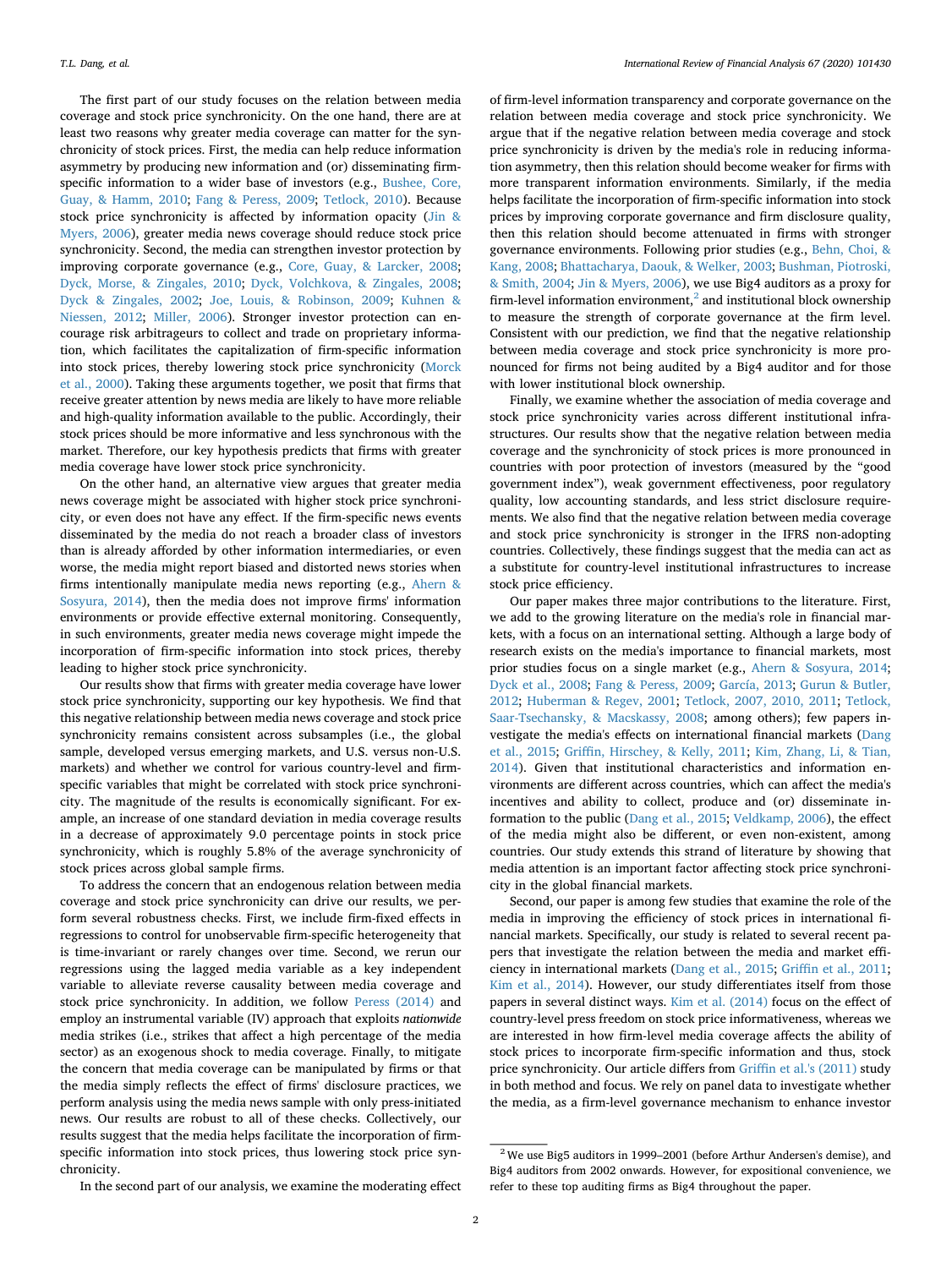protection and firm transparency, is associated with stock price synchronicity. In contrast, [Griffin et al. \(2011\)](#page-16-16) employ the event study method to examine how stock prices in international equity markets react to public news announcements. Our paper is closely related to [Dang et al. \(2015\).](#page-16-2) However, [Dang et al. \(2015\)](#page-16-2) focus on testing whether stock price synchronicity is driven by firm-specific information or noise, using a direct proxy for information production by the media (i.e., news commonality). In contrast, our focus is on whether the extent of media coverage is related to the ability of stock prices to incorporate firm-specific information. These two measures capture the two distinct dimensions of news media. News commonality is a measure of firmspecific information contained in news events produced by the media, whereas the extent of media coverage captures the media's attention. Therefore, higher media coverage does not necessarily imply more firmspecific information produced and provided to the public, and vice versa. In addition, we provide insights into the moderating role of firmlevel transparency and corporate governance in the relation between media coverage and the synchronicity of stock prices.

Finally, we provide evidence on how the interaction between firmlevel media coverage and country-level institutional infrastructures influences stock price synchronicity. In particular, we find that the synchronicity-reducing effect of the media, as a firm-level substitutive mechanism in providing investor protection and firm transparency, is greater in countries with weaker institutions. Although [Kim et al.](#page-17-10) [\(2014\)](#page-17-10) and [Griffin et al. \(2011\)](#page-16-16) investigate the relation between the media and stock price informativeness across countries, neither of these studies evaluates explicitly how the media interacts with country-level institutional characteristics in improving stock price efficiency.

The remainder of the paper is organized as follows. [Section 2](#page-2-0) presents research hypotheses. [Section 3](#page-3-0) describes our data sources and the variable measurement procedure. [Section 4](#page-6-0) reports and discusses empirical evidence on the link between media coverage, stock price synchronicity, and the role of institutional structures. We conclude the paper in [Section 5.](#page-13-0)

## <span id="page-2-0"></span>**2. Hypothesis development**

## *2.1. Media coverage and stock price synchronicity*

Our hypotheses rest on two strands of the literature. The first strand is related to the link between governance mechanisms, transparency and stock price synchronicity. At the country level, [Morck et al. \(2000\)](#page-17-4) find that stocks co-move more in countries with poor protection for investors because in such environments, informed risk arbitrage is less attractive, and investors are discouraged from uncovering private information, leading to less firm-specific information being capitalized into stock prices. [Jin and Myers \(2006\)](#page-17-3) extend and complement [Morck](#page-17-4) [et al. \(2000\)](#page-17-4) by showing that less information transparency enables insiders to control firm-specific information flows to the public and therefore to absorb some firm-specific variations. In support of this argument, [Jin and Myers \(2006\)](#page-17-3) find that stock prices co-move to a greater extent in countries with more-opaque information environments. A recent study by [Eun, Wang, and Xiao \(2015\)](#page-16-17) show that stock prices are more synchronous in countries with cultural tightness and collectivism. They find that a country's information environment and investors' correlated trading are channels through which culture affects stock price synchronicity.<sup>[3](#page-2-1)</sup>

Extending cross-country analysis to the firm level, a growing body of research provides empirical evidence that stock price synchronicity is negatively associated with the strength of both a firm's corporate governance and transparency. For instance, [Ferreira and Laux \(2007\)](#page-16-18) and [Fernandes and Ferreira \(2008\)](#page-16-3) find that stock price informativeness, an inverse measure of stock price synchronicity, is positively associated with openness to the market for corporate control, cross-listing and voluntary commitment to enhanced disclosures. [Hutton et al. \(2009\)](#page-16-4) provide evidence that firms with less transparent information environments have stock prices that are more synchronous. [Kim et al.](#page-17-10) [\(2014\)](#page-17-10) find that stock prices co-move more in countries with less press freedom, suggesting that the lack of press freedom can weaken firms' information environment and reduce the ability of stock price to incorporate firm-specific information.[4](#page-2-2)

Overall, findings from those studies suggest that when countries' or firms' environments are characterized by poor governance structures or information opacity, stock prices fail to reflect firm-specific information in a timely and precise manner and thus tend to co-move more with the market.

The second strand is related to the roles of the media in financial markets and corporate policies. On the one hand, media coverage might not affect, or even has a positive effect on, stock price synchronicity due to the unfavorable side of the media. Specifically, if the media only repeats firm-initiated news stories without adding new information content or if the firm-specific news events disseminated by the media do not reach a broader class of investors than is already afforded by other information intermediaries, then the media might not affect firms' information environments. Moreover, the media has an incentive to sensationalize news, even at the expense of accuracy, to appeal to its readership ([Core et al., 2008](#page-16-6)). Even worse, if the media produces biased and distorted news stories when firms deliberately manipulate media news reporting ([Ahern & Sosyura, 2015](#page-16-19)), then the media might impede the incorporation of firm-specific information into stock prices, thereby leading to higher stock price synchronicity.

On the other hand, the media can have a negative effect on stock price synchronicity. This conjecture is based on recent work documenting the beneficial effects of the media as a mechanism through which to enhance firm transparency and improve corporate governance. First, by producing new information and (or) disseminating information to market participants, the media helps reduce information asymmetry and increase firm transparency (e.g., [Bushee et al., 2010](#page-16-5); [Fang & Peress, 2009](#page-16-0); [Tetlock, 2010](#page-17-0)). Second, the media can play an important role in improving the corporate governance of firms. In particular, the media can exert a governance role by pressuring firm managers to act in ways that are socially acceptable ([Dyck & Zingales,](#page-16-9) [2002\)](#page-16-9), providing early detection of corporate fraud ([Dyck et al., 2010](#page-16-7); [Miller, 2006\)](#page-17-1), monitoring management compensation [\(Core et al.,](#page-16-6) [2008;](#page-16-6) [Kuhnen & Niessen, 2012](#page-17-6)), improving governance structures ([Dyck et al., 2008](#page-16-8)), influencing board effectiveness and quality ([Joe](#page-17-5) [et al., 2009\)](#page-17-5), influencing capital allocation decisions [\(Liu & McConnell,](#page-17-2) [2013\)](#page-17-2), and disciplining insiders' transactions [\(Dai, Parwada, & Zhang,](#page-16-20) [2015\)](#page-16-20).

These discussions suggest that the media can have either a positive effect or a negative effect on stock price synchronicity. However, we expect that, on average, the beneficial effects of the media on firms' information and governance environments should outweigh its unfavorable effects. Thus, the media should have a negative effect on stock price synchronicity. Put differently, firms that receive more media coverage have stock prices that are less synchronous with the market. The underlying rationale is that these firms are more transparent and have better protection for investors, leading to a greater amount of firm-specific information being made publicly available. In addition, the enhanced transparency and improved investor protection encourage investors to collect and trade on proprietary information. With

<span id="page-2-1"></span><sup>3</sup> Country-level evidence also includes [Li, Morck, Yang, and Yeung \(2004\),](#page-17-12) [Fernandes and Ferreira \(2009\),](#page-16-21) [Haw et al. \(2012\)](#page-16-22) among others.

<span id="page-2-2"></span><sup>&</sup>lt;sup>4</sup> Other studies that provide supporting evidence on the negative association of stock price synchronicity and firm-level investor protection and firm transparency include [Haggard, Martin, and Pereira \(2008\),](#page-16-23) [Brockman and Yan](#page-16-24) [\(2009\)](#page-16-24), [Gul, Kim, and Qiu \(2010\),](#page-16-25) [Kim and Shi \(2012\)](#page-17-13), [An and Zhang \(2013\),](#page-16-26) [He et al. \(2013\),](#page-16-27) and [Boubaker, Mansali, and Rjiba \(2014\)](#page-16-28) among others.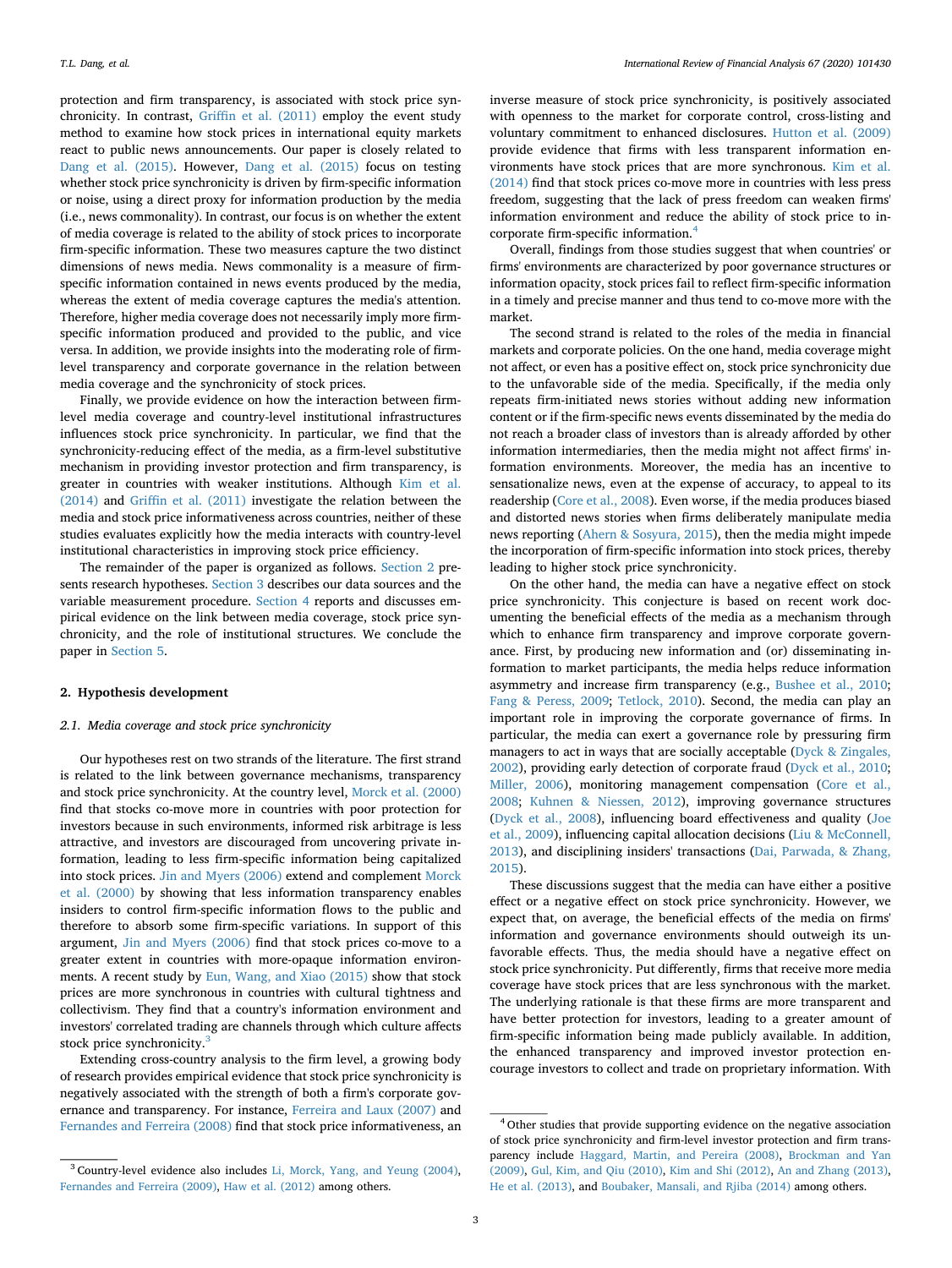greater information flow to the market, a greater amount of firm-specific information would be incorporated into stock prices. Therefore, our central hypothesis is stated as follows:

**H1.** There is a negative association between media coverage and stock price synchronicity.

## *2.2. The moderating effects of firm-level information environments and corporate governance*

Based on the discussion of our key hypothesis concerning the negative relation between media news coverage and stock price synchronicity, we next examine the role of a firm's information and governance environments in determining this relation. Prior research suggests that the media is more effective in enhancing firm transparency and improving corporate governance in firms that are less trans-parent or in those with weaker governance quality (e.g., [Dai et al.,](#page-16-20) [2015;](#page-16-20) [Fang & Peress, 2009\)](#page-16-0). To the extent that the negative association of media coverage and stock price synchronicity results from the role of the media in reducing information asymmetry, we expect that this relation should be stronger for firms with more opaque information environments. Analogously, we argue that if the media enhances corporate governance and provides better investor protection, then the relation between media coverage and stock price synchronicity should be magnified for firms with weak governance structures. Therefore, our second hypothesis is formalized as follows:

**H2.** The negative association of media coverage and stock price synchronicity is more pronounced for firms with less transparent information environments or firms with weaker corporate governance.

## *2.3. The moderating effects of country-level information environments and institutional infrastructures*

The negative effect of media coverage on stock price synchronicity is likely to vary across countries due to differences in country-level information environments and institutional infrastructures. Prior research suggests that stock price synchronicity is negatively associated with the strength of investor protection and information transparency at the country level [\(Jin & Myers, 2006;](#page-17-3) [Morck et al., 2000\)](#page-17-4). Therefore, it is important to investigate whether and how a country's institutional and information environments drive the negative relation between media coverage and stock price synchronicity. There are two competing arguments on how the interplay between country-level institutional infrastructures and firm-level media coverage affects the synchronicity of stock prices.

The first argument suggests that there might be a complementary effect between firm-level media coverage and country-level institutional infrastructures, in which one can complement the other in improving the ability of stock prices to incorporate firm-specific information, thus leading to lower stock price synchronicity. Specifically, a country's strong governance and transparent information environments can facilitate the media's production and dissemination of information because it is easier and less costly for the media to investigate firm-specific information in such environments [\(Dang et al., 2015](#page-16-2)). In addition, good investor protection and information transparency make firm-specific information more useful to investors [\(Jin & Myers, 2006](#page-17-3); [Morck et al., 2000\)](#page-17-4), which can lead to a greater investor demand for firm-specific information and, therefore, can enable the media to produce and disseminate higher-quality information (i.e., more precise signals) to the market [\(Veldkamp, 2006\)](#page-17-11). In this scenario, one can expect that the negative relation between media coverage and stock price synchronicity is more pronounced in countries with better institutional infrastructures.

The second argument is based on a large literature that suggests a substitute effect between country-level institutional structures and firmlevel governance mechanisms (e.g., [Doidge, Karolyi, & Stulz, 2004,](#page-16-29) [2007;](#page-16-29) [Dyck & Zingales, 2004;](#page-16-30) [Lel & Miller, 2008;](#page-17-14) [Leuz, Lins, &](#page-17-15) [Warnock, 2010](#page-17-15)). Specifically, strong institutional structures at the country level can enhance investor protection ([Jensen, 1993](#page-17-16); [La Porta,](#page-17-17) [Lopez-de-Silanes, Shleifer, & Vishny, 1998\)](#page-17-17), improve firm disclosure with better quality ([Ball, Kothari, & Robin, 2000](#page-16-31); [Bushman & Piotroski,](#page-16-32) [2006;](#page-16-32) [Hope, 2003;](#page-16-33) [Leuz, Nanda, & Wysocki, 2003](#page-17-18)), and thus reduce the need for firm-level corporate governance. In contrast, strong firm-level monitoring mechanisms can serve as a substitute for weak institutional infrastructures at the country level, and their effects on firms' investor protection and transparency could be greater in such markets.

To the extent that the media can act as a firm-level mechanism to enhance investor protection and to reduce information asymmetry, this role of media might be more important in countries with poor governance structures and information opacity. Therefore, we expect that the association of media coverage and stock price synchronicity would be accentuated in countries with weaker institutional infrastructures. We propose the following hypothesis:

**H3.** The negative association of media coverage and stock price synchronicity is stronger in countries with poorer protection for investors or less transparent information environments.

#### <span id="page-3-0"></span>**3. Research design**

#### *3.1. Data*

We collect data from several sources to construct variables for firms across 40 countries for the period of 2000–2016. Specifically, (i) stock returns (in U.S. dollars) and trading volume come from Datastream; (ii) accounting-based control variables originate from Worldscope via Datastream; (iii) data on analyst coverage are from the Institutional Brokers' Estimate System (I/B/E/S); (iv) Big4 auditor appointment data are from Compustat Global and Worldscope; (v) institutional blockholding data are from the FactSet/Lionshares database; (vi) countrylevel variables are drawn from the literature (for time-invariant variables) or obtained from the World Development Indicators (for timevarying variables); (vii) country-level adoption status of IFRS is from the Deloitte Global Services IAS Plus's website, the IFRS's website, and the PwC's website.

We obtain data on firm-level media news from RavenPack, a leading global news database increasingly used in finance and accounting research (e.g., [Bushman, Williams, & Wittenberg-Moerman, 2017](#page-16-34); [Dai](#page-16-20) [et al., 2015;](#page-16-20) [Dang et al., 2015;](#page-16-2) [Kolasinski, Reed, & Ringgenberg, 2013](#page-17-19); [Shroff, Verdi, & Yu, 2014](#page-17-20)). RavenPack collects and analyzes real-time economic and business news at both the country and firm levels from all leading global news providers, major real-time newswires, online media, and trustworthy sources, including Dow Jones Newswires, all editions of the Wall Street Journal, Barron's, other major publishers and Web aggregators, regional and local newspapers, blog sites, press releases, regulatory disclosures, and government and regulatory updates, to produce real-time news analytics. RavenPack processes news flows and the informational content of news articles for more than 34,000 firms across two hundred countries, with news covering a wide range of facts, opinions, and firm disclosures.

To measure the informational content of a news article, RavenPack generates company relevance scores and event-novelty scores ranging between zero and one hundred, with a high value indicating the greater relevance of a news article to a firm or the more recent release of a given news event, respectively. The company relevance scores allow us to extract and calculate aggregate counts of news articles related to a specific firm, whereas the event-novelty scores allow us to isolate and focus on only the first news article in a chain of similar articles about the firm's given news event. In order to compute the media coverage of a firm, we only use news articles with relevance scores equal to one hundred, which indicate that a firm is reported as the main subject of a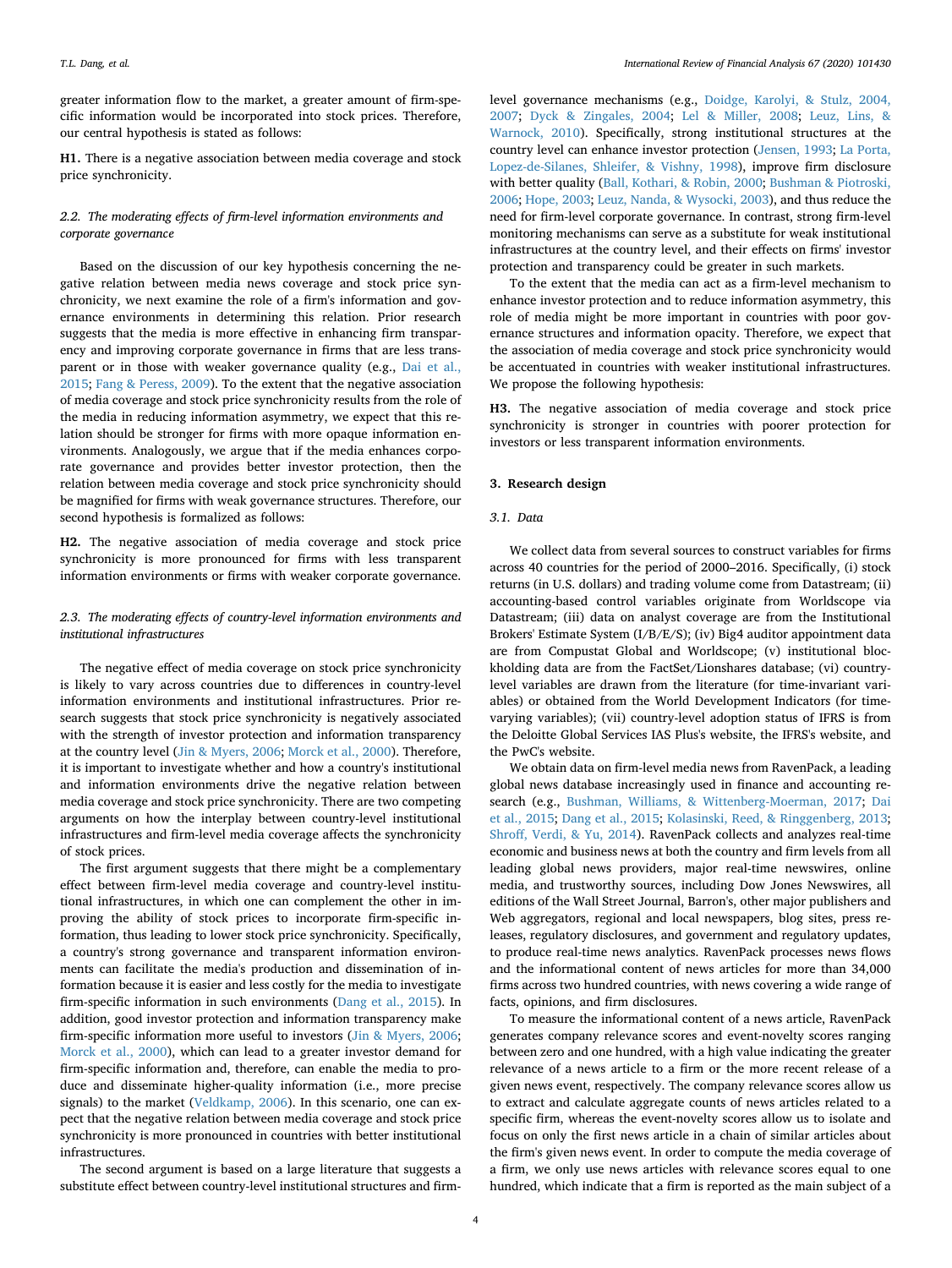news article.<sup>[5](#page-4-0)</sup> In an additional analysis, we utilize the event-novelty scores to identify the first news article in a chain of similar articles about a given news event, or repeated news articles about the same news event.

We include only common stocks in the sample and exclude those with special features, such as ADRs (American Depository Receipts), GDRs (Global Depository Receipts), warrants, trusts, funds, and nonequity securities. In addition, we use stocks from the single major exchange for each country, except for China (Shanghai Stock Exchange and Shenzhen Stock Exchange), Japan (Tokyo Stock Exchange and Osaka Stock Exchange), and the U.S. (American Stock Exchange and New York Stock Exchange), for which we use two exchanges because of their equal importance in these countries.

#### *3.2. Variable measurement*

#### *3.2.1. Stock price synchronicity (SYNCH)*

<span id="page-4-1"></span>Following [Morck et al. \(2000\)](#page-17-4) and [Jin and Myers \(2006\),](#page-17-3) we estimate stock price synchronicity for each firm in a particular year using  $R<sup>2</sup>$  from the following market model:

$$
r_{i,j,t} = \alpha_{i,j} + \beta_{1i,j} r_{M,j,t} + \beta_{2i,j} r_{US,t} + \varepsilon_{i,j,t}
$$
\n
$$
\tag{1}
$$

where  $r_{i,j,t}$  is the stock return of firm *i* (in country *j*) in week *t*;  $r_{M,j,t}$  is the market return of country *j* in week *t*, which is measured as the equally weighted average of all weekly individual stock returns in country *j* in week *t* (excluding stock *i*); and  $r_{US,t}$  is the U.S. market return in week *t*. Given that most countries are open to foreign capital, we follow [Morck](#page-17-4) [et al. \(2000\)](#page-17-4), [Jin and Myers \(2006\)](#page-17-3) and include in Eq. [\(1\)](#page-4-1) the U.S. market return as a proxy for the world market.<sup>[6](#page-4-2)</sup>

In estimating Eq. [\(1\),](#page-4-1) we follow prior studies (e.g., [Amihud,](#page-16-35) [Hameed, Kang, & Zhang, 2015;](#page-16-35) [Bartram, Brown, & Stulz, 2012](#page-16-36); [Dang](#page-16-2) [et al., 2015\)](#page-16-2) and apply several filters to mitigate possible data errors, which are based on the spirit of [Ince and Porter \(2006\).](#page-16-37) Specifically, we discard weekly stock returns that exceed 200% and reverse in the following week. We require that every country's weekly market portfolio has a minimum of ten stocks. We also remove the returns of the 0.1% extremes at the top and bottom of each country's stock return distribution when calculating the weekly market returns. Finally, we require each country and each stock to have a minimum of 24 weekly observations during a given year to estimate stock price synchronicity. Because the value of  $R^2$  is bounded by zero and one, we follow [Morck](#page-17-4) [et al. \(2000\),](#page-17-4) [Jin and Myers \(2006\)](#page-17-3) and use the logistic transformation of the  $R^2$  in the empirical analyses.

$$
SYNCH_i = \log\left(\frac{R_t^2}{1 - R_t^2}\right) \tag{2}
$$

#### *3.2.2. Media coverage (NEWSCOV)*

Consistent with prior studies (e.g., [Dai et al., 2015](#page-16-20); [Fang & Peress,](#page-16-0) [2009\)](#page-16-0), we use the natural logarithm of one plus the number of news articles that cover news events for a firm in a given year as a proxy for the extent of media coverage.

#### *3.2.3. Country-level institutional structures (IS)*

Drawing from the literature, we use six proxies for governance characteristics and information environments at the country level. These proxies include (i) the good government index (*GGOV*) from [Morck et al. \(2000\),](#page-17-4) which measures how well a country protects private property rights; (ii) the regulatory quality index (*RQUALITY*) from the World Bank, which captures investors' perceptions of a government's ability to formulate and implement sound policies and regulations that permit and promote private sector development; (iii) the government effectiveness index (*GOVEFFECT*) from the World Bank, which captures investors' perceptions of the quality of public services, the quality of the civil service and the degree of its independence from political pressures, the quality of policy formulation and implementation, and the credibility of the government's commitment to such policies [\(Kaufmann, Kraay, & Mastruzzi, 2009](#page-17-21)); (iv) the accounting standard index (*ACCSTA*) from [La Porta et al. \(1998\),](#page-17-17) which assesses the detailed level and usefulness of disclosure requirements; (v) the disclosure score index (*DISC*) from [Jin and Myers \(2006\),](#page-17-3) which measures the level of financial disclosure and availability of information to investors; and (vi) IFRS adoption at the country level (*IFRS*), which measures country-level accounting quality.<sup>[7](#page-4-3)</sup> Except for IFRS adoption, the higher values of these country-level variables represent stronger protection for investors and a greater degree of informational transparency.

#### <span id="page-4-4"></span>*3.2.4. Control variables (CONTROLS)*

Following prior literature, we control in our regression analyses for a battery of firm-specific characteristics that can drive the relation between media coverage and stock price synchronicity. These firm-level control variables include the natural logarithm of market capitalization (*MV*), the natural logarithm of the book-to-market ratio (*BM*), the return-on-equity ratio (*ROE*), the natural logarithm of individual stock liquidity (*LIQUID*), the fraction of shares closely held by insiders and controlling shareholders (*CH*), the U.S. cross-listing (*ADR*), annual stock returns (*RETURN*), the annualized standard deviation of monthly stock returns (*STD*); the natural logarithm of stock price at the end of the previous year (*PRICE*), the natural logarithm of one plus the number of financial analysts following a firm (*ANALYST*), and the MSCI index (*MSCI*), which is an MSCI index member dummy that equals 1 if the firm is included in an MSCI country index, and 0 (zero) otherwise. All firm-level control variables are measured over or at the end of the previous year. To mitigate potential outliers, we winsorize the continuous variables at the 1% and 99% levels, or we exclude extreme values when appropriate.

In addition, we control for a country's economic and financial development given that the economic and financial development is often correlated with the development of institutional environments and the level of information transparency, and thus is more likely to be associated with stock price synchronicity ([Jin & Myers, 2006](#page-17-3); [Morck et al.,](#page-17-4) [2000\)](#page-17-4). Country-level controls include the natural logarithm of gross domestic product per capita (*GDPPC*), the natural logarithm of the ratio of market capitalization to GDP (*MVGDP*), the natural logarithm of the ratio of private credit to GDP (*PCREDITGDP*), and the annual GDP growth (*GGDP*). We also include industry-level (*INDHERF*) and firmlevel (*FIRMHERF*) Herfindahl indexes in our regressions to capture the likely dominance of a few industries or large firms in a given country.

Detailed definitions of all of the above variables are provided in [Appendix A](#page-14-0).

<span id="page-4-0"></span><sup>5</sup> [Hafez \(2009\)](#page-16-38) finds that 80% of all news stories simply add noise, and RavenPack suggests that relevance scores above 90 may be applied to eliminate noise.

<span id="page-4-2"></span><sup>6</sup> Because our focus is on which type of information, firm-specific information or market-wide information, is incorporated into stock prices, we consider only the market model as specified in Eq. [\(1\)](#page-4-1), which is similar to a classical asset pricing model. Other asset pricing models, such as [Fama and French \(1993\)](#page-16-39) three-factor model or [Carhart \(1997\)](#page-16-40) four-factor model, while providing tradeoff between risk and expected returns, can capture both market risk and firmspecific characteristics (e.g., size or book-to-market ratio).

<span id="page-4-3"></span><sup>7</sup> For the countries that adopt the financial reporting frameworks that are substantially converged with (or equivalent to) IFRS Standards, we classify them as the countries adopting IFRS. Because our focus is not on IFRS per se, rather we only employ country-level IFRS adoption as a proxy for a country's information environment, this classification should not affect substantially the interpretation of our results.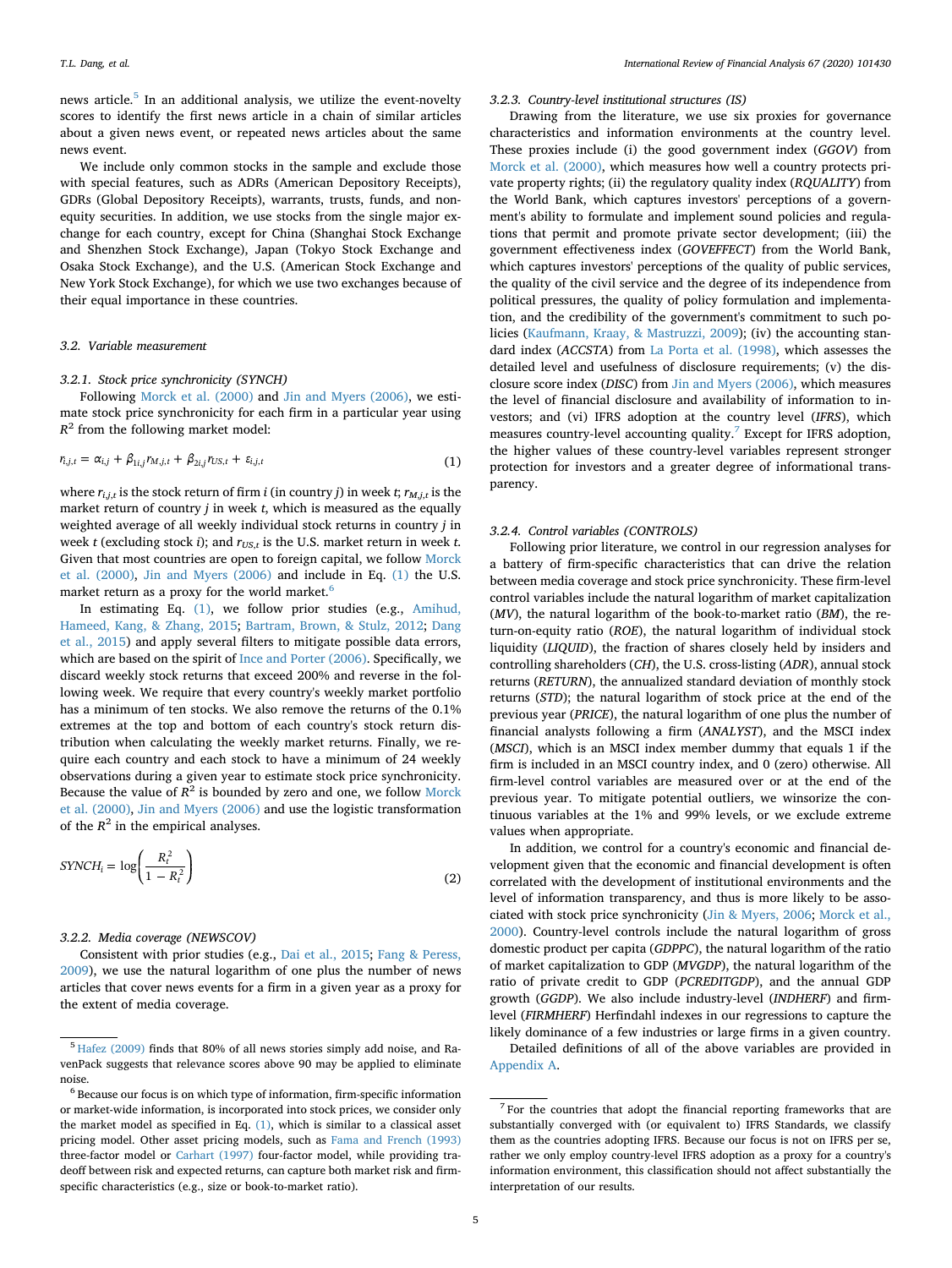<span id="page-5-0"></span>(LIQUID), NSCI index (MSCI), book-to-market ratio (BM), firm size (MV), closely held ownership (CFI), U.S. cross-listing (ADR), amual stock returns (RETURN), stock return volatility (STD), stock price (PRICE), analyst<br>cove This table reports the mean value of firm-specific variables for each of the 40 countries in the sample. Variables include news coverage (NEWSCOV), stock price synchronicity (SYNCH), individual stock liquidity This table reports the mean value of firm-specific variables for each of the 40 countries in the sample. Variables include news coverage (*NEWSCOV*), stock price synchronicity (*SYNCH*), individual stock liquidity (LIQUID), MSCI index (MSCI), book-to-market ratio (BM), firm size (MV), closely held ownership (CH), U.S. cross-listing (ADR), annual stock returns (RETURN), stock return volatility (STD), stock price (PRICE), analyst coverage (ANALYST), return-on-equity ratio (ROE), Big 4 auditors (BIG4), and block institutional ownership (BIO). Detailed definitions of the variables are provided in [Appendix](#page-14-0) A. DEV, EMG, and GLB denote the Summary statistics of firm-specific variables. Summary statistics of firm-specific variables.

developed, emerging, and global markets, respectively. The sample period is 2000–2016.

| Panel A: Developed markets |                   |                                                                                                                                 |                                                                                                      |                         |                                               |                                           |                                                                                                                                                                                                                                                                                                                                                                                |                                                                      |                         |                                                                 |                                                                                                                                                                                                                                                                                             |                         |                                                                                                                                                                                                                                                                                                                     |                                          |                                          |                      |                                          |
|----------------------------|-------------------|---------------------------------------------------------------------------------------------------------------------------------|------------------------------------------------------------------------------------------------------|-------------------------|-----------------------------------------------|-------------------------------------------|--------------------------------------------------------------------------------------------------------------------------------------------------------------------------------------------------------------------------------------------------------------------------------------------------------------------------------------------------------------------------------|----------------------------------------------------------------------|-------------------------|-----------------------------------------------------------------|---------------------------------------------------------------------------------------------------------------------------------------------------------------------------------------------------------------------------------------------------------------------------------------------|-------------------------|---------------------------------------------------------------------------------------------------------------------------------------------------------------------------------------------------------------------------------------------------------------------------------------------------------------------|------------------------------------------|------------------------------------------|----------------------|------------------------------------------|
| Country                    | No.firm-years     | $\mathbf{R}^2$                                                                                                                  | SYNCH                                                                                                | <b>NEWSCOV</b>          | undri                                         | <b>MSCI</b>                               | BМ                                                                                                                                                                                                                                                                                                                                                                             | NΝ                                                                   | E                       | <b>ADR</b>                                                      | <b>RETURN</b>                                                                                                                                                                                                                                                                               | <b>GLS</b>              | PRICE                                                                                                                                                                                                                                                                                                               | <b>ANALYST</b>                           | ROE                                      | BIG4                 | BIO                                      |
| Australia                  | 6137              | 0.144                                                                                                                           | $-2.344$                                                                                             | 2.600                   | $-5.807$                                      | 0.170                                     |                                                                                                                                                                                                                                                                                                                                                                                | 12.944                                                               |                         | 0.028                                                           |                                                                                                                                                                                                                                                                                             | 3.460                   |                                                                                                                                                                                                                                                                                                                     | 0.366                                    |                                          | 0.33                 | 0.003                                    |
| Austria                    | 556               | 0.235                                                                                                                           | $-1.640$                                                                                             | 2.823                   | 8.632                                         | 0.517                                     | $-0.429$<br>$-0.256$                                                                                                                                                                                                                                                                                                                                                           | 14.789                                                               | 0.248<br>0.338          | 0.053                                                           | $-0.032$<br>$0.003$<br>$-0.008$                                                                                                                                                                                                                                                             | 0.259                   |                                                                                                                                                                                                                                                                                                                     | 0.792<br>3737                            | $-0.182$<br>0.043<br>0.044               | 3.648                |                                          |
| Belgium                    | 931               | 0.200                                                                                                                           | $-1.848$                                                                                             | 2.635                   |                                               | 0.351                                     | $-0.352$                                                                                                                                                                                                                                                                                                                                                                       | 14.580                                                               | 0.262                   | 0.017                                                           |                                                                                                                                                                                                                                                                                             | 0.250                   |                                                                                                                                                                                                                                                                                                                     |                                          |                                          | 0.603                |                                          |
| Canada                     | 9025              | 0.175                                                                                                                           | $-2.059$                                                                                             | 3.399                   |                                               | 0.298                                     | $-0.399$                                                                                                                                                                                                                                                                                                                                                                       | 13.690                                                               | 0.097                   | 0.078                                                           | 0.005                                                                                                                                                                                                                                                                                       | 0.487                   |                                                                                                                                                                                                                                                                                                                     | 0.699                                    | $-0.078$                                 | 0.796                |                                          |
| Denmark                    | 925               | 0.194                                                                                                                           | $-1.918$                                                                                             | 2.759                   |                                               |                                           |                                                                                                                                                                                                                                                                                                                                                                                | 13.607                                                               |                         |                                                                 |                                                                                                                                                                                                                                                                                             |                         |                                                                                                                                                                                                                                                                                                                     |                                          |                                          |                      |                                          |
| Ireland                    | 528               |                                                                                                                                 | $\begin{array}{r} -2.107 \\ -1.399 \\ -2.098 \\ -2.363 \\ -1.873 \\ -1.042 \\ -1.042 \\ \end{array}$ | 2.955                   |                                               | 0.315<br>0.573<br>0.454<br>0.676<br>0.576 | $\begin{array}{l} k\hskip -1pt 0\hskip -1pt 0\hskip -1pt 0\hskip -1pt 0\hskip -1pt 0\hskip -1pt 0\hskip -1pt 0\hskip -1pt 0\hskip -1pt 0\hskip -1pt 0\hskip -1pt 0\hskip -1pt 0\hskip -1pt 0\hskip -1pt 0\hskip -1pt 0\hskip -1pt 0\hskip -1pt 0\hskip -1pt 0\hskip -1pt 0\hskip -1pt 0\hskip -1pt 0\hskip -1pt 0\hskip -1pt 0\hskip -1pt 0\hskip -1pt 0\hskip -1pt 0\hskip -$ | 14.835                                                               |                         |                                                                 | $\begin{array}{l} 0.0003 \\ 0.0103 \\ 0.0003 \\ 0.0004 \\ 0.0005 \\ 0.0005 \\ 0.0005 \\ 0.0003 \\ 0.0003 \\ 0.0000 \\ 0.0000 \\ 0.0000 \\ 0.0000 \\ 0.0000 \\ 0.0000 \\ 0.0000 \\ 0.0000 \\ 0.0000 \\ 0.0000 \\ 0.0000 \\ 0.0000 \\ 0.0000 \\ 0.0000 \\ 0.0000 \\ 0.0000 \\ 0.0000 \\ 0.00$ |                         | $\frac{1}{4}$ $\frac{1}{3}$ $\frac{1}{3}$ $\frac{1}{3}$ $\frac{1}{3}$ $\frac{1}{3}$ $\frac{1}{3}$ $\frac{1}{3}$ $\frac{1}{3}$ $\frac{1}{3}$ $\frac{1}{3}$ $\frac{1}{3}$ $\frac{1}{3}$ $\frac{1}{3}$ $\frac{1}{3}$ $\frac{1}{3}$ $\frac{1}{3}$ $\frac{1}{3}$ $\frac{1}{3}$ $\frac{1}{3}$ $\frac{1}{3}$ $\frac{1}{3}$ |                                          | 0.018<br>0.069<br>0.050                  |                      |                                          |
| Finland                    | 1153              |                                                                                                                                 |                                                                                                      | 2.924                   |                                               |                                           |                                                                                                                                                                                                                                                                                                                                                                                | 14.294                                                               |                         |                                                                 |                                                                                                                                                                                                                                                                                             |                         |                                                                                                                                                                                                                                                                                                                     |                                          |                                          |                      |                                          |
| France                     | 4042              |                                                                                                                                 |                                                                                                      | 3.153                   |                                               |                                           |                                                                                                                                                                                                                                                                                                                                                                                | 13.895                                                               |                         |                                                                 |                                                                                                                                                                                                                                                                                             |                         |                                                                                                                                                                                                                                                                                                                     |                                          |                                          |                      |                                          |
| Germany                    | 4544              |                                                                                                                                 |                                                                                                      | 2.806                   |                                               |                                           |                                                                                                                                                                                                                                                                                                                                                                                |                                                                      |                         |                                                                 |                                                                                                                                                                                                                                                                                             |                         |                                                                                                                                                                                                                                                                                                                     |                                          | $-0.012$                                 |                      |                                          |
| Hong Kong                  | 6950              | $\begin{array}{l} 1161 \\ 0.1254 \\ 0.1746 \\ 0.199 \\ 0.306 \\ 0.306 \\ 0.305 \\ 0.241 \\ 0.186 \\ 0.184 \\ 0.184 \end{array}$ |                                                                                                      | 2.097                   |                                               |                                           |                                                                                                                                                                                                                                                                                                                                                                                | 13.702<br>14.334                                                     |                         |                                                                 |                                                                                                                                                                                                                                                                                             |                         |                                                                                                                                                                                                                                                                                                                     |                                          | $0.005$<br>$0.010$<br>$0.034$            |                      |                                          |
| Italy                      | 1658              |                                                                                                                                 |                                                                                                      | 3.079                   |                                               |                                           |                                                                                                                                                                                                                                                                                                                                                                                |                                                                      |                         |                                                                 |                                                                                                                                                                                                                                                                                             |                         |                                                                                                                                                                                                                                                                                                                     |                                          |                                          |                      |                                          |
| Japan                      | 28,461            |                                                                                                                                 |                                                                                                      | 2.486                   |                                               |                                           |                                                                                                                                                                                                                                                                                                                                                                                |                                                                      |                         |                                                                 |                                                                                                                                                                                                                                                                                             |                         |                                                                                                                                                                                                                                                                                                                     |                                          |                                          |                      |                                          |
| Netherlands                | 1014              |                                                                                                                                 |                                                                                                      | 3.177                   |                                               |                                           |                                                                                                                                                                                                                                                                                                                                                                                |                                                                      |                         |                                                                 |                                                                                                                                                                                                                                                                                             |                         |                                                                                                                                                                                                                                                                                                                     |                                          |                                          |                      |                                          |
| Norway                     | 1380              |                                                                                                                                 |                                                                                                      |                         |                                               |                                           |                                                                                                                                                                                                                                                                                                                                                                                |                                                                      |                         |                                                                 |                                                                                                                                                                                                                                                                                             |                         |                                                                                                                                                                                                                                                                                                                     |                                          |                                          |                      |                                          |
| New Zealand                | 352               |                                                                                                                                 | $\begin{array}{r} -1.036 \\ -1.506 \\ -1.841 \\ -1.439 \\ -1.992 \\ -1.007 \\ -1.007 \\ \end{array}$ | 2.635<br>3.229          |                                               | 0.586<br>0.557<br>0.366<br>0.233<br>0.762 |                                                                                                                                                                                                                                                                                                                                                                                | $14.945$<br>$14.722$<br>$14.658$<br>$14.175$<br>$13.633$<br>$13.633$ |                         |                                                                 |                                                                                                                                                                                                                                                                                             |                         |                                                                                                                                                                                                                                                                                                                     |                                          | $-0.070$<br>$-0.001$<br>0.018<br>0.048   |                      |                                          |
| Singapore                  | 1651              |                                                                                                                                 |                                                                                                      | 2.943                   |                                               |                                           |                                                                                                                                                                                                                                                                                                                                                                                |                                                                      |                         |                                                                 |                                                                                                                                                                                                                                                                                             |                         |                                                                                                                                                                                                                                                                                                                     |                                          |                                          |                      |                                          |
| Spain                      | 1002              | 0.313                                                                                                                           |                                                                                                      | 2.989                   |                                               |                                           |                                                                                                                                                                                                                                                                                                                                                                                | 15.673                                                               |                         |                                                                 |                                                                                                                                                                                                                                                                                             |                         |                                                                                                                                                                                                                                                                                                                     |                                          | 0.081                                    |                      |                                          |
| Sweden                     | 2012              | 0.226                                                                                                                           | $-1.679$                                                                                             | 2.673                   | $-7.674$                                      | 0.282                                     |                                                                                                                                                                                                                                                                                                                                                                                | 13.666                                                               |                         |                                                                 |                                                                                                                                                                                                                                                                                             |                         |                                                                                                                                                                                                                                                                                                                     |                                          | $-0.040$                                 |                      |                                          |
| Switzerland                | 2011              | 0.251                                                                                                                           | $-1.502$                                                                                             | 2.714                   | $-9.635$                                      | 0.545                                     | $-0.654$                                                                                                                                                                                                                                                                                                                                                                       | 15.206                                                               | 0.330                   | 0.041                                                           |                                                                                                                                                                                                                                                                                             |                         |                                                                                                                                                                                                                                                                                                                     | 1.074                                    | 0.056                                    |                      |                                          |
| United Kingdom             | 9879              | 0.155                                                                                                                           | $-2.213$                                                                                             | 3.156                   | 13.028                                        | 0.279<br>0.718                            | $-0.407$                                                                                                                                                                                                                                                                                                                                                                       | 13.443                                                               | 0.258                   | 0.034                                                           | $-0.085$                                                                                                                                                                                                                                                                                    |                         |                                                                                                                                                                                                                                                                                                                     | 0.674<br>1.379                           | $-0.031$                                 |                      |                                          |
| <b>Jnited States</b>       | 22,188            | 0.240                                                                                                                           | $-1.755$                                                                                             | 4.708                   | 12.284<br>Ĵ,                                  |                                           | 50.938                                                                                                                                                                                                                                                                                                                                                                         | 15.881                                                               |                         | 0.000                                                           | 0.006                                                                                                                                                                                                                                                                                       |                         |                                                                                                                                                                                                                                                                                                                     |                                          | 0.068                                    |                      |                                          |
|                            |                   |                                                                                                                                 |                                                                                                      |                         |                                               |                                           |                                                                                                                                                                                                                                                                                                                                                                                |                                                                      |                         |                                                                 |                                                                                                                                                                                                                                                                                             |                         |                                                                                                                                                                                                                                                                                                                     |                                          |                                          |                      |                                          |
| Panel B: Emerging markets  |                   |                                                                                                                                 |                                                                                                      |                         |                                               |                                           |                                                                                                                                                                                                                                                                                                                                                                                |                                                                      |                         |                                                                 |                                                                                                                                                                                                                                                                                             |                         |                                                                                                                                                                                                                                                                                                                     |                                          |                                          |                      |                                          |
| Country                    | No.firm-years     | $R^2$                                                                                                                           | SYNCH                                                                                                | <b>NEWSCOV</b>          | алда                                          | <b>MSCI</b>                               | BМ                                                                                                                                                                                                                                                                                                                                                                             | ЙN                                                                   | EЯ                      | ЮR                                                              | RETURN                                                                                                                                                                                                                                                                                      | СLIS                    | PRICE                                                                                                                                                                                                                                                                                                               | <b>ANALYST</b>                           | ROE                                      | BIG4                 | BIO                                      |
| Argentina                  | 166               |                                                                                                                                 | $-1.050$                                                                                             | 3.082                   |                                               |                                           |                                                                                                                                                                                                                                                                                                                                                                                |                                                                      |                         |                                                                 |                                                                                                                                                                                                                                                                                             |                         |                                                                                                                                                                                                                                                                                                                     |                                          |                                          |                      |                                          |
| Brazil                     | 597<br>885<br>338 | 0.306<br>0.269<br>0.452<br>0.227                                                                                                | $-1.425$<br>$-0.269$<br>$-1.820$                                                                     | 3.429<br>3.292<br>2.523 | $-6.006$<br>$-8.526$<br>$-12.226$<br>$-7.264$ | 0.396<br>0.670<br>0.559<br>0.559          | $-0.086$<br>$-0.662$<br>$-1.143$<br>$-1.309$                                                                                                                                                                                                                                                                                                                                   | $13.835$<br>$16.243$<br>$16.405$<br>$15.130$                         | 0.262<br>0.295<br>0.505 | $\begin{array}{c} 0.166 \\ 0.089 \\ 0.005 \\ 0.129 \end{array}$ | $-0.013$<br>$0.078$<br>$0.067$<br>$0.103$                                                                                                                                                                                                                                                   | 0.375<br>0.375<br>0.247 | $-0.205$<br>1.805<br>1.805<br>0.106<br>-0.573                                                                                                                                                                                                                                                                       | $0.398$<br>$0.674$<br>$0.420$<br>$0.367$ | $0.007$<br>$0.086$<br>$0.063$<br>$0.095$ | 8875<br>1755<br>1758 | $0.000$<br>$0.010$<br>$0.001$<br>$0.001$ |
| China<br>Chile             |                   |                                                                                                                                 |                                                                                                      |                         |                                               |                                           |                                                                                                                                                                                                                                                                                                                                                                                |                                                                      |                         |                                                                 |                                                                                                                                                                                                                                                                                             |                         |                                                                                                                                                                                                                                                                                                                     |                                          |                                          |                      |                                          |
|                            |                   |                                                                                                                                 |                                                                                                      |                         |                                               |                                           |                                                                                                                                                                                                                                                                                                                                                                                |                                                                      |                         |                                                                 |                                                                                                                                                                                                                                                                                             |                         |                                                                                                                                                                                                                                                                                                                     |                                          |                                          |                      |                                          |

| anel B: Emerging markets |               |                                                                  |                                                                                                                                              |                                                    |      |             |                                                                                                                                                                                      |                                                                                                                                                                                          |    |      |                                                                                                                                                                                                                                                                                                     |             |                                                                                                                                                                                          |                                                                                                                                                                                                                                                                                                               |     |                          |     |
|--------------------------|---------------|------------------------------------------------------------------|----------------------------------------------------------------------------------------------------------------------------------------------|----------------------------------------------------|------|-------------|--------------------------------------------------------------------------------------------------------------------------------------------------------------------------------------|------------------------------------------------------------------------------------------------------------------------------------------------------------------------------------------|----|------|-----------------------------------------------------------------------------------------------------------------------------------------------------------------------------------------------------------------------------------------------------------------------------------------------------|-------------|------------------------------------------------------------------------------------------------------------------------------------------------------------------------------------------|---------------------------------------------------------------------------------------------------------------------------------------------------------------------------------------------------------------------------------------------------------------------------------------------------------------|-----|--------------------------|-----|
| Jountry                  | No.firm-years | ř                                                                | SYNCH                                                                                                                                        | NEWSCOV                                            | порп | <b>MSCI</b> | BМ                                                                                                                                                                                   | ЙN                                                                                                                                                                                       | GН | ADR. | RETURN                                                                                                                                                                                                                                                                                              | <b>CLIS</b> | PRICE                                                                                                                                                                                    | <b>ANALYST</b>                                                                                                                                                                                                                                                                                                | ROE | BIG4                     | BIO |
| rgentina                 |               |                                                                  | 1.050                                                                                                                                        |                                                    |      |             | 0.086                                                                                                                                                                                | 13.835                                                                                                                                                                                   |    |      | 0.013                                                                                                                                                                                                                                                                                               |             |                                                                                                                                                                                          |                                                                                                                                                                                                                                                                                                               |     |                          |     |
| razil                    | 166<br>597    | 0.269                                                            | $-1.425$                                                                                                                                     | 3.429                                              |      |             |                                                                                                                                                                                      |                                                                                                                                                                                          |    |      |                                                                                                                                                                                                                                                                                                     |             |                                                                                                                                                                                          |                                                                                                                                                                                                                                                                                                               |     |                          |     |
| hina                     |               |                                                                  |                                                                                                                                              |                                                    |      |             | 0.662<br>0.388, 0.373<br>0.388, 0.373<br>0.388, 0.388, 0.388, 0.388<br>0.388, 0.388, 0.388, 0.398, 0.398, 0.398, 0.398, 0.398, 0.398, 0.498, 0.498, 0.498, 0.498, 0.498, 0.498, 0.49 | $16.243\n16.405\n16.133\n16.133\n16.133\n16.133\n16.133\n16.133\n16.133\n17.14\n18.15\n19.13\n10.13\n11.13\n12.13\n13.13\n14.15\n15.16\n16.16\n17.17\n18.18\n19.13\n10.13\n11.13\n12.13$ |    |      | $\begin{array}{l} 0.078 \\ 0.067 \\ 0.063 \\ 0.033 \\ 0.040 \\ 0.070 \\ 0.000 \\ 0.000 \\ 0.001 \\ 0.000 \\ 0.001 \\ 0.002 \\ 0.002 \\ 0.002 \\ 0.002 \\ 0.002 \\ 0.002 \\ 0.002 \\ 0.002 \\ 0.002 \\ 0.002 \\ 0.002 \\ 0.003 \\ 0.003 \\ 0.003 \\ 0.003 \\ 0.003 \\ 0.003 \\ 0.003 \\ 0.003 \\ 0.$ |             | 0.205<br>1.805 0.305 0.305 0.573 0.573<br>1.905 0.305 0.573 0.573 0.573<br>1.405 0.573 0.574 0.575 0.574 0.575 0.575 0.575 0.575 0.575 0.575 0.575 0.575 0.575 0.575 0.575 0.575 0.575 0 | $\begin{array}{l} 388 \\ 3964 \\ 6944 \\ 7954 \\ 8964 \\ 7964 \\ 8964 \\ 8964 \\ 1964 \\ 1964 \\ 1964 \\ 1964 \\ 1964 \\ 1964 \\ 1964 \\ 1964 \\ 1964 \\ 1964 \\ 1964 \\ 1964 \\ 1964 \\ 1964 \\ 1964 \\ 1964 \\ 1964 \\ 1964 \\ 1964 \\ 1964 \\ 1964 \\ 1964 \\ 1964 \\ 1964 \\ 1964 \\ 1964 \\ 1964 \\ 196$ |     |                          |     |
| hile                     |               |                                                                  | $-0.269$<br>$-1.820$                                                                                                                         | 3.292<br>2.523                                     |      |             |                                                                                                                                                                                      |                                                                                                                                                                                          |    |      |                                                                                                                                                                                                                                                                                                     |             |                                                                                                                                                                                          |                                                                                                                                                                                                                                                                                                               |     |                          |     |
| gypt                     |               |                                                                  |                                                                                                                                              |                                                    |      |             |                                                                                                                                                                                      |                                                                                                                                                                                          |    |      |                                                                                                                                                                                                                                                                                                     |             |                                                                                                                                                                                          |                                                                                                                                                                                                                                                                                                               |     |                          |     |
|                          |               |                                                                  |                                                                                                                                              |                                                    |      |             |                                                                                                                                                                                      |                                                                                                                                                                                          |    |      |                                                                                                                                                                                                                                                                                                     |             |                                                                                                                                                                                          |                                                                                                                                                                                                                                                                                                               |     |                          |     |
| ıdia                     |               |                                                                  |                                                                                                                                              |                                                    |      |             |                                                                                                                                                                                      |                                                                                                                                                                                          |    |      |                                                                                                                                                                                                                                                                                                     |             |                                                                                                                                                                                          |                                                                                                                                                                                                                                                                                                               |     |                          |     |
| srael                    |               |                                                                  |                                                                                                                                              |                                                    |      |             |                                                                                                                                                                                      |                                                                                                                                                                                          |    |      |                                                                                                                                                                                                                                                                                                     |             |                                                                                                                                                                                          |                                                                                                                                                                                                                                                                                                               |     |                          |     |
| outh Korea               |               | 4527<br>0.327 30.333<br>0.34 30.31 30.323<br>0.327 30.327 30.327 | $\begin{array}{r} -0.935 \\ -1.503 \\ -1.503 \\ -1.503 \\ -1.436 \\ -1.746 \\ -1.746 \\ -1.382 \\ -1.582 \\ -1.582 \\ -1.582 \\ \end{array}$ | 2.820<br>2.554<br>2.543<br>2.133<br>2.126<br>2.126 |      |             |                                                                                                                                                                                      |                                                                                                                                                                                          |    |      |                                                                                                                                                                                                                                                                                                     |             |                                                                                                                                                                                          |                                                                                                                                                                                                                                                                                                               |     |                          |     |
| <b>Jexico</b>            |               |                                                                  |                                                                                                                                              |                                                    |      |             |                                                                                                                                                                                      |                                                                                                                                                                                          |    |      |                                                                                                                                                                                                                                                                                                     |             |                                                                                                                                                                                          |                                                                                                                                                                                                                                                                                                               |     |                          |     |
| Aalaysia                 |               |                                                                  |                                                                                                                                              |                                                    |      |             |                                                                                                                                                                                      |                                                                                                                                                                                          |    |      |                                                                                                                                                                                                                                                                                                     |             |                                                                                                                                                                                          |                                                                                                                                                                                                                                                                                                               |     |                          |     |
|                          |               |                                                                  |                                                                                                                                              |                                                    |      |             |                                                                                                                                                                                      |                                                                                                                                                                                          |    |      |                                                                                                                                                                                                                                                                                                     |             |                                                                                                                                                                                          |                                                                                                                                                                                                                                                                                                               |     |                          |     |
|                          |               | 0.235                                                            |                                                                                                                                              |                                                    |      |             |                                                                                                                                                                                      |                                                                                                                                                                                          |    |      |                                                                                                                                                                                                                                                                                                     |             |                                                                                                                                                                                          |                                                                                                                                                                                                                                                                                                               |     |                          |     |
|                          | 356           | 0.184                                                            | $-1.959$                                                                                                                                     | <b>1.064</b>                                       |      |             |                                                                                                                                                                                      |                                                                                                                                                                                          |    |      |                                                                                                                                                                                                                                                                                                     |             |                                                                                                                                                                                          |                                                                                                                                                                                                                                                                                                               |     |                          |     |
|                          |               |                                                                  |                                                                                                                                              |                                                    |      |             |                                                                                                                                                                                      |                                                                                                                                                                                          |    |      |                                                                                                                                                                                                                                                                                                     |             |                                                                                                                                                                                          |                                                                                                                                                                                                                                                                                                               |     | (continued on next page) |     |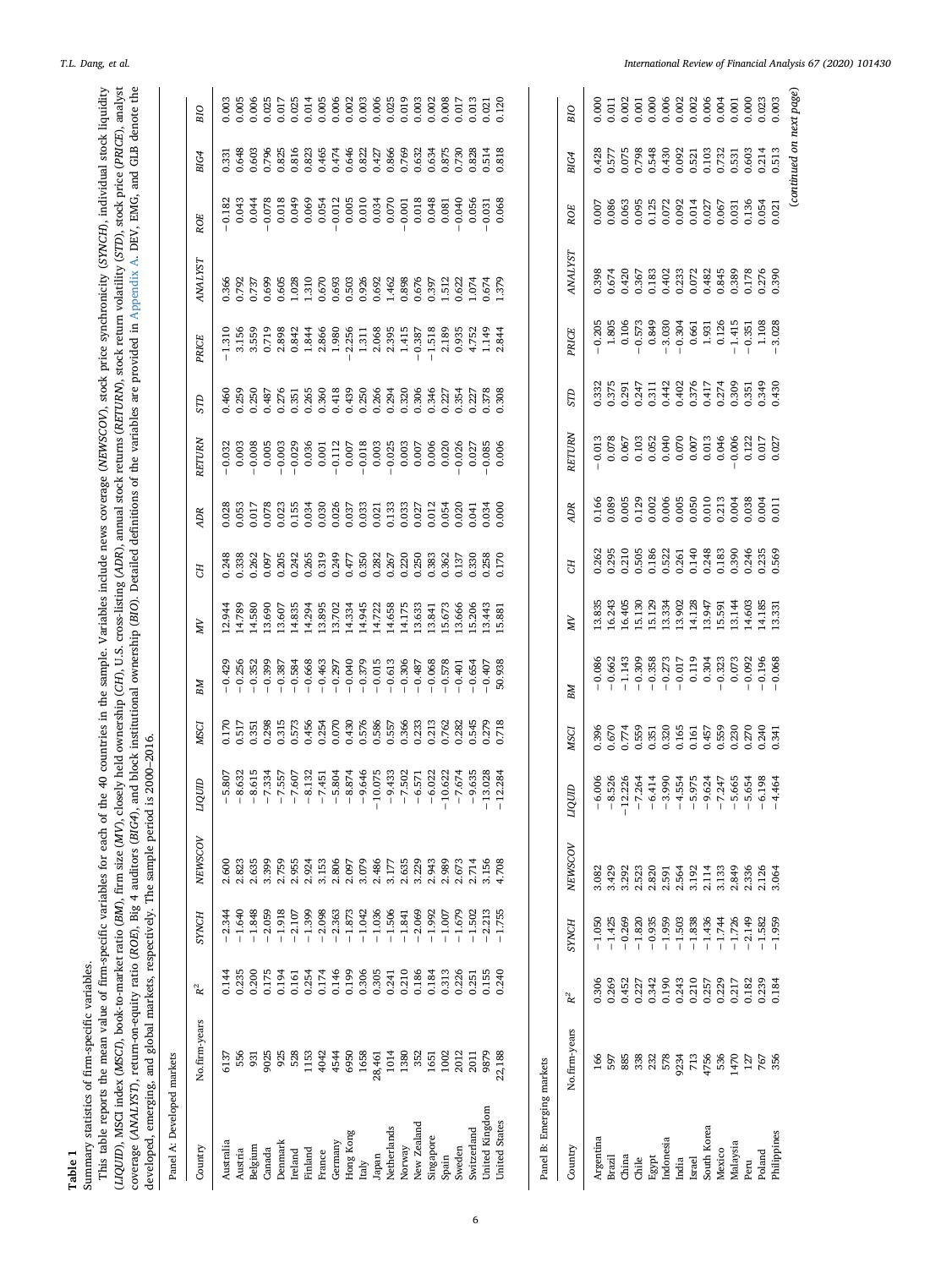| Panel B: Emerging markets |               |                          |                                                                      |                                           |                                                        |                                         |                                                                                                 |                                                          |                                           |                                           |                                                                                            |                                         |                                                                    |                                           |                                           |                                         |                                           |
|---------------------------|---------------|--------------------------|----------------------------------------------------------------------|-------------------------------------------|--------------------------------------------------------|-----------------------------------------|-------------------------------------------------------------------------------------------------|----------------------------------------------------------|-------------------------------------------|-------------------------------------------|--------------------------------------------------------------------------------------------|-----------------------------------------|--------------------------------------------------------------------|-------------------------------------------|-------------------------------------------|-----------------------------------------|-------------------------------------------|
| Country                   | No.firm-years | $R^2$                    | <b>SYNCH</b>                                                         | NEWSCOV                                   | mon                                                    | <b>MSCI</b>                             | BМ                                                                                              | ΜV                                                       | CH.                                       | <b>ADR</b>                                | <b>ETURN</b>                                                                               | <b>GLS</b>                              | PRICE                                                              | <b>ANALYST</b>                            | <b>ROE</b>                                | BIG4                                    | BIO                                       |
| kussia                    |               | 0.211                    | $-1.850$                                                             | 3.255                                     |                                                        |                                         |                                                                                                 |                                                          |                                           |                                           |                                                                                            |                                         |                                                                    |                                           |                                           |                                         |                                           |
| South Africa              | 1045          |                          |                                                                      |                                           |                                                        |                                         |                                                                                                 |                                                          |                                           |                                           |                                                                                            |                                         |                                                                    |                                           |                                           |                                         |                                           |
| Thailand                  | 659           | 0.2147<br>0.241<br>0.343 | $-1.882$<br>$-1.510$<br>$-0.450$<br>$-0.829$<br>$-1.771$<br>$-1.248$ | 2.854<br>2.794<br>2.558<br>3.162<br>2.576 | 6.265<br>5.308 3.215<br>5.308 2.215<br>5.2168<br>7.268 | 274<br>0.336<br>0.395<br>0.395<br>0.395 | $\begin{array}{r} 0.048 \\ -0.427 \\ -0.195 \\ -0.200 \\ -0.178 \\ 6.900 \\ -0.260 \end{array}$ | 16.446<br>13.425<br>12.573<br>14.286<br>14.396<br>14.396 | 0.273<br>0.386<br>0.386<br>0.314<br>0.279 | 0.048<br>0.042<br>0.005<br>0.009<br>0.017 | $\begin{array}{c} 0.052 \\ 0.007 \\ 0.056 \\ 0.050 \\ 0.010 \\ 0.017 \\ 0.039 \end{array}$ | 456<br>0.333<br>0.325<br>0.355<br>0.355 | $-0.548$<br>$-0.709$<br>$-1.475$<br>$0.893$<br>$-0.562$<br>$1.294$ | 0.329<br>0.529<br>0.466<br>0.535<br>0.373 | 0.103<br>0.076<br>0.063<br>0.063<br>0.063 | 55<br>0.448<br>0.448<br>0.6352<br>0.512 | 0.001<br>0.003<br>0.001<br>0.003<br>0.000 |
| <b>Turkey</b>             | 1005          |                          |                                                                      |                                           |                                                        |                                         |                                                                                                 |                                                          |                                           |                                           |                                                                                            |                                         |                                                                    |                                           |                                           |                                         |                                           |
| Taiwan                    | 6631          |                          |                                                                      |                                           |                                                        |                                         |                                                                                                 |                                                          |                                           |                                           |                                                                                            |                                         |                                                                    |                                           |                                           |                                         |                                           |
|                           | 06,399        | 0.217                    |                                                                      |                                           |                                                        |                                         |                                                                                                 |                                                          |                                           |                                           |                                                                                            |                                         |                                                                    |                                           |                                           |                                         |                                           |
| <b>EMG</b>                | 30,596        | 0.292                    |                                                                      |                                           |                                                        |                                         |                                                                                                 |                                                          |                                           |                                           |                                                                                            |                                         |                                                                    |                                           |                                           |                                         |                                           |
| <b>AB</b>                 | .36,995       |                          |                                                                      |                                           |                                                        |                                         |                                                                                                 |                                                          |                                           |                                           |                                                                                            |                                         |                                                                    |                                           |                                           |                                         |                                           |
| <b>GLB</b> (Mean)         |               | 0.247                    | $-1.559$                                                             | 3.031                                     |                                                        | 0.389<br>0.488                          | 4.153<br>788.439                                                                                | 14.329<br>4.143                                          | 0.270<br>0.299                            | 0.024                                     | $0.005$<br>$0.574$                                                                         | 0.355<br>0.451                          | 0.676<br>2.426                                                     | 0.591<br>0.919                            | $0.024$<br>$0.300$                        | 0.477<br>0.499                          |                                           |
| GLB (Std.Dev)             |               | 0.190                    | 1.507                                                                | 1.551                                     | 8.399<br>4.271                                         |                                         |                                                                                                 |                                                          |                                           |                                           |                                                                                            |                                         |                                                                    |                                           |                                           |                                         | 0.015<br>0.062                            |
|                           |               |                          |                                                                      |                                           |                                                        |                                         |                                                                                                 |                                                          |                                           |                                           |                                                                                            |                                         |                                                                    |                                           |                                           |                                         |                                           |

**Table 1** (*continued*)

Table 1 (continued)

#### *3.3. Summary statistics*

[Table 1](#page-5-0) presents the summary statistics of firm-level variables for each of the 40 sample countries and for the whole sample.<sup>[8](#page-6-1)</sup> The average of firm-level stock price synchronicity (*SYNCH*) is −1.559 for the entire sample. Consistent with prior studies (e.g., [He, Li, Shen, & Zhang, 2013](#page-16-27) ; [Jin & Myers, 2006](#page-17-3) ; [Morck et al., 2000\)](#page-17-4), we find that stock prices tend to co-move more in emerging markets than in developed markets. In particular, the average *SYNCH* value of the emerging markets is  $-1.248$ , whereas that of the developed markets is  $-1.771$ .<sup>[9](#page-6-2)</sup>

On average, firms in the developed markets are more exposed to media attention. Media coverage has a mean of 3.162 (approximately 23 news articles per year) in developed markets and of 2.576 (approximately 12 news articles per year) in emerging markets. Among developed markets, the U.S. has the highest firm-level media coverage (4.708), followed by Canada (3.399), New Zealand (3.229) and the U.K. (3.156). In the emerging markets, firms in Brazil, China, Russia, and Israel receive more media attention than firms do in other countries, with the values of media coverage variables being 3.429, 3.292, 3.255 and 3.192, respectively.

[Table 2](#page-7-0) reports the average of country-specific economic and institutional characteristics for the sample countries over the period of 2000–2016. As expected, the developed countries have higher GDP per capita, a higher ratio of market capitalization to GDP, and a greater ratio of private credit to GDP. In contrast, the emerging markets, which are often characterized by high growth prospects, tend to have greater annual GDP growth. We note that the developed markets tend to exhibit better protection for investors and more-transparent information environments. Specifically, these countries have a greater "good government index" (*GGOV*) value, better regulatory quality (*RQUALITY*), stronger government effectiveness (*GOVEFFECT*), higher accounting information quality (*ACCSTA*), and a better disclosure score index (*DISC*) than do emerging countries.

[Appendix B](#page-15-0) reports the Pearson correlation coefficients between the variables used in our analyses. In general, the correlations between the independent variables are moderately low, which attenuate our concern regarding multicollinearity.

#### <span id="page-6-0"></span>**4. Empirical results**

#### *4.1. Relationship between media coverage and stock price synchronicity*

<span id="page-6-3"></span>To examine whether media coverage is related to stock price synchronicity, we estimate the following ordinary least squares (OLS) regressions:

 $SYNCH_{i,j,t} = \alpha + \beta NEWSCOV_{i,j,t} + CONTROLS_{i,j,t-1} + \varepsilon_{i,j,t}$ (3)

where *SYNCH*<sub>*i,j,t*</sub> is stock price synchronicity of firm *i* (country *j*) in year *t*. *NEWSCOV*<sub>*i,j,t*</sub> is the media coverage of firm *i* (country *j*) in year *t*. *CONTROLS*<sub>*i*,*j*, $t$ -1</sub> is the set of control variables defined in [Section 3.2.4](#page-4-4).

[Chan and Hameed \(2006\)](#page-16-41) , [Fernandes and Ferreira \(2008\)](#page-16-3) use a variety of firm characteristics to explain the cross-section of firm-specific return variation, an inverse measure of stock price synchronicity. Following [Chan and Hameed \(2006\),](#page-16-41) we include *MV*, *ANALYST*, and *STD* to control for firm size, the effect of analyst coverage, and stock return volatility, respectively. In addition, following [Fernandes and](#page-16-3) [Ferreira \(2008\),](#page-16-3) we control for the effect of the U.S. cross-listing (*ADR*), book-to-market ratio (*BM*), return on equity (*ROE*), closely held

<span id="page-6-1"></span><sup>8</sup> The number of observations is lower in regression analyses because of missing data when we combine variables.

<span id="page-6-2"></span><sup>&</sup>lt;sup>9</sup> Compared to [Jin and Myers \(2006\)](#page-17-3) [\(Table 2](#page-7-0) - page 277), our average  $R^2$  is lower almost across sample countries. The difference is likely the result of our recent sample period. Stock prices seem less synchronous, or more informative, over time.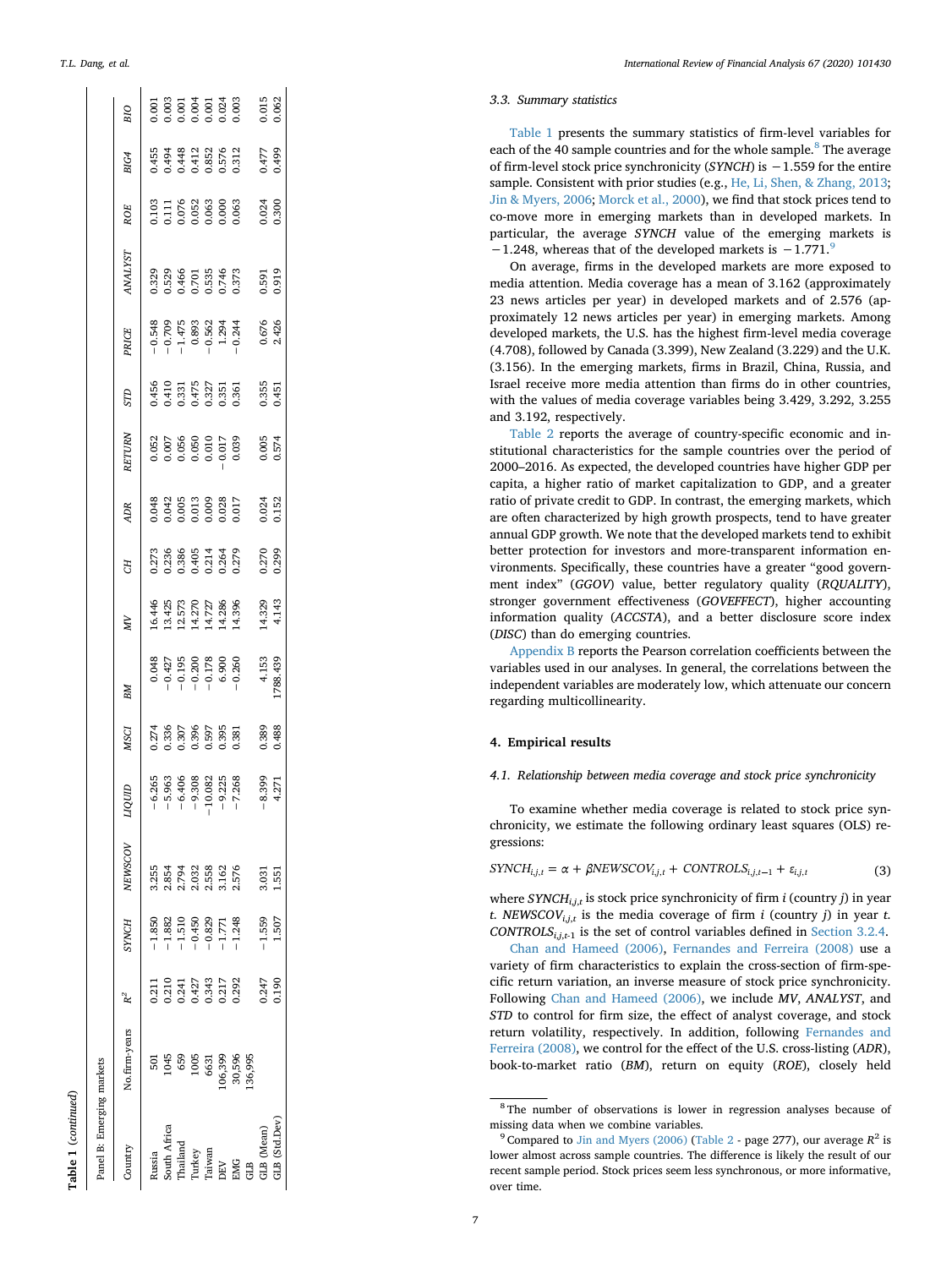<span id="page-7-0"></span>Summary statistics of country-level variables.

This table reports the mean value of country-level variables for each of the 40 countries in the sample. Variables include GDP per capita (*GDPPC*), stock market capitalization to GDP (*MVGDP*), private credit to GDP (*PCREDITGDP*), GDP growth (*GGDP*), industry Herfindahl index (*INDHERF*), firm Herfindahl index (*FIRM-HERF*), good government index (*GGOV*), regulatory quality index (*RQUALITY*), government effectiveness index (*GOVEFFECT*), accounting standard index (*ACCSTA*), disclosure score index (*DISC*), and the year a country adopts IFRS (*IFRSyear*). Detailed definitions of the variables are provided in [Appendix A.](#page-14-0) DEV, EMG, and GLB denote the developed, emerging, and global markets, respectively. NA denotes "not available" or "not applicable". The sample period is 2000–2016.

| Panel A: Developed markets |              |              |                   |       |                 |                |        |                 |                  |               |           |                 |
|----------------------------|--------------|--------------|-------------------|-------|-----------------|----------------|--------|-----------------|------------------|---------------|-----------|-----------------|
| Country                    | <b>GDPPC</b> | <b>MVGDP</b> | <b>PCREDITGDP</b> | GGDP  | <b>FIRMHERF</b> | <b>INDHERF</b> | GGOV   | <b>RQUALITY</b> | <b>GOVEFFECT</b> | <b>ACCSTA</b> | DISC      | <b>IFRSyear</b> |
| Australia                  | 10.215       | 0.774        | 0.782             | 0.032 | 0.026           | 0.252          | 21.600 | 1.756           | 1.753            | 75.000        | 6.300     | 2005            |
| Austria                    | 10.278       | $-0.126$     | 0.810             | 0.020 | 0.079           | 0.272          | 21.900 | 1.568           | 1.730            | 54.000        | 6.000     | 2005            |
| Belgium                    | 10.211       | 0.401        | 0.487             | 0.019 | 0.111           | 0.300          | 20.300 | 1.386           | 1.603            | 61.000        | 5.900     | 2005            |
| Canada                     | 10.234       | 0.880        | 1.447             | 0.027 | 0.017           | 0.217          | 22.700 | 1.633           | 2.042            | 74.000        | 6.300     | 2011            |
| Denmark                    | 10.447       | 0.546        | 1.330             | 0.013 | 0.122           | 0.322          | 23.300 | 1.710           | 2.137            | 62.000        | 6.200     | 2005            |
| Ireland                    | 10.400       | 0.230        | 1.123             | 0.050 | 0.079           | 0.290          | 20.600 | 1.904           | 1.511            | NA            | 5.600     | 2005            |
| Finland                    | 10.288       | 1.111        | 0.469             | 0.023 | 0.063           | 0.267          | 23.500 | 1.780           | 2.116            | 77.000        | 6.500     | 2005            |
| France                     | 10.161       | 0.541        | 0.693             | 0.017 | 0.023           | 0.213          | 20.200 | 1.148           | 1.645            | 69.000        | 5.900     | 2005            |
| Germany                    | 10.225       | 0.175        | 0.818             | 0.016 | 0.030           | 0.176          | 21.800 | 1.555           | 1.733            | 62.000        | 6.000     | 2005            |
| Hong Kong                  | 10.470       | 3.172        | 1.220             | 0.042 | 0.044           | 0.276          | 18.400 | 2.001           | 1.754            | 69.000        | 5.800     | 2005            |
| Italy                      | 10.047       | 0.015        | 0.619             | 0.007 | 0.070           | 0.287          | 21.964 | 0.955           | 0.676            | 62.000        | NA        | 2005            |
| Japan                      | 10.549       | 0.463        | 1.434             | 0.012 | 0.005           | 0.208          | 20.500 | 1.281           | 1.646            | 65.000        | 5.600     | 2010            |
| Netherlands                | 10.290       | 0.737        | 1.238             | 0.020 | 0.101           | 0.228          | 23.600 | 1.797           | 1.968            | 64.000        | 6.100     | 2005            |
| Norway                     | 10.701       | 0.214        | 0.584             | 0.021 | 0.133           | 0.224          | 22.600 | 1.298           | 1.949            | 74.000        | 5.800     | 2005            |
| New Zealand                | 9.816        | $-0.059$     | 1.106             | 0.026 | 0.061           | 0.247          | 22.300 | 1.802           | 1.778            | 70.000        | 6.000     | 2007            |
| Singapore                  | 10.468       | 1.561        | 0.805             | 0.055 | 0.037           | 0.298          | 20.600 | 1.925           | 2.284            | 78.000        | 5.900     | 2009            |
| Spain                      | 9.853        | 0.510        | 1.109             | 0.023 | 0.056           | 0.215          | 19.400 | 1.200           | 1.150            | 64.000        | 5.600     | 2005            |
| Sweden                     | 10.415       | 0.906        | 0.830             | 0.026 | 0.041           | 0.268          | 22.800 | 1.661           | 1.923            | 83.000        | 6.300     | 2005            |
| Switzerland                | 10.627       | 1.932        | 1.303             | 0.019 | 0.061           | 0.305          | 23.000 | 1.688           | 2.086            | 68.000        | 5.700     | 2005            |
| United Kingdom             | 10.280       | 1.188        | 1.349             | 0.023 | 0.035           | 0.215          | 21.500 | 1.844           | 1.827            | 78,000        | 6.300     | 2005            |
| <b>United States</b>       | 10.588       | 1.035        | 1.556             | 0.023 | 0.007           | 0.173          | 23.563 | 1.632           | 1.703            | 71.000        | <b>NA</b> | NA              |

| Panel B: Emerging markets |              |              |                   |       |                 |                |        |                 |                  |               |             |                 |
|---------------------------|--------------|--------------|-------------------|-------|-----------------|----------------|--------|-----------------|------------------|---------------|-------------|-----------------|
| Country                   | <b>GDPPC</b> | <b>MVGDP</b> | <b>PCREDITGDP</b> | GGDP  | <b>FIRMHERF</b> | <b>INDHERF</b> | GGOV   | <b>RQUALITY</b> | <b>GOVEFFECT</b> | <b>ACCSTA</b> | <b>DISC</b> | <b>IFRSyear</b> |
| Argentina                 | 9.270        | $-0.436$     | $-0.494$          | 0.033 | 0.084           | 0.231          | 17.300 | $-0.515$        | $-0.035$         | 45.000        | 4.900       | 2012            |
| Brazil                    | 8.704        | 0.067        | 0.109             | 0.031 | 0.046           | 0.207          | 17.226 | 0.110           | $-0.048$         | 54.000        | NA          | 2010            |
| China                     | 7.957        | 0.172        | 0.845             | 0.092 | 0.030           | 0.200          | 15.500 | $-0.341$        | 0.168            | NA            | 3.800       | NA              |
| Chile                     | 9.049        | 0.684        | 0.568             | 0.039 | 0.037           | 0.221          | 18.000 | 1.478           | 1.092            | 52.000        | 5.800       | 2009            |
| Egypt                     | 7.935        | $-0.099$     | $-0.017$          | 0.046 | 0.059           | 0.295          | 14.930 | $-0.554$        | $-0.516$         | 24.000        | <b>NA</b>   | NA              |
| Indonesia                 | 7.591        | $-0.087$     | $-0.199$          | 0.051 | 0.022           | 0.257          | 15.306 | $-0.290$        | $-0.216$         | NA            | <b>NA</b>   | NA              |
| India                     | 6.963        | 0.320        | 0.083             | 0.071 | 0.023           | 0.224          | 13.900 | $-0.243$        | $-0.078$         | 57.000        | 4.800       | NA              |
| Israel                    | 10.024       | 0.488        | 0.551             | 0.038 | 0.034           | 0.252          | 20.040 | 1.168           | 1.363            | 64.000        | NA          | 2008            |
| South Korea               | 9.766        | 0.414        | 0.762             | 0.046 | 0.020           | 0.243          | 19.100 | 0.685           | 1.049            | 62.000        | 4.700       | 2011            |
| Mexico                    | 9.009        | $-0.098$     | $-0.255$          | 0.030 | 0.040           | 0.227          | 16.800 | 0.418           | 0.203            | 60.000        | 4.600       | 2012            |
| Malaysia                  | 8.882        | 1.067        | 1.016             | 0.055 | 0.012           | 0.198          | 18.000 | 0.377           | 0.970            | 76.000        | 5.100       | 2012            |
| Peru                      | 8.277        | 0.005        | $-0.205$          | 0.055 | 0.050           | 0.227          | 15.300 | 0.338           | $-0.255$         | 38.000        | 4.600       | NA              |
| Poland                    | 9.018        | $-0.174$     | 0.022             | 0.039 | 0.055           | 0.234          | 20.100 | 0.765           | 0.674            | NA            | 4.700       | 2005            |
| Philippines               | 7.557        | 0.241        | $-0.108$          | 0.052 | 0.042           | 0.271          | 14.800 | $-0.048$        | $-0.097$         | 65.000        | 4.600       | 2005            |
| Russia                    | 8.362        | 0.166        | $-0.014$          | 0.055 | 0.080           | 0.349          | 13.100 | $-0.650$        | $-0.320$         | NA            | 3.800       | NA              |
| South Africa              | 8.426        | 1.707        | 1.155             | 0.035 | 0.021           | 0.235          | 17.800 | 0.662           | 0.602            | 70.000        | 5.500       | 2005            |
| Thailand                  | 8.333        | 0.320        | 0.823             | 0.043 | 0.048           | 0.301          | 16.100 | 0.291           | 0.197            | 64.000        | 4.300       | 2011            |
| Turkey                    | 8.896        | $-0.242$     | $-0.040$          | 0.049 | 0.042           | 0.330          | 14.000 | 0.141           | 0.042            | 51.000        | 5.100       | 2006            |
| Taiwan                    | 9.739        | 0.968        | 1.301             | 0.038 | 0.018           | 0.246          | 17.700 | 1.101           | 0.953            | 65.000        | 5.400       | 2013            |
| <b>DEV</b>                | 10.374       | 0.940        | 1.156             | 0.024 | 0.030           | 0.226          | 21.486 | 1.599           | 1.767            | 70.766        | 5.999       |                 |
| <b>EMG</b>                | 8.304        | 0.408        | 0.510             | 0.059 | 0.029           | 0.235          | 16.227 | 0.164           | 0.361            | 61.148        | 4.669       |                 |
| GLB (Mean)                | 9.522        | 0.721        | 0.889             | 0.039 | 0.030           | 0.230          | 19.320 | 1.008           | 1.188            | 67.478        | 5.440       |                 |
| GLB (Std.Dev)             | 1.345        | 0.894        | 0.714             | 0.031 | 0.033           | 0.287          | 3.104  | 0.862           | 0.831            | 8.553         | 0.776       |                 |

ownership and controlling shareholders (*CH*). We also follow [Dang](#page-16-2) [et al. \(2015\)](#page-16-2) and include several variables that are likely correlated with both stock price synchronicity and media coverage, including stock returns (*RETURN*), stock liquidity (*LIQUID*), stock price (*PRICE*), and a MSCI index member dummy (*MSCI*). All control variables are included in the regressions with a one-year lag. We include countryfixed, industry-fixed, and year-fixed effects to control for cross-sectional and time-series dependence. All models are estimated with robust standard errors to correct for heteroscedasticity and are clustered at the firm level ([Petersen, 2009](#page-17-22)).

Regression results are reported in [Table 3.](#page-8-0) Our primary variable of interest is the measure of media coverage (*NEWSCOV*). We consider two model specifications to examine the relation between media

coverage and stock price synchronicity - one without and another with controlling for the country-level economic conditions and financial market development. In addition, to alleviate the concern that our results might be driven by the relative proportion of firms in developed versus emerging markets, in the U.S. versus other countries, we also divide the entire sample into subsamples: developed versus emerging markets, and U.S. versus non-U.S. stocks.

We find that the coefficient estimates of the *NEWSCOV* variable are significantly negative at the conventional 1% level, and the results are consistent across subsamples. For the global sample regression in [Table 3](#page-8-0), the coefficient estimate on *NEWSCOV* is −0.058 (*t*stat = −9.14) without controlling for country-level economic conditions or financial market development. The results are also robust when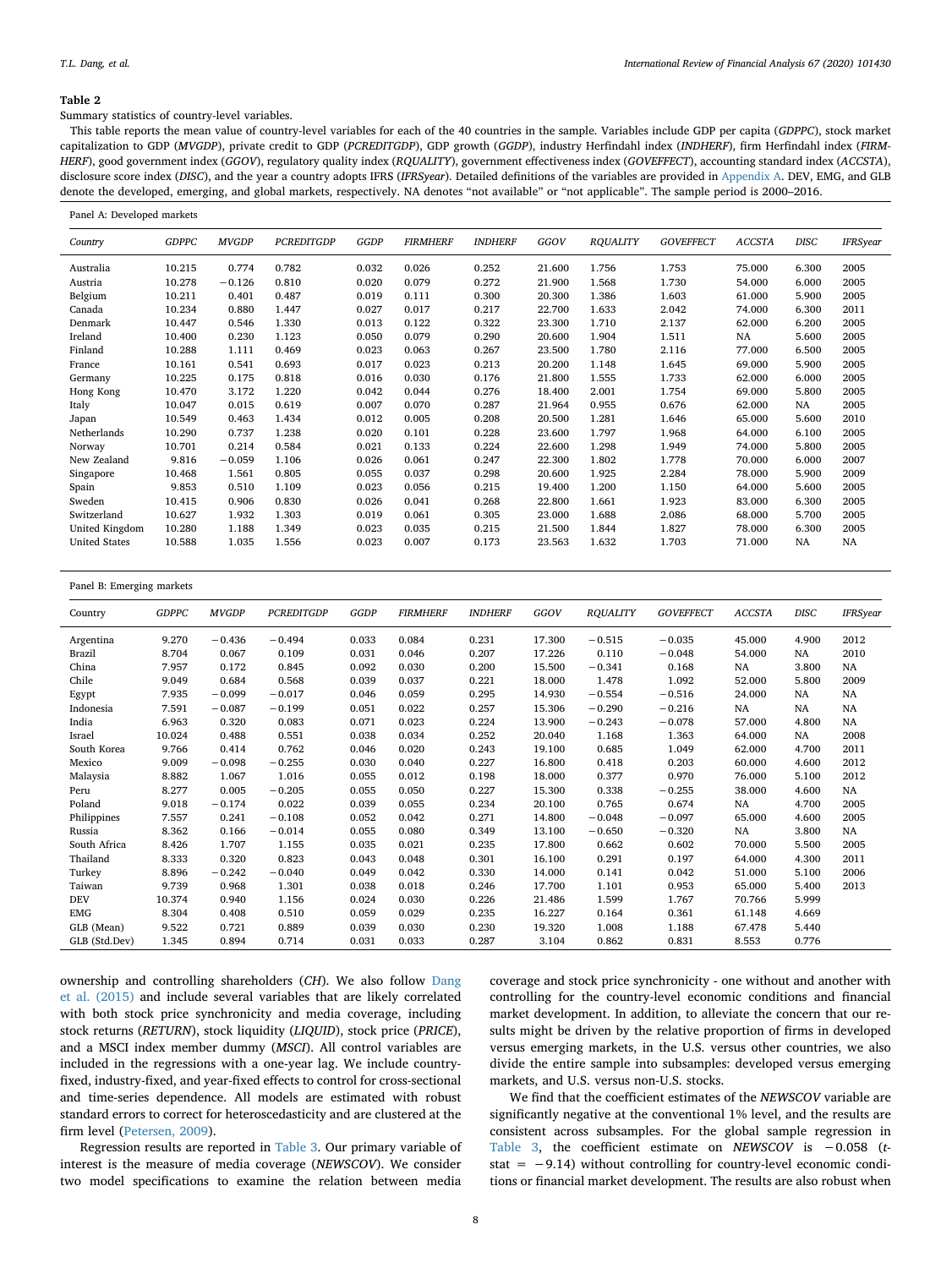<span id="page-8-0"></span>Media coverage and stock price synchronicity.

This table reports the panel regression of stock price synchronicity on media coverage. The regression model is as follows:

 $SYNCH_{i, j, t} = \alpha + \beta NEWSCOV_{i, j, t} + \beta INFUSCOV_{i, j, t} + \beta INFUSUS_{i, j, t-1} + \varepsilon_{i, j, t}$ 

where  $SYNCH_{i,i,t}$  denotes the stock price synchronicity of firm i (country j) in year t. NEWSCOV<sub>iit</sub> is a proxy for the media coverage of firm i (country j) in year t. *CONTROLSi*,*j*,*t*-1 is the set of control variables. All control variables are included in the regression with a one-year lag. The firm-level control variables include individual stock liquidity (*LIQUID*), MSCI index (*MSCI*), book-to-market ratio (*BM*), firm size (*MV*), closely held ownership (*CH*), U.S. cross-listing (*ADR*), annual stock returns (*RETURN*), stock return volatility (*STD*), stock price (*PRICE*), analyst coverage (*ANALYST*), and return-on-equity ratio (*ROE*). The country-level control variables include GDP per capita (*GDPPC*), stock market capitalization to GDP (*MVGDP*), private credit to GDP (*PCREDITGDP*), GDP growth (*GGDP*), industry Herfindahl index (*INDHERF*), and firm Herfindahl index (*FIRMHERF*). Detailed definitions of the variables are provided in [Appendix A.](#page-14-0) The sample covers stocks across 40 countries in 2000–2016 (from 1999 to 2015 for the lagged variables). Country-fixed, industry-fixed and year-fixed effects are included (not reported). Nobs is the number of observations. Adjusted  $R^2$  is the adjusted  $R^2$  value. The *t*-statistics shown in parentheses are based on standard errors that are adjusted for heteroscedasticity and are clustered at the firm level. Superscripts \*, \*\*, and \*\*\* denote significance levels of 10%, 5%, and 1%, respectively.

| Variable          | <b>GLB</b>            |                           | <b>EMG</b>            |                          | <b>DEV</b>               |                           | US          | Non-US          |                           |
|-------------------|-----------------------|---------------------------|-----------------------|--------------------------|--------------------------|---------------------------|-------------|-----------------|---------------------------|
|                   | (1)                   | (2)                       | (3)                   | (4)                      | (5)                      | (6)                       | (7)         | (8)             | (9)                       |
| <b>NEWSCOV</b>    | $-0.058***$           | $-0.066***$               | $-0.067***$           | $-0.049***$              | $-0.062***$              | $-0.043***$               | $-0.124***$ | $-0.053***$     | $-0.057***$               |
|                   | $(-9.14)$             | $(-9.64)$                 | $(-6.76)$             | $(-4.61)$                | $(-8.30)$                | $(-5.32)$                 | $(-3.83)$   | $(-8.81)$       | $(-8.83)$                 |
| LIQUID            | $-0.135***$           | $-0.133***$               | $-0.144***$           | $-0.143***$              | $-0.125***$              | $-0.112***$               | $-0.170***$ | $-0.126***$     | $-0.123***$               |
|                   | $(-32.57)$            | $(-31.08)$                | $(-19.13)$            | $(-18.19)$               | $(-26.10)$               | $(-22.55)$                | $(-7.02)$   | $(-33.17)$      | $(-31.79)$                |
| MSCI              | $0.279***$            | $0.251***$                | $0.064**$             | $0.062**$                | $0.341***$               | $0.329***$                | $0.910***$  | $0.182***$      | $0.150***$                |
|                   | (15.83)               | (13.73)                   | (2.32)                | (2.19)                   | (16.39)                  | (15.45)                   | (11.80)     | (11.04)         | (8.89)                    |
| BМ                | $0.049**$             | $0.050*$                  | $0.189***$            | $0.183***$               | $0.027**$                | $0.028*$                  | $0.012**$   | $0.128***$      | $0.126***$                |
|                   | (2.08)                | (1.75)                    | (11.67)               | (11.45)                  | (2.06)                   | (1.76)                    | (2.00)      | (13.96)         | (14.27)                   |
| MV                | $0.057***$            | $0.072***$                | $0.028**$             | 0.021                    | $0.071***$               | $0.086***$                | $-0.039$    | $0.079***$      | $0.094***$                |
|                   | (6.35)                | (7.29)                    | (2.03)                | (1.52)                   | (7.89)                   | (9.10)                    | $(-1.26)$   | (10.24)         | (11.98)                   |
| CН                | $-0.395***$           | $-0.307***$               | $-0.044$              | $-0.092**$               | $-0.395***$              | $-0.370***$               | $-0.221**$  | $-0.298***$     | $-0.207***$               |
|                   | $(-15.38)$            | $(-11.47)$                | $(-1.08)$             | $(-2.16)$                | $(-13.14)$               | $(-11.93)$                | $(-2.20)$   | $(-11.99)$      | $(-8.19)$                 |
| ADR               | $-0.041$<br>$(-1.61)$ | $-0.065**$<br>$(-2.39)$   | $-0.044$<br>$(-0.82)$ | $-0.098$<br>$(-1.64)$    | $-0.084***$<br>$(-3.01)$ | $-0.097***$<br>$(-3.26)$  |             | 0.001<br>(0.05) | $-0.023$<br>$(-0.88)$     |
| <b>RETURN</b>     | $0.071***$            | $0.063***$                | $-0.059***$           | $-0.057***$              | $0.090***$               | $0.090***$                | 0.054       | $0.056***$      | $0.050***$                |
|                   | (5.39)                | (4.66)                    | $(-2.92)$             | $(-2.81)$                | (5.72)                   | (5.70)                    | (1.07)      | (4.97)          | (4.44)                    |
| <b>STD</b>        | $0.133***$            | $0.053**$                 | $0.142***$            | $0.163***$               | $0.065**$                | 0.004                     | $0.182*$    | $0.204***$      | $0.119***$                |
|                   | (4.91)                | (2.01)                    | (2.96)                | (3.26)                   | (2.21)                   | (0.13)                    | (1.95)      | (7.39)          | (4.80)                    |
| <b>PRICE</b>      | $-0.015***$           | $-0.025***$               | $-0.038***$           | $-0.039***$              | $-0.018***$              | $-0.018***$               | $0.136***$  | $-0.016***$     | $-0.031***$               |
|                   | $(-2.96)$             | $(-4.77)$                 | $(-4.14)$             | $(-4.11)$                | $(-3.26)$                | $(-3.10)$                 | (4.68)      | $(-3.53)$       | $(-6.25)$                 |
| <b>ANALYST</b>    | $-0.059***$           | $-0.062***$               | $-0.117***$           | $-0.137***$              | $-0.003$                 | $-0.025**$                | $0.110***$  | $-0.093***$     | $-0.097***$               |
|                   | $(-6.90)$             | $(-6.94)$                 | $(-8.54)$             | $(-9.61)$                | $(-0.30)$                | $(-2.36)$                 | (5.22)      | $(-10.44)$      | $(-10.62)$                |
| <b>ROE</b>        | $0.158***$            | $0.130***$                | $0.104**$             | $0.105**$                | $0.163***$               | $0.164***$                | 0.041       | $0.151***$      | $0.112***$                |
|                   | (6.26)                | (4.94)                    | (2.14)                | (2.04)                   | (5.79)                   | (5.59)                    | (0.55)      | (6.32)          | (4.52)                    |
| <b>GDPPC</b>      |                       | $-0.386***$<br>$(-22.30)$ |                       | $0.346***$<br>(7.27)     |                          | $-1.152***$<br>$(-21.76)$ |             |                 | $-0.370***$<br>$(-22.11)$ |
| <b>MVGDP</b>      |                       | $-0.058**$<br>$(-2.42)$   |                       | $0.122*$<br>(1.84)       |                          | $-0.170***$<br>$(-5.82)$  |             |                 | 0.032<br>(1.31)           |
| <b>PCREDITGDP</b> |                       | $-0.183***$<br>$(-8.19)$  |                       | $0.576***$<br>(8.33)     |                          | $0.101***$<br>(2.70)      |             |                 | $-0.174***$<br>$(-7.69)$  |
| GGDP              |                       | $-0.744***$<br>$(-2.72)$  |                       | 1.090***<br>(3.05)       |                          | $-3.029***$<br>$(-4.70)$  |             |                 | 0.255<br>(0.93)           |
| <b>FIRMHERF</b>   |                       | $-2.253***$<br>$(-4.98)$  |                       | $-1.805$<br>$(-1.05)$    |                          | 0.014<br>(0.03)           |             |                 | $-2.037***$<br>$(-4.48)$  |
| <b>INDHERF</b>    |                       | $-0.245***$<br>$(-6.39)$  |                       | $-0.193***$<br>$(-3.02)$ |                          | $-0.134***$<br>$(-2.92)$  |             |                 | $-0.267***$<br>$(-7.06)$  |
| Fixed effects     | <b>CIY</b>            | <b>CIY</b>                | <b>CIY</b>            | <b>CIY</b>               | <b>CIY</b>               | <b>CIY</b>                | ${\rm IY}$  | <b>CIY</b>      | <b>CIY</b>                |
| Nobs              | 84,462                | 77,490                    | 20,361                | 18,635                   | 64,101                   | 58,855                    | 13,698      | 70,764          | 64,567                    |
| Adjusted $R^2$    | 31.1%                 | 31.4%                     | 30.0%                 | 30.5%                    | 33.6%                    | 34.1%                     | 35.9%       | 32.6%           | 32.9%                     |

we control for country-level variables, with the coefficient estimate of *NEWSCOV* for the global sample being −0.066 (*t*-stat = −9.64). The magnitude of the results is economically significant. Using the global sample in column 1 of [Table 3](#page-8-0) as an example, a one-standard-deviation increase in media coverage (1.551) results in a decrease of approximately 9.0 percentage points  $(=1.551*(-0.058))$  in stock price synchronicity (*SYNCH*), which is roughly 5.8% (=(1.551\*(−0.058))/ −1.559) of the average *SYNCH* across sample firms. These results suggest that greater media coverage is associated with lower stock price synchronicity, supporting our key hypothesis.

Turning to control variables, we observe that most coefficient estimates of control variables are statistically significant and consistent with previous studies (e.g., [Dang et al., 2015](#page-16-2); [Fernandes & Ferreira,](#page-16-3) [2008;](#page-16-3) [Kim et al., 2014\)](#page-17-10). For example, firms with high book-to-market ratio (*BM*), large size (*MV*), and high volatility (*STD*) have greater stock price synchronicity. In contrast, firms with stocks that are less liquid

(*LIQUID*) and firms with a higher fraction of shares closely held by insiders and controlling shareholders (*CH*) tend to co-move less with the market.

#### *4.2. Robustness checks*

In this section, we conduct a number of robustness checks to further confirm our results in the previous section.

## *4.2.1. Firm-fixed effects*

Although we control in the regressions for many firm-level characteristics that are potentially correlated with media coverage and stock price synchronicity, we are aware that the results can be driven by unobservable and time-invariant heterogeneity across firms. We address this concern by performing a regression that includes firm-fixed effects. Columns (1) and (2) of [Table 4](#page-9-0) present the results of this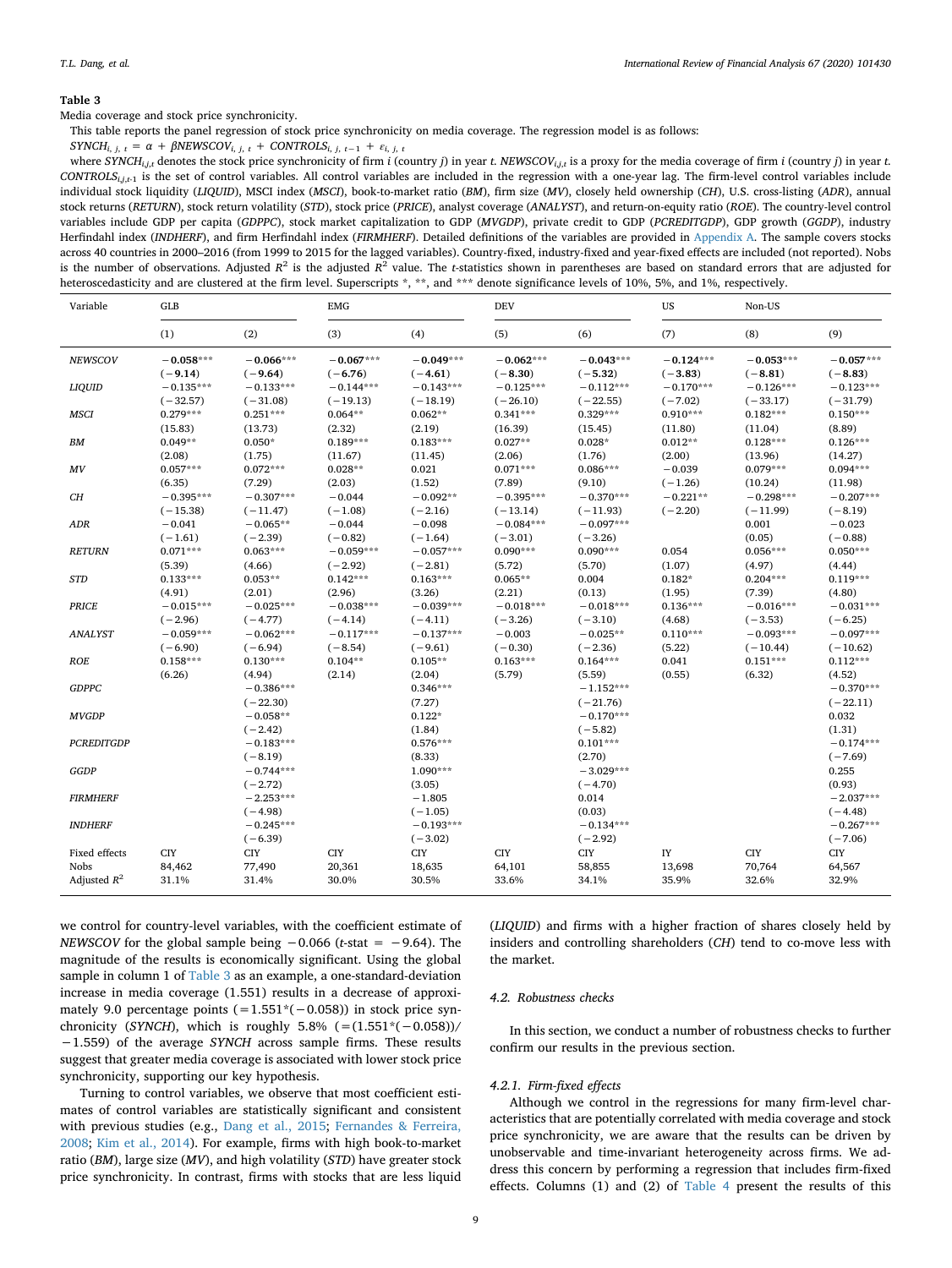<span id="page-9-0"></span>Endogeneity.

This table reports the panel regression of stock price synchronicity on media coverage. The regression model is as follows:

 $SYNCH_{i, j, t} = \alpha + \beta NEWSCOV_{i, j, t} + \beta INFUSCOV_{i, j, t} + \beta INFUSUS_{i, j, t-1} + \varepsilon_{i, j, t}$ 

where  $SYNCH_{i,i,t}$  denotes the stock price synchronicity of firm i (country j) in year t. NEWSCOV<sub>i.i,t</sub> is a proxy for the media coverage of firm i (country j) in year t. *CONTROLSi*,*j*,*t*-1 is the set of control variables. All control variables are included in the regression with a one-year lag. The firm-level control variables include individual stock liquidity (*LIQUID*), MSCI index (*MSCI*), book-to-market ratio (*BM*), firm size (*MV*), closely held ownership (*CH*), U.S. cross-listing (*ADR*), annual stock returns (*RETURN*), stock return volatility (*STD*), stock price (*PRICE*), analyst coverage (*ANALYST*), and return-on-equity ratio (*ROE*). The country-level control variables include GDP per capita (*GDPPC*), stock market capitalization to GDP (*MVGDP*), private credit to GDP (*PCREDITGDP*), GDP growth (*GGDP*), industry Herfindahl index (*INDHERF*), and firm Herfindahl index (*FIRMHERF*). Detailed definitions of the variables are provided in [Appendix A](#page-14-0). Columns (1) and (2) present regression results with firm-fixed effects. Columns (3) and (4) present regression results using the lagged value of the *NEWSCOV* variable. Columns (5) and (6) report regression results using the two-stage least squares (2SLS) regression, which exploits nationwide media strikes as an exogenous shock to media coverage. The sample period is 2000–2016 (from 1999 to 2015 for the lagged variables). Country-fixed, industry-fixed and year-fixed effects are included when appropriate (not reported). Nobs is the number of observations. Adjusted  $R^2$  is the adjusted  $R^2$  value. The *t*-statistics shown in parentheses are based on standard errors that are adjusted for heteroscedasticity and are clustered at the firm level. Superscripts \*, \*\*, and \*\*\* denote significance levels of 10%, 5%, and 1%, respectively.

| Variable              | Firm-fixed effects        |                           | Lagged media coverage          |                           | Two-stage least squares            |                                  |
|-----------------------|---------------------------|---------------------------|--------------------------------|---------------------------|------------------------------------|----------------------------------|
|                       | (1)                       | (2)                       | (3)                            | (4)                       | (5)                                | (6)                              |
|                       |                           |                           |                                |                           | First-stage                        | Second-stage                     |
| <b>NEWSCOV</b>        | $-0.052***$<br>$(-6.57)$  | $-0.042***$<br>$(-5.10)$  | $-0.066***$<br>$(-9.78)$       | $-0.077***$<br>$(-10.61)$ |                                    | $-0.556***$<br>$(-56.98)$        |
| LIQUID                | $-0.085***$<br>$(-14.14)$ | $-0.077***$<br>$(-12.56)$ | $-0.135***$<br>$(-31.24)$      | $-0.133***$<br>$(-30.13)$ | $0.012***$<br>(6.69)               | $-0.085***$<br>$(-33.34)$        |
| <b>MSCI</b>           |                           |                           | $0.276***$                     | $0.252***$<br>(13.30)     | $-0.077***$                        | $0.297***$                       |
| BМ                    | $0.011*$<br>(1.80)        | 0.013<br>(1.39)           | (15.12)<br>$0.049**$<br>(2.02) | $0.052*$<br>(1.69)        | $(-8.25)$<br>$0.029***$<br>(10.00) | (22.94)<br>$0.079***$<br>(19.48) |
| MV                    | $0.089***$<br>(7.04)      | $0.155***$<br>(11.25)     | $0.063***$<br>(6.70)           | $0.078***$<br>(7.52)      | $0.384***$<br>(107.70)             | $0.305***$<br>(51.94)            |
| CH                    | $-0.373***$<br>$(-10.75)$ | $-0.214***$<br>$(-5.99)$  | $-0.401***$<br>$(-15.05)$      | $-0.319***$<br>$(-11.51)$ | $-0.746***$<br>$(-52.77)$          | $-0.799***$<br>$(-36.65)$        |
| ADR                   | 0.006<br>(0.12)           | $-0.008$<br>$(-0.16)$     | $-0.036$<br>$(-1.40)$          | $-0.051*$<br>$(-1.89)$    | $0.320***$<br>(21.15)              | $0.044**$<br>(2.10)              |
| <b>RETURN</b>         | $0.035**$<br>(2.48)       | $0.043***$<br>(3.01)      | $0.025*$<br>(1.83)             | 0.013<br>(0.97)           | $-0.048***$<br>$(-5.17)$           | $0.066***$<br>(5.12)             |
| <b>STD</b>            | $0.239***$<br>(7.50)      | $0.157***$<br>(5.21)      | $0.108***$<br>(3.80)           | 0.027<br>(0.98)           | $0.177***$<br>(10.88)              | $0.196***$<br>(8.68)             |
| <b>PRICE</b>          | $0.044***$<br>(5.59)      | 0.009<br>(1.06)           | $-0.014***$<br>$(-2.64)$       | $-0.026***$<br>$(-4.72)$  | 0.003<br>(1.24)                    | $-0.043***$<br>$(-13.99)$        |
| <b>ANALYST</b>        | $-0.036***$<br>$(-3.13)$  | $-0.012$<br>$(-1.03)$     | $-0.065***$<br>$(-7.40)$       | $-0.065***$<br>$(-7.18)$  | $0.231***$<br>(49.14)              | $0.039***$<br>(5.41)             |
| <b>ROE</b>            | $0.132***$<br>(4.42)      | $0.061*$<br>(1.94)        | $0.165***$<br>(6.24)           | $0.138***$<br>(4.97)      | $-0.256***$<br>$(-17.06)$          | $0.092***$<br>(4.39)             |
| <b>GDPPC</b>          |                           | $-0.461***$<br>$(-20.55)$ |                                | $-0.394***$<br>$(-22.28)$ | $-0.070***$<br>$(-12.02)$          | $-0.179***$<br>$(-22.54)$        |
| <b>MVGDP</b>          |                           | $-0.148***$<br>$(-5.60)$  |                                | $-0.014$<br>$(-0.58)$     | $0.020***$<br>(2.68)               | $-0.130***$<br>$(-12.26)$        |
| <b>PCREDITGDP</b>     |                           | $-0.190***$<br>$(-6.94)$  |                                | $-0.195***$<br>$(-8.28)$  | $0.135***$<br>(13.78)              | $0.052***$<br>(3.86)             |
| GGDP                  |                           | $-0.674**$<br>$(-2.31)$   |                                | $-0.764***$<br>$(-2.68)$  | $3.023***$<br>(14.90)              | $-1.517***$<br>$(-5.37)$         |
| <b>FIRMHERF</b>       |                           | $-0.618$<br>$(-0.84)$     |                                | $-2.821***$<br>$(-5.77)$  | $-5.201***$<br>$(-37.72)$          | $-4.062***$<br>$(-20.55)$        |
| <b>INDHERF</b>        |                           | $-0.126**$<br>$(-2.32)$   |                                | $-0.254***$<br>$(-6.54)$  | $0.190***$<br>(9.47)               | $-0.193***$<br>$(-6.94)$         |
| <b>STRIKEDAYS</b>     |                           |                           |                                |                           | $-0.256***$<br>$(-22.54)$          |                                  |
| <b>STRIKECOUNTRY</b>  |                           |                           |                                |                           | $1.135***$<br>(141.47)             |                                  |
| Fixed effects<br>Nobs | FY<br>84,508              | FY<br>77,531              | <b>CIY</b><br>78,118           | <b>CIY</b><br>71,580      | IY<br>77,531                       | $_{\rm IY}$<br>77,531            |
| Adjusted $R^2$        | 44.2%                     | 44.8%                     | 31.2%                          | 31.5%                     | 65.7%                              | 16.3%                            |

analysis for the whole sample. As shown, media coverage is significantly and negatively associated with stock price synchronicity even after controlling for firm-fixed effects. Specifically, the coefficient estimates of the *NEWSCOV* variable are  $-0.052$  (*t*-stat =  $-6.57$ ) and −0.042 (*t*-stat = −5.10) for the specification without and with controlling for country-level variables, respectively. These results suggest that our results are not driven by time-invariant unobservable firm characteristics.

#### *4.2.2. Lagged media coverage*

It is likely that the relation between media coverage and stock price synchronicity is driven by reverse causality or simultaneity problems. For example, firms that are transparent or well governed and thus have lower price synchronicity might attract more media attention, which would bias our results. To mitigate this endogeneity bias, we use the lagged value of the media coverage variable in the regression. Columns (3) and (4) of [Table 4](#page-9-0) report results for the model with the lagged value of the media coverage variable. The results confirm a negative relation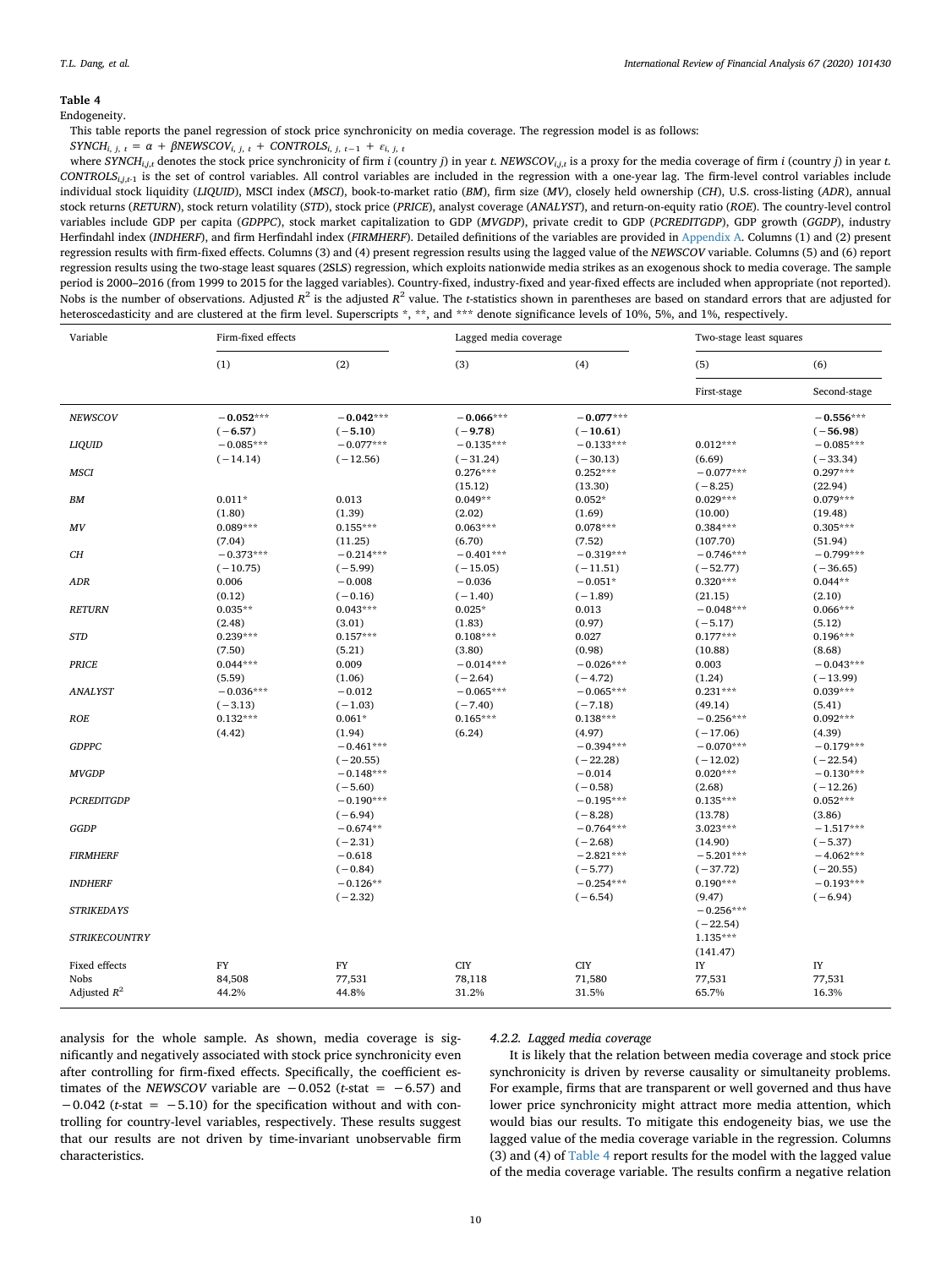between media coverage and stock price synchronicity. The *NEWSCOV* coefficient estimates are −0.066 (*t*-stat = −9.78) and −0.077 (*t*stat =  $-10.61$ ) for the specification without and with controlling for the country-level economic conditions and financial market development, respectively.

#### *4.2.3. Instrument variable approach*

Although using the lagged value of media coverage can alleviate reverse causality to some extent, this endogeneity issue might, however, exist if a firm's stock price synchronicity is persistent. To further address this endogeneity concern, we conduct a two-stage instrumental variable analysis by exploiting *nationwide* media strikes (i.e., the strikes that affect a large percentage of the media sector) as an exogenous shock to media coverage [\(Peress, 2014\)](#page-17-7). Media strikes, which take the form of journalists' strikes, printers' strikes, or distributors' strikes, would result in a decrease in the media's information production and dissemination and prevent readers from receiving news. Strikes are often called as a reaction to policy changes; thus, they are not driven by stock market movements (i.e., they are exogenous to the market). Therefore, we should observe a significant decrease in media news coverage in the years of strikes in countries that experience nationwide media strikes. Importantly, media strikes and stock price synchronicity are not likely to be directly correlated, unless via a media news coverage channel.

In the first-stage regression, we estimate the fitted value of media coverage from the following model:

$$
NEWSCOV_{i,j,t} = \alpha + \beta_1 STRIKEDAYS_{j,t} + \beta_2
$$
  
STRIKECOUNTRY<sub>j</sub> + CONTROLS<sub>i,j,t-1</sub> +  $\varepsilon_{i,j,t}$  (4)

where *NEWSCOVi*,*j*,*<sup>t</sup>* is the media coverage of firm *i* (country *j*) in year *t*. The instrumental variables for *NEWSCOV* are *STRIKEDAYS* and *STRI-KECOUNTRY*. *STRIKEDAYS<sub>i,t</sub>* is the number of days on which nationwide media strikes occur in country *j* in year *t*, and *STRIKECOUNTRYj* is a dummy that equals one for countries in which there is at least one nationwide media strike occurring during the sample period, and zero otherwise.<sup>[10](#page-10-0)</sup> *CONTROLS*<sub>*i,j*,*t*-1</sub> are the firm-specific and country-level control variables, which are the same as those defined in Eq. [\(3\)](#page-6-3). We also include industry- and year-fixed effects.

The test statistics suggest that our instruments satisfy the exclusion restriction and the relevance condition. Specifically, Hansen *J* statistics for over-identifying restrictions show that the instruments satisfy the exogeneity requirement of instruments (*p*-value = 0.159), and the Kleibergen-Paap rk Wald statistic (the first-stage F-statistics) for the weak instrument test is far above 10, which is acceptable based on [Staiger and Stock's \(1997\)](#page-17-23) rule of thumb.

We then use the fitted value of media coverage in the second-stage regression. Columns (5) and (6) of [Table 4](#page-9-0) present results for the instrumental variable regression. The two-stage regression shows a significant and negative association of media coverage and stock price synchronicity, with the *NEWSCOV* coefficient estimates being −0.556  $(t\text{-stat} = -56.98)^{11}$  $(t\text{-stat} = -56.98)^{11}$  $(t\text{-stat} = -56.98)^{11}$ 

#### *4.2.4. News categories*

To the extent that the media simply reproduces and rebroadcasts the news disclosed by firms, the media might not have a meaningful role in enhancing firms' information environments and corporate governance. Then, the relationship between the media and stock price synchronicity

only reflects the effect of firm-initiated disclosures. In addition, it is likely that firms manage their media coverage to advance their strategic interests [\(Ahern & Sosyura, 2014\)](#page-16-1). To alleviate this concern, we restrict our media news sample to press-initiated news only. The results of this check are reported in columns (1) and (2) of [Table 5](#page-11-0). As shown, the results remain consistent with our primary findings.

Finally, prior research suggests that the media's effect on firms' information environments and corporate governance works through either the information dissemination function (e.g., [Bushee et al., 2010](#page-16-5); [Dai et al., 2015\)](#page-16-20) or the information exploration function (e.g., [Dyck](#page-16-8) [et al., 2008](#page-16-8); [Miller, 2006](#page-17-1)). Therefore, it is of interest to examine whether the synchronicity-reducing effect of media coverage is driven by either or both of these functions.

Given event-novelty scores provided by RavenPack, we can observe whether a story is a new news article (First News) or a repeated news article (Repeated News). Using these event-novelty scores to filter news articles, we rerun separately regressions for the sample with only first news articles and then with only repeated news articles. The results are presented in [Table 5](#page-11-0) (columns (3)–(6)). We find that both first news coverage and repeated news coverage reduce stock price synchronicity, suggesting that both the information exploration function and the information dissemination function matter for stock price synchronicity.

#### *4.2.5. Additional control*

[Kim et al. \(2014\)](#page-17-10) find that stock prices tend to be less synchronous in countries with the higher level of press freedom. Therefore, it is likely that our results in the previous sections are affected by the level of press freedom. To alleviate this endogeneity concern, we control for press freedom (*PRESSFREEDOM*) in our regressions. We collect each country's press freedom scores from Freedom House's annual Press Freedom survey. The press freedom score has a value ranging between 0 and 100, with a higher score indicating a lower level of press freedom. The results shown in [Table 6](#page-12-0) demonstrate that our findings are not sensitive to this additional control variable.

In summary, the above additional checks confirm the robustness of our primary findings. However, although our results are less likely to be driven by omitted correlated variables or simultaneity relationships, we might not be able to fully resolve the endogeneity issues. Therefore, these results should be interpreted with caution.

## *4.3. Moderating effects of firm-level information transparency and corporate governance*

In this section, we examine whether a firm's information and governance environments moderate the relation between media coverage and stock price synchronicity.

#### *4.3.1. Firm-level information environment*

Previous studies suggest that the media can reduce information asymmetry and enhance firm transparency (e.g., [Bushee et al., 2010](#page-16-5); [Fang & Peress, 2009](#page-16-0); [Peress, 2014;](#page-17-7) [Tetlock, 2010\)](#page-17-0), which enables more firm-specific information to be publicly available. In addition, the improved transparency enhances investor protection and thus encourages investors to collect and trade on private information. These effects then jointly contribute to facilitating the ability of stock prices to incorporate firm-specific information, leading to lower stock price synchronicity ([Jin & Myers, 2006;](#page-17-3) [Morck et al., 2000](#page-17-4)). Because the media can have a more important role in firms that are less transparent, we expect the synchronicity-reducing effect of media coverage to be more pronounced for firms with higher information asymmetry.

To conduct this investigation, we employ a *BIG4* auditor dummy as a proxy for a firm's information asymmetry. Existing evidence suggests that firms that are audited by Big4 auditors report more reliable and high-quality information; thus, there is less information asymmetry (e.g., [Behn et al., 2008](#page-16-10); [Bushman et al., 2004](#page-16-12)). We define the *BIG4* auditor dummy equal to one if the firm is audited by any of the Big4

<span id="page-10-0"></span> $10$  In our sample period, we identify seven countries that experienced nationwide media strikes, including France, Italy, Norway, Australia, Canada, United Kingdom, and United States.

<span id="page-10-1"></span><sup>11</sup> As an alternative, we use a dummy *STRIKE* that equals one for the year *t* in which country *j* experiences media strikes, rather than the number of days of the media strikes in country *j* in the year *t* (*STRIKEDAYS*). Our results do not change qualitatively.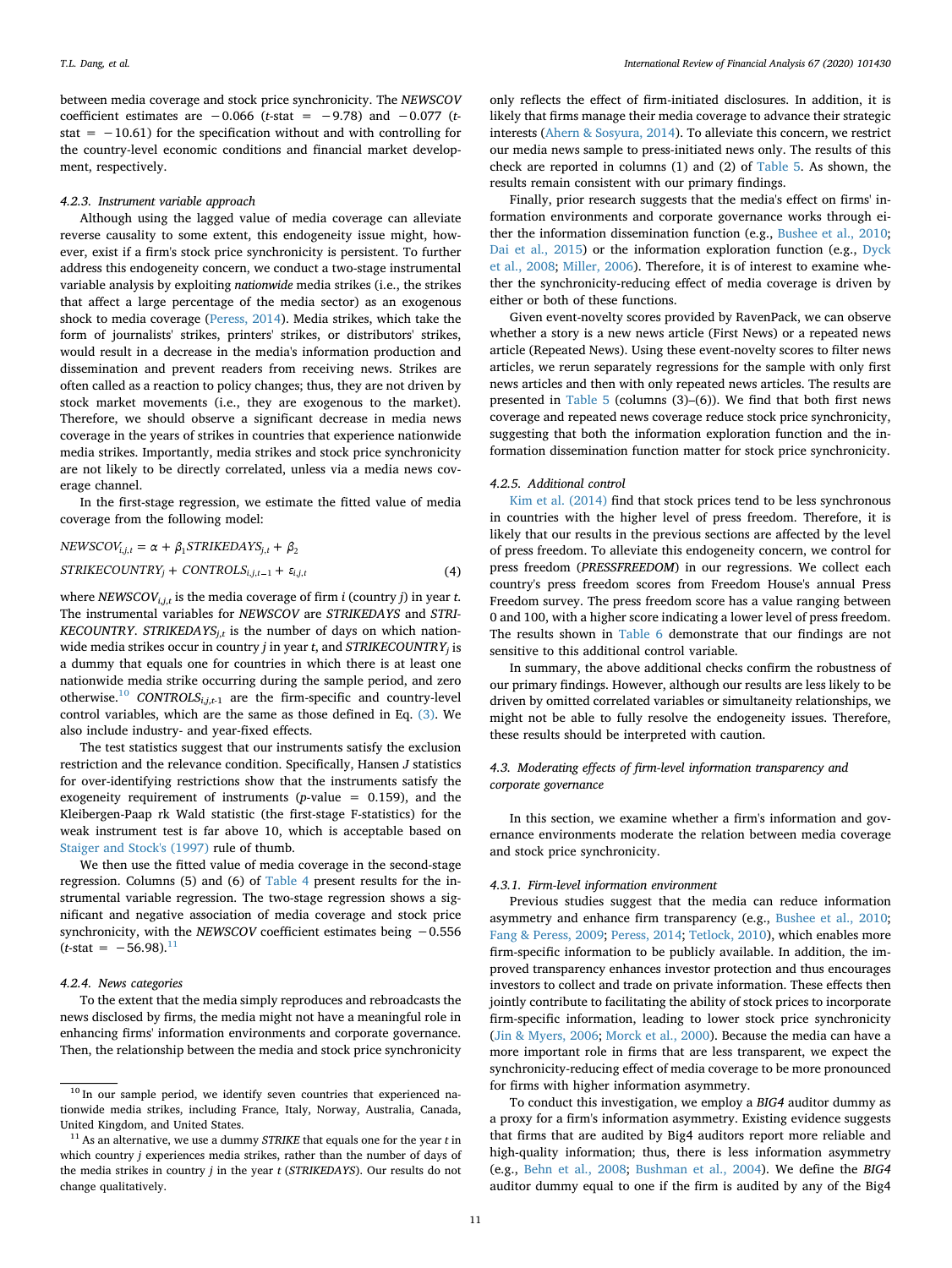<span id="page-11-0"></span>News categories.

This table reports the panel regression of stock price synchronicity on media coverage. The regression model is as follows:

 $SYNCH_{i, j, t} = \alpha + \beta NEWSCOV_{i, j, t} + \beta INFUSCOV_{i, j, t} + \beta INFUSUS_{i, j, t-1} + \varepsilon_{i, j, t}$ 

where  $SYNCH_{i,i,t}$  denotes the stock price synchronicity of firm i (country j) in year t. NEWSCOV<sub>i.i,t</sub> is a proxy for the media coverage of firm i (country j) in year t. *CONTROLSi*,*j*,*t*-1 is the set of control variables. All control variables are included in the regression with a one-year lag. The firm-level control variables include individual stock liquidity (*LIQUID*), MSCI index (*MSCI*), book-to-market ratio (*BM*), firm size (*MV*), closely held ownership (*CH*), U.S. cross-listing (*ADR*), annual stock returns (*RETURN*), stock return volatility (*STD*), stock price (*PRICE*), analyst coverage (*ANALYST*), and return-on-equity ratio (*ROE*). The country-level control variables include GDP per capita (*GDPPC*), stock market capitalization to GDP (*MVGDP*), private credit to GDP (*PCREDITGDP*), GDP growth (*GGDP*), industry Herfindahl index (*INDHERF*), and firm Herfindahl index (*FIRMHERF*). Detailed definitions of the variables are provided in [Appendix A.](#page-14-0) Columns (1) and (2) report regression results using the press-initiated news sample. Columns (3) and (4) report regression results using the first news articles sample. Columns (5) and (6) report regression results using the repeated news articles sample. The sample covers stocks across 40 countries in 2000–2016 (from 1999 to 2015 for the lagged variables). Country-fixed, industry-fixed and year-fixed effects are included (not reported). Nobs is the number of observations. Adjusted  $R^2$  is the adjusted  $R^2$  value. The *t*statistics shown in parentheses are based on standard errors that are adjusted for heteroscedasticity and are clustered at the firm level. Superscripts \*, \*\*, and \*\*\* denote significance levels of 10%, 5%, and 1%, respectively.

| Variable          | Press-initiated news |             | First news  |             | Repeated news |             |
|-------------------|----------------------|-------------|-------------|-------------|---------------|-------------|
|                   | (1)                  | (2)         | (3)         | (4)         | (5)           | (6)         |
| <b>NEWSCOV</b>    | $-0.055***$          | $-0.065***$ | $-0.040***$ | $-0.053***$ | $-0.052***$   | $-0.058***$ |
|                   | $(-8.57)$            | $(-9.36)$   | $(-5.88)$   | $(-7.11)$   | $(-7.51)$     | $(-7.75)$   |
| <b>LIQUID</b>     | $-0.135***$          | $-0.133***$ | $-0.135***$ | $-0.132***$ | $-0.135***$   | $-0.134***$ |
|                   | $(-32.38)$           | $(-30.90)$  | $(-32.33)$  | $(-30.91)$  | $(-27.11)$    | $(-25.94)$  |
| <b>MSCI</b>       | $0.280***$           | $0.252***$  | $0.281***$  | $0.253***$  | $0.339***$    | $0.319***$  |
|                   | (15.80)              | (13.72)     | (15.97)     | (13.89)     | (16.04)       | (14.24)     |
| ${\it BM}$        | $0.048**$            | $0.050*$    | $0.048**$   | $0.049*$    | $0.040*$      | 0.042       |
|                   | (2.08)               | (1.75)      | (2.08)      | (1.75)      | (1.93)        | (1.60)      |
| MV                | $0.057***$           | $0.072***$  | $0.050***$  | $0.065***$  | $0.052***$    | $0.061***$  |
|                   | (6.30)               | (7.30)      | (5.60)      | (6.71)      | (5.43)        | (5.86)      |
| CН                | $-0.394***$          | $-0.307***$ | $-0.386***$ | $-0.300***$ | $-0.405***$   | $-0.330***$ |
|                   | $(-15.26)$           | $(-11.41)$  | $(-15.01)$  | $(-11.19)$  | $(-13.45)$    | $(-10.37)$  |
| ADR               | $-0.045*$            | $-0.069**$  | $-0.054**$  | $-0.076***$ | $-0.035$      | $-0.057**$  |
|                   | $(-1.75)$            | $(-2.55)$   | $(-2.10)$   | $(-2.79)$   | $(-1.33)$     | $(-2.04)$   |
| <b>RETURN</b>     | $0.071***$           | $0.062***$  | $0.070***$  | $0.061***$  | $0.075***$    | $0.066***$  |
|                   | (5.34)               | (4.62)      | (5.32)      | (4.58)      | (4.34)        | (3.76)      |
| <b>STD</b>        | $0.131***$           | $0.050*$    | $0.133***$  | $0.053**$   | $0.110***$    | 0.027       |
|                   | (4.77)               | (1.86)      | (4.89)      | (2.02)      | (3.30)        | (0.85)      |
| <b>PRICE</b>      | $-0.014***$          | $-0.025***$ | $-0.013***$ | $-0.024***$ | $-0.013**$    | $-0.023***$ |
|                   | $(-2.88)$            | $(-4.73)$   | $(-2.64)$   | $(-4.47)$   | $(-2.37)$     | $(-3.79)$   |
| <b>ANALYST</b>    | $-0.061***$          | $-0.063***$ | $-0.063***$ | $-0.065***$ | $-0.051***$   | $-0.057***$ |
|                   | $(-7.11)$            | $(-7.09)$   | $(-7.38)$   | $(-7.33)$   | $(-5.41)$     | $(-5.63)$   |
| <b>ROE</b>        | $0.159***$           | $0.132***$  | $0.165***$  | $0.137***$  | $0.150***$    | $0.128***$  |
|                   | (6.29)               | (4.96)      | (6.55)      | (5.20)      | (4.96)        | (4.00)      |
| <b>GDPPC</b>      |                      | $-0.387***$ |             | $-0.386***$ |               | $-0.366***$ |
|                   |                      | $(-22.34)$  |             | $(-22.27)$  |               | $(-18.66)$  |
| <b>MVGDP</b>      |                      | $-0.059**$  |             | $-0.056**$  |               | $-0.036$    |
|                   |                      | $(-2.44)$   |             | $(-2.35)$   |               | $(-1.29)$   |
| <b>PCREDITGDP</b> |                      | $-0.189***$ |             | $-0.182***$ |               | $-0.121***$ |
|                   |                      | $(-8.43)$   |             | $(-8.11)$   |               | $(-4.28)$   |
| GGDP              |                      | $-0.776***$ |             | $-0.760***$ |               | $-2.226***$ |
|                   |                      | $(-2.83)$   |             | $(-2.78)$   |               | $(-5.58)$   |
| <b>FIRMHERF</b>   |                      | $-2.319***$ |             | $-2.266***$ |               | $-1.922***$ |
|                   |                      | $(-5.08)$   |             | $(-5.01)$   |               | $(-3.72)$   |
| <b>INDHERF</b>    |                      | $-0.243***$ |             | $-0.256***$ |               | $-0.187***$ |
|                   |                      | $(-6.32)$   |             | $(-6.67)$   |               | $(-4.49)$   |
| Fixed effects     | <b>CIY</b>           | <b>CIY</b>  | <b>CIY</b>  | <b>CIY</b>  | <b>CIY</b>    | <b>CIY</b>  |
| Nobs              | 83,971               | 77,036      | 84,462      | 77,490      | 61,813        | 56,194      |
| Adjusted $R^2$    | 31.0%                | 31.4%       | 31.0%       | 31.4%       | 32.1%         | 32.2%       |
|                   |                      |             |             |             |               |             |

auditors and zero otherwise. The information asymmetry proxy is measured at the end of the previous year. We then examine the information effect by augmenting Eq.  $(3)$  to allow for an interaction between the media coverage variable and the *BIG4* auditor dummy. Specifically,

significantly positive, suggesting that the negative relation between media coverage and stock price synchronicity becomes weaker when firms are audited by a Big4 auditor.

## *4.3.2. Firm-level governance environment*

<span id="page-11-1"></span>
$$
SYNCH_{i,j,t} = \alpha + \beta_1 NEWSCOV_{i,j,t} + \beta_2 BIG4_{i,j,t-1} + \beta_3 NEWSCOV_{i,j,t}
$$
  
 
$$
* BIG4_{i,j,t-1} + CONTROLS_{i,j,t-1} + \varepsilon_{i,j,t}
$$
 (5)

The regression results of Eq. [\(5\)](#page-11-1) are presented in Panel A of [Table 7](#page-13-1). Consistent with our hypothesis, the coefficient estimates on the interaction between the *NEWSCOV* variable and the *BIG4* dummy are

Concerning the moderating role played by firm-level corporate governance, we argue that the media can enhance investor protection, thus encouraging informed risk arbitrage and increased firm transparency. This effect then facilitates the incorporation of firm-specific information into stock prices, leading to the stock prices being less synchronous. Given that the governance effect of the media can be stronger in weakly governed firms, we expect the synchronicity-reducing effect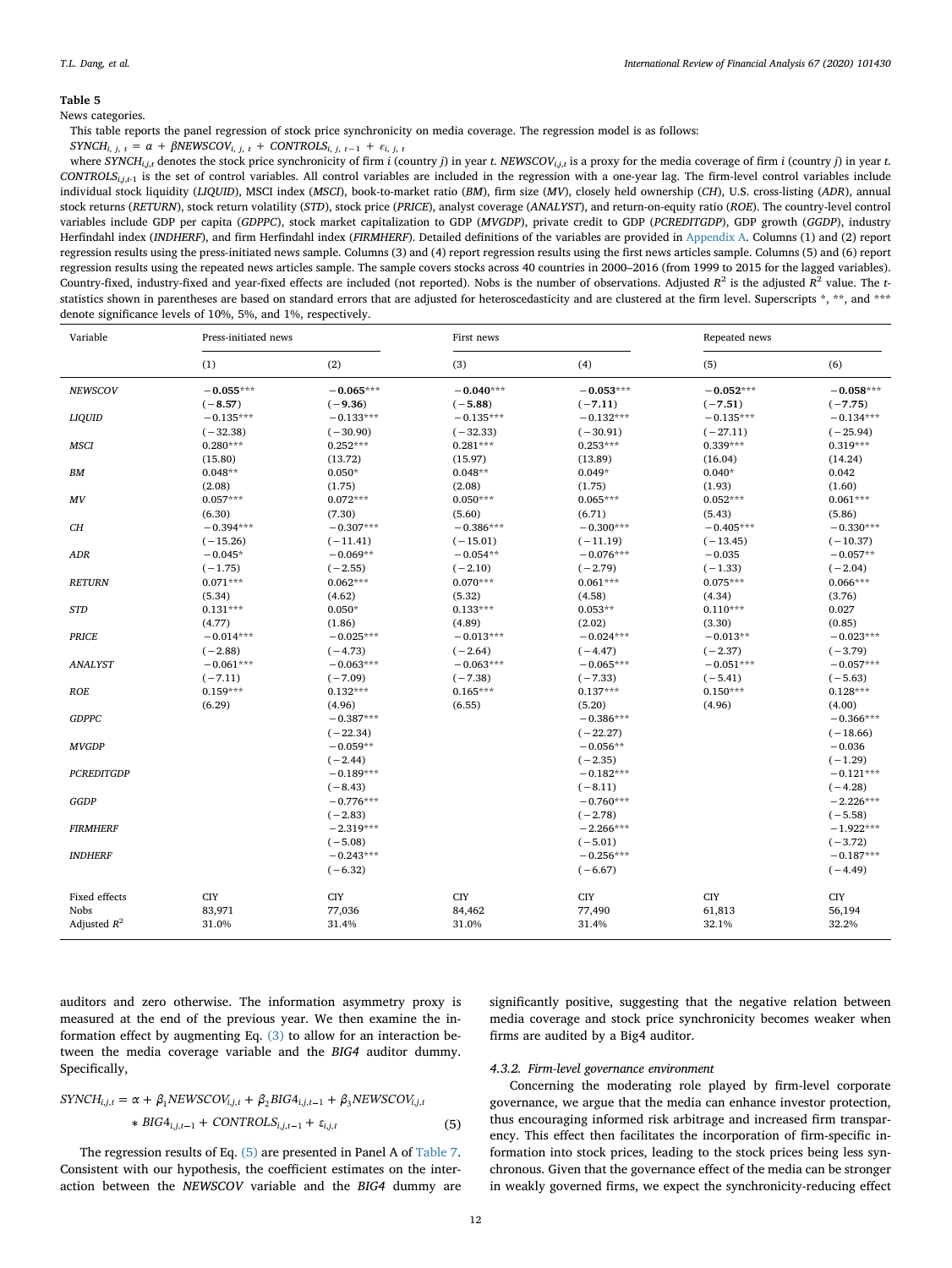<span id="page-12-0"></span>Controlling for the level of press freedom.

This table reports the panel regression of stock price synchronicity on media coverage. The regression model is as follows:

 $SYNCH_{i, j, t} = \alpha + \beta NEWSCOV_{i, j, t} + \beta UNFOLS_{i, j, t-1} + \varepsilon_{i, j, t}$ 

where *SYNCHi*,*j*,*<sup>t</sup>* denotes the stock price synchronicity of firm *i* (country *j*) in year *t*. *NEWSCOVi*,*j*,*<sup>t</sup>* is a proxy for the media coverage of firm *i* (country *j*) in year *t*. *CONTROLS*<sub>*i,j*,*t*<sub>-1</sub></sub> is the set of control variables. All control variables are included in the regression with a one-year lag. The firm-level control variables include individual stock liquidity (*LIQUID*), MSCI index (*MSCI*), book-to-market ratio (*BM*), firm size (*MV*), closely held ownership (*CH*), U.S. cross-listing (*ADR*), annual stock returns (*RETURN*), stock return volatility (*STD*), stock price (*PRICE*), analyst coverage (*ANALYST*), and return-on-equity ratio (*ROE*). The country-level control variables include GDP per capita (*GDPPC*), stock market capitalization to GDP (*MVGDP*), private credit to GDP (*PCREDITGDP*), GDP growth (*GGDP*), industry Herfindahl index (*INDHERF*), firm Herfindahl index (*FIRMHERF*), and press freedom score (*PRESSFREEDOM*). Detailed definitions of the variables are provided in [Appendix A.](#page-14-0) The sample covers stocks across 40 countries in 2000–2016 (from 1999 to 2015 for the lagged variables). Countryfixed, industry-fixed and year-fixed effects are included (not reported). Nobs is the number of observations. Adjusted  $R^2$  is the adjusted  $R^2$  value. The *t*-statistics shown in parentheses are based on standard errors that are adjusted for heteroscedasticity and are clustered at the firm level. Superscripts \*, \*\*, and \*\*\* denote significance levels of 10%, 5%, and 1%, respectively.

| Variable            | GLB         | <b>EMG</b>  | <b>DEV</b>  | Non-US      |
|---------------------|-------------|-------------|-------------|-------------|
|                     | (1)         | (2)         | (3)         | (4)         |
| <b>NEWSCOV</b>      | $-0.068***$ | $-0.049***$ | $-0.043***$ | $-0.059***$ |
|                     | $(-9.81)$   | $(-4.65)$   | $(-5.24)$   | $(-9.18)$   |
| <b>LIQUID</b>       | $-0.132***$ | $-0.143***$ | $-0.111***$ | $-0.121***$ |
|                     | $(-30.82)$  | $(-18.21)$  | $(-22.38)$  | $(-31.43)$  |
| <b>MSCI</b>         | $0.252***$  | $0.062**$   | $0.329***$  | $0.151***$  |
|                     | (13.82)     | (2.18)      | (15.46)     | (9.01)      |
| <b>BM</b>           | $0.049*$    | $0.182***$  | $0.027*$    | $0.124***$  |
|                     | (1.76)      | (11.44)     | (1.76)      | (14.04)     |
| MV                  | $0.076***$  | 0.022       | $0.086***$  | $0.099***$  |
|                     | (7.78)      | (1.55)      | (9.15)      | (12.66)     |
| CH                  | $-0.326***$ | $-0.095**$  | $-0.375***$ | $-0.230***$ |
|                     | $(-12.16)$  | $(-2.20)$   | $(-12.06)$  | $(-9.05)$   |
| <b>ADR</b>          | $-0.065**$  | $-0.098*$   | $-0.101***$ | $-0.021$    |
|                     | $(-2.40)$   | $(-1.65)$   | $(-3.37)$   | $(-0.81)$   |
| <b>RETURN</b>       | $0.065***$  | $-0.057***$ | $0.092***$  | $0.051***$  |
|                     | (4.89)      | $(-2.81)$   | (5.82)      | (4.52)      |
| <b>STD</b>          | $0.052*$    | $0.163***$  | 0.001       | $0.119***$  |
|                     | (1.93)      | (3.26)      | (0.02)      | (4.74)      |
| <b>PRICE</b>        | $-0.027***$ | $-0.039***$ | $-0.017***$ | $-0.032***$ |
|                     | $(-5.01)$   | $(-4.11)$   | $(-3.04)$   | $(-6.63)$   |
| <b>ANALYST</b>      | $-0.065***$ | $-0.137***$ | $-0.025**$  | $-0.101***$ |
|                     | $(-7.26)$   | $(-9.60)$   | $(-2.34)$   | $(-11.04)$  |
| <b>ROE</b>          | $0.131***$  | $0.105**$   | $0.164***$  | $0.114***$  |
|                     | (4.95)      | (2.04)      | (5.58)      | (4.60)      |
| <b>GDPPC</b>        | $-0.439***$ | 0.339***    | $-1.147***$ | $-0.432***$ |
|                     | $(-25.24)$  | (7.01)      | $(-21.41)$  | $(-25.22)$  |
| <b>MVGDP</b>        | $-0.092***$ | $0.120*$    | $-0.185***$ | $-0.011$    |
|                     | $(-3.84)$   | (1.81)      | $(-6.26)$   | $(-0.44)$   |
| <b>PCREDITGDP</b>   | $-0.144***$ | $0.569***$  | $0.103***$  | $-0.113***$ |
|                     | $(-6.32)$   | (8.19)      | (2.74)      | $(-4.86)$   |
| <b>GGDP</b>         | $-1.092***$ | 1.075***    | $-3.353***$ | $-0.141$    |
|                     | $(-3.93)$   | (3.00)      | $(-5.04)$   | $(-0.51)$   |
| <b>FIRMHERF</b>     | $-2.101***$ | $-1.350$    | $-0.098$    | $-1.800***$ |
|                     | $(-4.71)$   | $(-0.74)$   | $(-0.21)$   | $(-4.03)$   |
| <b>INDHERF</b>      | $-0.228***$ | $-0.190***$ | $-0.136***$ | $-0.245***$ |
|                     | $(-5.94)$   | $(-2.96)$   | $(-2.96)$   | $(-6.46)$   |
| <b>PRESSFREEDOM</b> | $-0.028***$ | $-0.003$    | $-0.008**$  | $-0.034***$ |
|                     | $(-10.05)$  | $(-0.75)$   | $(-2.01)$   | $(-11.85)$  |
| Fixed effects       | CIY         | <b>CIY</b>  | <b>CIY</b>  | <b>CIY</b>  |
| <b>Nobs</b>         | 77,256      | 18,635      | 58,621      | 64,333      |
| Adjusted $R^2$      | 31.6%       | 30.5%       | 34.1%       | 33.1%       |
|                     |             |             |             |             |

of media coverage would be more pronounced for firms with weaker governance effectiveness.

To proxy for firm-level corporate governance, we use block institutional ownership (*BIO*) in a firm. Given block institutional investors' greater ownership stakes, institutional blockholders have in-centives and are able to monitor and discipline firm management.<sup>[12](#page-12-1)</sup> Following previous studies (e.g., [Li, Moshirian, Pham, & Zein, 2006](#page-17-24); [Ng,](#page-17-25) [Wu, Yu, & Zhang, 2016](#page-17-25)), institutional blockholders are defined as institutional investors who hold at least 5% of a firm's outstanding shares. Analogously, the block institutional ownership is measured at the end of the previous year. To investigate the governance effect, we use the augmented model that allows for an interaction between the media coverage variable and the *BIO* variable as follows:

<span id="page-12-2"></span>
$$
SYNCH_{i,j,t} = \chi + \delta_1 NEWSCOV_{i,j,t} + \delta_2 BIO_{i,j,t-1} + \delta_3 NEWSCOV
$$
  
\*  $BIO_{i,j,t-1} + CONTROLS_{i,j,t-1} + \xi_{i,j,t}$  (6)

The regression results of Eq. [\(6\)](#page-12-2) are reported in Panel B of [Table 7](#page-13-1). We find that the coefficient estimates on the interaction between media coverage and block institutional ownership are statistically significantly positive, suggesting that the negative effect of media coverage on stock price synchronicity is more pronounced in weakly governed firms.

Overall, we find positive effects of firm-level information and governance environments in moderating the negative relation between media coverage and stock price synchronicity.

#### *4.4. Role of country-level institutional structures*

In this section, we examine whether the relation between media coverage and stock price synchronicity is conditional on a country's governance and information environments. Given the competing arguments on the interaction between firm-level media coverage and country-level institutional characteristics, we aim to provide evidence on which effect, substitution or complementary effect, is driving the negative relation between the media and stock price synchronicity.

Following the literature, we use six proxies for country-level governance characteristics and information environments, including (i) the good government index (*GGOV*), (ii) the regulatory quality index (*RQUALITY*), (iii) the government effectiveness index (*GOVEFFECT*), (iv) the accounting standard index (*ACCSTA*), (v) the disclosure score index (*DISC*), and (vi) IFRS adoption at the country level (*IFRS*). To investigate the role of country-level institutional structures, we augment Eq. [\(3\)](#page-6-3) by incorporating the interaction between media coverage and an institutional characteristic variable of interest.<sup>[13](#page-12-3)</sup>

[Table 8](#page-14-1) reports the regression results of this analysis.<sup>[14](#page-12-4)</sup> We make three interesting observations. First, the *NEWSCOV* variable is negatively associated with stock price synchronicity even after controlling for country-level institutional characteristics, indicating that the effect of media coverage is partly independent of institutional environments. Second, the coefficient estimates of the country-level institutional characteristics are significantly negative across all models, a finding consistent with the previous studies that stock prices are more synchronous in countries with low-quality institutions (e.g., [Haw, Hu, Lee,](#page-16-22) [& Wu, 2012](#page-16-22); [Jin & Myers, 2006;](#page-17-3) [Morck et al., 2000](#page-17-4)). Third and more importantly, the negative relation between media coverage and the synchronicity of stock prices is more pronounced in countries with poor protection of investors (measured by the "good government index"), weak government effectiveness, poor regulatory quality, low accounting standards, and with less-strict disclosure requirements. We also find that the negative relation between media coverage and stock price synchronicity is stronger in the IFRS non-adopting countries. Specifically, the coefficient estimates of the interaction term between the *NEWSCOV* variable and the institutional characteristic variable are

<span id="page-12-1"></span> $^{12}$  See [Edmans \(2014\)](#page-16-42) for a comprehensive literature review on blockholders.

<span id="page-12-3"></span> $13$  Due to high correlation between the variable of gross domestic product per capita (*GDPPC*) and the proxies for country-level institutional characteristics, we do not include *GDPPC* in the regressions of [Table 8](#page-14-1).

<span id="page-12-4"></span> $14$  For brevity, we only report in [Table 8](#page-14-1) results that control for the countrylevel economic conditions and financial market development.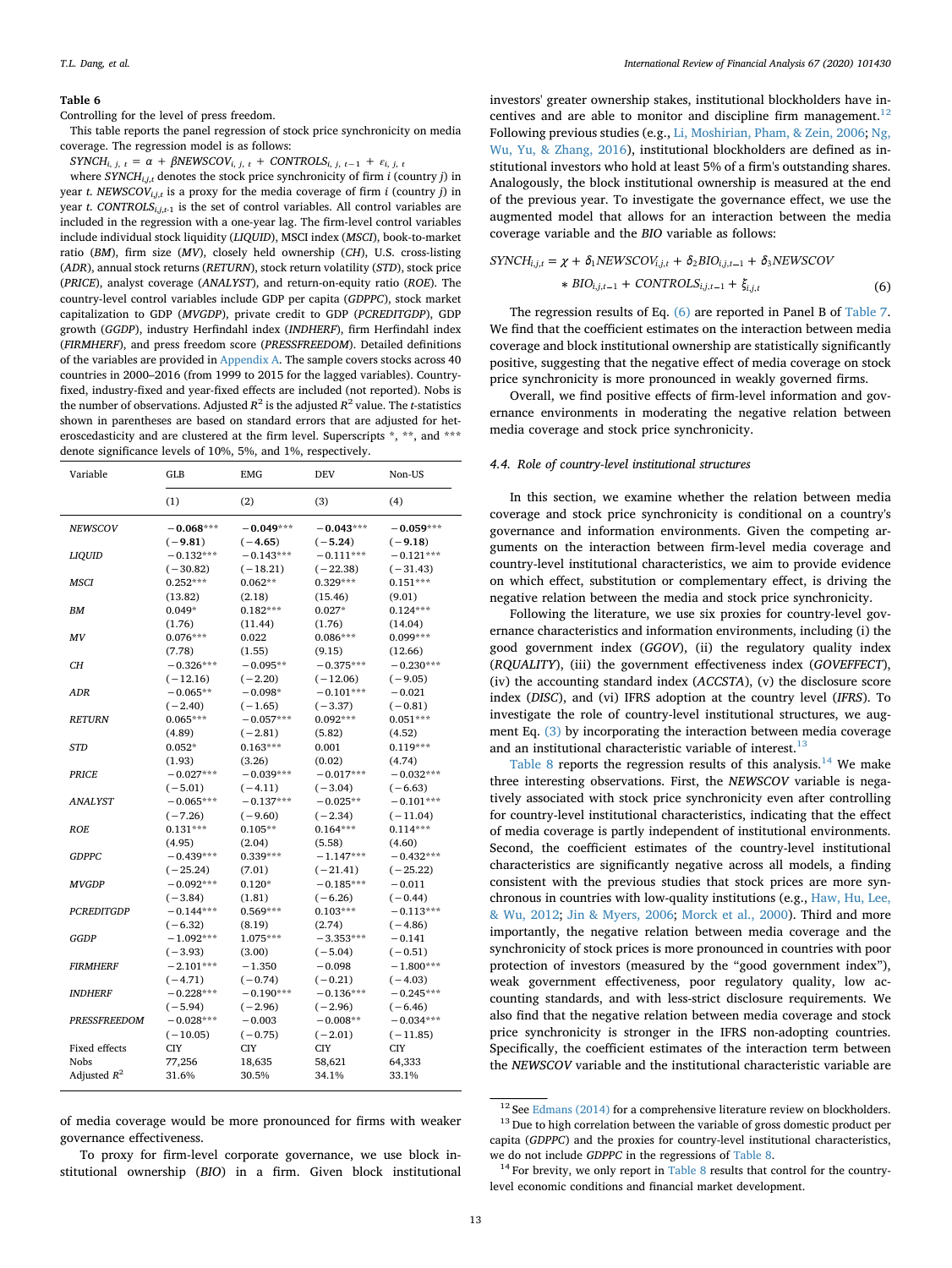<span id="page-13-1"></span>The moderating effects of firm-level information transparency and corporate governance.

This table reports the panel regression for the following models:

 $SYNCH_{i,j,t} = \alpha + \beta_1 NEWSCOV_{i,j,t} + \beta_2 BIG4_{i,j,t-1} + \beta_3 NEWSCOV_{i,j,t} * BIG4_{i,j,t-1} + CONTROLS_{i,j,t-1} + \varepsilon_{i,j,t}$  (5)

SYNCH<sub>i, j, t</sub> =  $\chi$  +  $\delta_1$ NEWSCOV<sub>i, j, t</sub> +  $\delta_2$ BIO<sub>i, j, t-1</sub> +  $\delta_3$ NEWSCOV \* BIO<sub>i, j, t-1</sub> + CONTROLS<sub>i, j, t-1</sub> +  $\xi_{i, j, t}$  (6)

where SYNCH<sub>i,i,t</sub> denotes the stock price synchronicity of firm i (country j) in year t. NEWSCOV<sub>i,j,t</sub> is a proxy for the media coverage of firm i (country j) in year t. *BIG4* is a dummy equal to one if the firm is audited by any of the Big4 or Big5 auditors, and zero otherwise; *BIO* is block institutional ownership and is defined as the percentage of shares outstanding, in which block refers to holding more than 5% of total shares. *CONTROLSi*,*j*,*t*-1 is the set of control variables. All control variables are included in the regression with a one-year lag. The firm-level control variables include individual stock liquidity (*LIQUID*), MSCI index (*MSCI*), book-to-market ratio (*BM*), firm size (*MV*), closely held ownership (*CH*), U.S. cross-listing (*ADR*), annual stock returns (*RETURN*), stock return volatility (*STD*), stock price (*PRICE*), analyst coverage (*ANALYST*), and return-on-equity ratio (*ROE*). The country-level control variables include GDP per capita (*GDPPC*), stock market capitalization to GDP (*MVGDP*), private credit to GDP (*PCREDITGDP*), GDP growth (*GGDP*), industry Herfindahl index (*INDHERF*), and firm Herfindahl index (*FIRMHERF*). Detailed definitions of the variables are provided in [Appendix A](#page-14-0). The sample covers stocks across 40 countries in 2000–2016 (from 1999 to 2015 for the lagged variables). Panel A reports results for Eq. (5), and Panel B reports results for Eq. (6). Country-fixed, industry-fixed and year-fixed effects are included (not reported). Nobs is the number of observations. Adjusted *R*<sup>2</sup> is the adjusted *R*<sup>2</sup> value. The *t*-statistics shown in parentheses are based on standard errors that are adjusted for heteroscedasticity and are clustered at the firm level. Superscripts  $\hat{p}$ ,  $\hat{p}$ , and  $\hat{p}$  and  $\hat{p}$  and  $\hat{p}$  and  $\hat{p}$ ,  $\hat{p}$ , and  $\hat{p}$ ,  $\hat{p}$ ,  $\hat{p}$ ,  $\hat{p}$ ,  $\hat{p}$ ,  $\hat{p}$ ,  $\hat{p}$ ,  $\hat{p}$ ,  $\hat{p}$ 

| Panel A:             | Information environment (BIG4) |             | Panel B:                       | Corporate governance (BIO) |                 |
|----------------------|--------------------------------|-------------|--------------------------------|----------------------------|-----------------|
| Variable             | (1)                            | (2)         | Variable                       | (3)                        | (4)             |
| <b>NEWSCOV</b>       | $-0.155***$                    | $-0.169***$ | <b>NEWSCOV</b>                 | $-0.073***$                | $-0.079***$     |
|                      | $(-16.61)$                     | $(-17.17)$  |                                | $(-11.04)$                 | $(-11.17)$      |
| BIG4                 | $-0.293***$                    | $-0.382***$ | <b>BIO</b>                     | $-1.446***$                | $-1.251***$     |
|                      | $(-10.70)$                     | $(-13.24)$  |                                | $(-6.98)$                  | $(-5.75)$       |
| NEWSCOV*BIG4         | $0.136***$                     | $0.147***$  | NEWSCOV*BIO                    | $0.510***$                 | $0.466***$      |
|                      | (13.30)                        | (13.68)     |                                | (10.96)                    | (9.51)          |
| <b>LIQUID</b>        | $-0.130***$                    | $-0.128***$ | <b>LIQUID</b>                  | $-0.133***$                | $-0.130***$     |
|                      | $(-30.52)$                     | $(-29.29)$  |                                | $(-32.42)$                 | $(-30.96)$      |
| <b>MSCI</b>          | $0.268***$                     | $0.246***$  | <b>MSCI</b>                    | $0.261***$                 | $0.234***$      |
|                      | (14.71)                        | (13.03)     |                                | (14.85)                    | (12.83)         |
| BМ                   | $0.045**$                      | $0.046*$    | <b>BM</b>                      | $0.048**$                  | $0.050*$        |
|                      | (2.11)                         | (1.77)      |                                | (2.03)                     | (1.71)          |
| MV                   | $0.056***$                     | $0.071***$  | $\boldsymbol{M}\boldsymbol{V}$ | $0.066***$                 | $0.080***$      |
|                      | (6.07)                         | (7.08)      |                                | (7.37)                     | (8.21)          |
| CH                   | $-0.347***$                    | $-0.258***$ | CH                             | $-0.361***$                | $-0.278***$     |
|                      | $(-13.01)$                     | $(-9.31)$   |                                | $(-14.15)$                 | $(-10.47)$      |
| ADR                  | $-0.087***$                    | $-0.111***$ | <b>ADR</b>                     | $-0.030$                   | $-0.055**$      |
|                      | $(-3.27)$                      | $(-3.97)$   |                                | $(-1.17)$                  | $(-2.04)$       |
| <b>RETURN</b>        | $0.068***$                     | $0.058***$  | <b>RETURN</b>                  | $0.071***$                 | $0.064***$      |
|                      | (5.19)                         | (4.36)      |                                | (5.47)                     | (4.76)          |
| <b>STD</b>           | $0.116***$                     | 0.042       | <b>STD</b>                     | $0.134***$                 | $0.056**$       |
|                      | (4.39)                         | (1.63)      |                                | (4.99)                     | (2.14)          |
| PRICE                | $-0.008$                       | $-0.016***$ | <b>PRICE</b>                   | $-0.017***$                | $-0.028***$     |
|                      | $(-1.58)$                      | $(-2.95)$   |                                | $(-3.48)$                  | $(-5.25)$       |
| <b>ANALYST</b>       | $-0.068***$                    | $-0.072***$ | <b>ANALYST</b>                 | $-0.064***$                | $-0.067***$     |
|                      | $(-7.49)$                      | $(-7.67)$   |                                | $(-7.50)$                  | $(-7.60)$       |
| ROE                  | $0.143***$                     | $0.110***$  | ROE                            | $0.157***$                 | $0.131***$      |
|                      | (5.56)                         | (4.09)      |                                | (6.33)                     | (5.02)          |
| <b>GDPPC</b>         |                                | $-0.376***$ | <b>GDPPC</b>                   |                            | $-0.374***$     |
|                      |                                | $(-20.21)$  |                                |                            | $(-21.47)$      |
| <b>MVGDP</b>         |                                | $-0.063**$  | <b>MVGDP</b>                   |                            | $-0.049**$      |
|                      |                                | $(-2.44)$   |                                |                            | $(-2.05)$       |
| <b>PCREDITGDP</b>    |                                | $-0.183***$ | <b>PCREDITGDP</b>              |                            | $-0.180***$     |
|                      |                                | $(-7.59)$   |                                |                            | $(-8.12)$       |
| GGDP                 |                                | $-0.493*$   | GGDP                           |                            | $-0.727***$     |
|                      |                                | $(-1.72)$   |                                |                            | $(-2.66)$       |
| <b>FIRMHERF</b>      |                                | $-2.262***$ | <b>FIRMHERF</b>                |                            | $-2.029***$     |
|                      |                                | $(-4.05)$   |                                |                            | $(-4.50)$       |
| <b>INDHERF</b>       |                                | $-0.333***$ | <b>INDHERF</b>                 |                            | $-0.248***$     |
|                      |                                | $(-7.96)$   |                                |                            | $(-6.50)$       |
| <b>Fixed effects</b> | <b>CIY</b>                     | <b>CIY</b>  | Fixed effects                  | <b>CIY</b>                 | C <sub>IV</sub> |
| Nobs                 | 75,873                         |             | <b>Nobs</b>                    |                            |                 |
|                      |                                | 69,664      |                                | 84,462                     | 77,490          |
| Adjusted $R^2$       | 31.0%                          | 31.4%       | Adjusted $R^2$                 | 31.4%                      | 31.8%           |

significantly positive across all institutional characteristic proxies. These results indicate that the media can act as a substitute for weak country-level institutional infrastructures to increase stock price efficiency.

#### <span id="page-13-0"></span>**5. Conclusion**

In this paper, we study the relation between media coverage and stock price synchronicity around the world and the role of country-level institutional structures in shaping this relation. Using a comprehensive

dataset for stocks across 40 countries between 2000 and 2016, we document the following key results.

First, firms with greater media coverage have lower stock price synchronicity, suggesting that the intensity of media coverage increases the ability of stock prices to incorporate firm-specific information. Second, the negative effect of media coverage on stock price synchronicity is more pronounced for firms that are not audited by Big4 auditors and firms with lower institutional block ownership. Finally, the negative relation between media coverage and stock price synchronicity is stronger in countries with weak governance mechanisms or less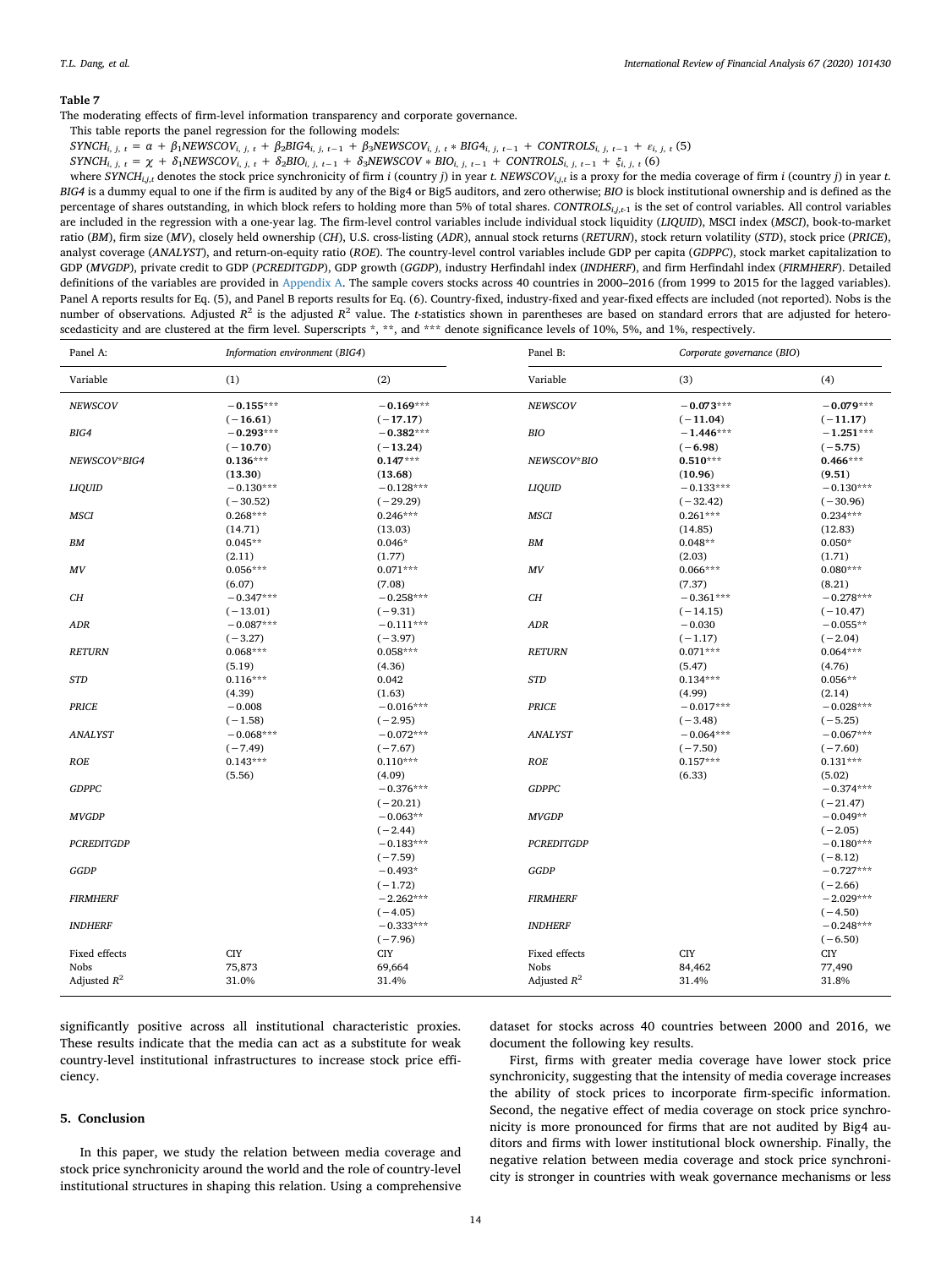<span id="page-14-1"></span>Media coverage, stock price synchronicity, and country-level institutional structures.

This table reports the panel regression for the following model:

 $SYNCH_{i, j, t} = \alpha + \beta_1 NEWSCOV_{i, j, t} + \beta_2 IS_{j, t-1} + \beta_3 NEWSCOV_{i, j, t} * IS_{j, t-1} + CONTROIS_{i, j, t-1} + \varepsilon_{i, j, t}$ 

where SYNCH<sub>i,j,t</sub> denotes the stock price synchronicity of firm i (country j) in year t. NEWSCOV<sub>i,j,t</sub> is a proxy for the media coverage of firm i (country j) in year t. IS<sub>i</sub> is a proxy for the country-level institutional structures of country *j*. Country-level institutional structure variables include good government index (*GGOV*), regulatory quality index (*RQUALITY*), government effectiveness index (*GOVEFFECT*), accounting standard index (*ACCSTA*), disclosure score index (*DISC*), and dummy equal to one if a country adopts IFRS (*IFRS*). *CONTROLSi*,*j*,*t*-1 is the set of control variables. All control variables are included in the regression with a one-year lag. The firmlevel control variables include individual stock liquidity (*LIQUID*), MSCI index (*MSCI*), book-to-market ratio (*BM*), firm size (*MV*), closely held ownership (*CH*), U.S. cross-listing (*ADR*), annual stock returns (*RETURN*), stock return volatility (*STD*), stock price (*PRICE*), analyst coverage (*ANALYST*), and return-on-equity ratio (*ROE*). The country-level control variables include GDP per capita (*GDPPC*), stock market capitalization to GDP (*MVGDP*), private credit to GDP (*PCREDITGDP*), GDP growth (*GGDP*), industry Herfindahl index (*INDHERF*), and firm Herfindahl index (*FIRMHERF*). Nobs is the number of observations. Adjusted  $R^2$  is the adjusted  $R^2$  value. Industry-fixed and year-fixed effects are included (not reported). The *t*-statistics shown in parentheses are based on standard errors that are adjusted for heteroscedasticity and are clustered at the firm level. Superscripts \*, \*\*, and \*\*\* denote significance levels of 10%, 5%, and 1%, respectively. The sample covers stocks across 40 countries in 2000–2016 (from 1999 to 2015 for the lagged variables). Detailed definitions of the variables are provided in [Appendix A](#page-14-0).

| Variable               | GGOV                      | <b>RQUALITY</b>           | <b>GOVEFFECT</b>          | <b>ACCSTA</b>             | <b>DISC</b>              | <b>IFRS</b>               |
|------------------------|---------------------------|---------------------------|---------------------------|---------------------------|--------------------------|---------------------------|
|                        | (1)                       | (2)                       | (3)                       | (4)                       | (5)                      | (6)                       |
| <b>NEWSCOV</b>         | $-0.496***$<br>$(-13.81)$ | $-0.197***$<br>$(-17.73)$ | $-0.181***$<br>$(-14.05)$ | $-0.227***$<br>$(-4.24)$  | $-0.366***$<br>$(-7.28)$ | $-0.184***$<br>$(-24.56)$ |
| IS                     | $-0.149***$<br>$(-14.61)$ | $-0.333***$<br>$(-13.55)$ | $-0.090***$<br>$(-3.45)$  | $-0.036***$<br>$(-11.56)$ | $-0.302***$<br>$(-9.17)$ | $-0.785***$<br>$(-18.57)$ |
| NEWSCOV*IS             | $0.019***$<br>(10.98)     | $0.047***$                | $0.026***$                | $0.002*$<br>(1.92)        | $0.050***$               | $0.142***$                |
| Firm-level controls    | Yes                       | (6.78)<br>Yes             | (3.37)<br>Yes             | Yes                       | (5.68)<br>Yes            | (13.20)<br>Yes            |
| Country-level controls | Yes                       | Yes                       | Yes                       | Yes                       | Yes                      | Yes                       |
| Fixed effects          | IY                        | IY                        | IY                        | IY                        | IY                       | IY                        |
| Nobs                   | 77,490                    | 77,490                    | 77,490                    | 76,074                    | 62,948                   | 77,490                    |
| Adjusted $R^2$         | 27.2%                     | 26.9%                     | 26.6%                     | 27.8%                     | 27.8%                    | 27.4%                     |

information transparency.

Since high stock price synchronicity is the result of limited information and poor protection of investors [\(Jin & Myers, 2006](#page-17-3); [Morck](#page-17-4) [et al., 2000\)](#page-17-4), our study implies that, as an information intermediary, the media can act as an alternative governance mechanism that improves a firm's information environment and governance, as manifested in lower stock price synchronicity.

A few caveats are in order, however. First, our measure of price synchronicity relies on the information-efficiency view that stock price synchronicity is caused by the capitalization of firm-specific information ([Dang et al., 2015](#page-16-2); [Jin & Myers, 2006;](#page-17-3) [Morck et al., 2000;](#page-17-4) [Roll,](#page-17-26) [1988\)](#page-17-26). Although empirically justified in numerous previous studies, this

measure might be driven by noise trading ([Dasgupta, Gan, & Gao, 2010](#page-16-43); [Mashruwala, Rajgopal, & Shevlin, 2006;](#page-17-27) [Pontiff, 2006\)](#page-17-28). Furthermore, our inferences are based on the association between media coverage and stock price synchronicity rather than on causality. While conducting a battery of tests to mitigate endogeneity concerns, we cannot rule out alternative explanations and we acknowledge that there are possibly other factors that drive this observed relation. Therefore, we call for caution in interpreting these results and recommend that these angles stay on our collective radars for future research as we strive to achieve a better understanding of the phenomenon of stock price synchronicity.

## <span id="page-14-0"></span>**Appendix A. Variable definitions**

| Variables                                     | Acronym        | Description                                                                                                                                                           | Data sources |
|-----------------------------------------------|----------------|-----------------------------------------------------------------------------------------------------------------------------------------------------------------------|--------------|
| A. Firm-level variables<br>A.1. Key variables |                |                                                                                                                                                                       |              |
| News coverage                                 | <b>NEWSCOV</b> | Log of one plus the number of news articles that cover news events for RavenPack<br>a firm in a given year                                                            |              |
| Stock price syn-<br>chronicity                | <b>SYNCH</b>   | Logistic transformation of $R^2$ estimated from a firm's weekly stock<br>returns regressed on a country's weekly market returns and the U.S.<br>weekly market returns | Datastream   |
| A.2. Other firm-level characteristics         |                |                                                                                                                                                                       |              |
| Individual stock 1- LIOUID<br>iquidity        |                | Log of the average of daily Amihud's (2002) measure, calculated as the Datastream<br>absolute value of stock return divided by dollar trading volume on a             |              |
|                                               |                | given day, in a given year                                                                                                                                            |              |
| MSCI index                                    | <b>MSCI</b>    | An MSCI index member dummy that equals one if the firm is included Worldscope<br>in an MSCI country index                                                             |              |
| Book-to-market r-<br>atio                     | <b>BM</b>      | Log of book-to-market equity ratio                                                                                                                                    | Worldscope   |
| Firm size                                     | MV             | Log of market capitalization denominated in U.S. dollars                                                                                                              | Worldscope   |
| Closely held own-<br>ership                   | CH             | Fraction of shares closely held by insiders and controlling share-<br>holders                                                                                         | Worldscope   |
| U.S. cross-listing                            | ADR            | An ADR dummy that equals one if the firm was cross-listed on a U.S.<br>exchange                                                                                       | Worldscope   |
| Annual stock re-<br>turns                     | <b>RETURN</b>  | Annual stock returns                                                                                                                                                  | Worldscope   |
| Stock return vola-<br>tility                  | <b>STD</b>     | Annualized standard deviation of monthly stock returns                                                                                                                | Worldscope   |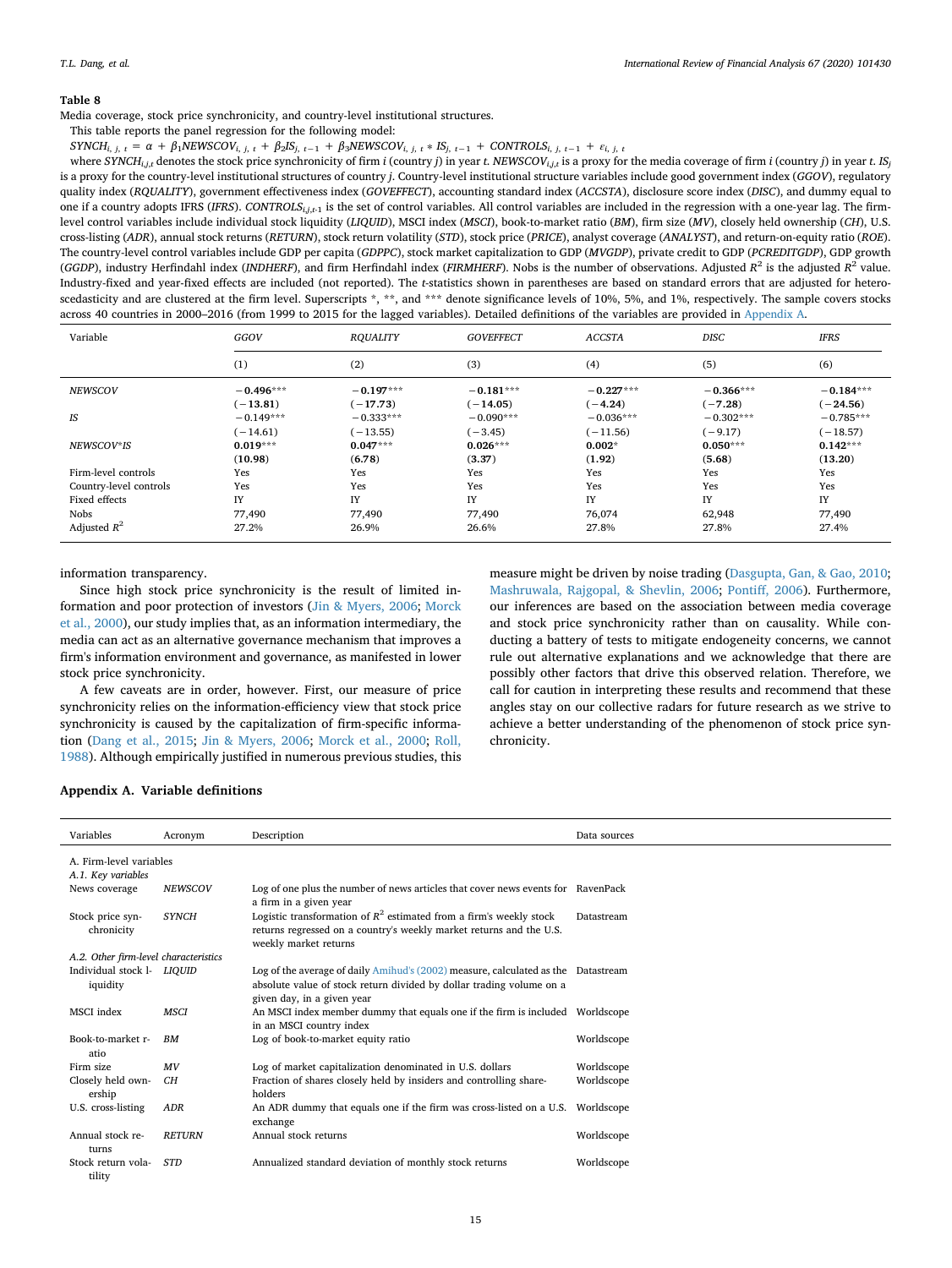| Stock price<br>Analyst coverage<br>Return-on-equity<br>ratio | <b>PRICE</b><br><b>ANALYST</b><br><b>ROE</b> | Log of stock price in U.S. dollars<br>Log of one plus the number of financial analysts covering a firm<br>Return on equity                                                                                                                                                                           | Worldscope<br>I/B/E/S<br>Worldscope                                                                                                                                                                                                                                                                    |
|--------------------------------------------------------------|----------------------------------------------|------------------------------------------------------------------------------------------------------------------------------------------------------------------------------------------------------------------------------------------------------------------------------------------------------|--------------------------------------------------------------------------------------------------------------------------------------------------------------------------------------------------------------------------------------------------------------------------------------------------------|
| Big 4 auditors                                               | BIG4                                         | A dummy that equals to one if the firm is audited by any of the Big4 or Compustat Global & Worldscope<br>Big5 auditors, and zero otherwise                                                                                                                                                           |                                                                                                                                                                                                                                                                                                        |
| Block institutional BIO<br>ownership                         |                                              | Block institutional ownership as the percentage of shares outstanding, FactSet/LionShares<br>in which block refers to holding more than 5% of total shares                                                                                                                                           |                                                                                                                                                                                                                                                                                                        |
| B. Country-level variables<br>B.1. Institutional structures  |                                              |                                                                                                                                                                                                                                                                                                      |                                                                                                                                                                                                                                                                                                        |
| Good government GGOV<br>index                                |                                              | A measure of how well a country protects private property rights,<br>which is the sum of three indexes: (i) government corruption, (ii) the<br>risk of expropriation of private property by the government, and (iii)<br>the risk of the government repudiating contracts                            | Morck et al. (2000)                                                                                                                                                                                                                                                                                    |
| Regulatory quality RQUALITY<br>index                         |                                              | Investors' perceptions of the government's ability to formulate and<br>implement sound policies and regulations that permit and promote<br>private sector development                                                                                                                                | Kaufmann et al. (2009)                                                                                                                                                                                                                                                                                 |
| Government effec-<br>tiveness index                          | <b>GOVEFFECT</b>                             | Investors' perceptions of the quality of public services, the quality of<br>the civil service and the degree of its independence from political<br>pressures, the quality of policy formulation and implementation, and<br>the credibility of the government's commitment to such policies           | Kaufmann et al. (2009)                                                                                                                                                                                                                                                                                 |
| Accounting stan-<br>dard index                               | <b>ACCSTA</b>                                | The index was created by examining and rating companies' 1990<br>annual reports on their inclusion or omission of 90 specific accounting<br>items, covering general information, income statements, balance<br>sheets, funds flow statement, accounting standards, stock data, and<br>special items. | La Porta et al. (1998)                                                                                                                                                                                                                                                                                 |
| Disclosure score i- DISC<br>ndex                             |                                              | A measure of the level of financial disclosure and availability of<br>information to investors, which is calculated based on survey results<br>about the level and effectiveness of financial disclosure in the annual<br>Global Competitiveness Report in 1999 and 2000                             | Jin and Myers (2006)                                                                                                                                                                                                                                                                                   |
| IFRS adoption at<br>the country 1-<br>evel                   | <b>IFRS</b>                                  | An IFRS dummy that equals one if a country adopts IFRS in year t, and<br>zero otherwise                                                                                                                                                                                                              | The Deloitte Global Services IAS Plus's website (https://www.iasplus.<br>com/en/resources/ifrs-topics/use-of-ifrs), the IFRS's website (https://<br>www.ifrs.org/use-around-the-world/use-of-ifrs-standards-by-<br>jurisdiction/), and the PwC's website (https://www.<br>ifrspublicationsonline.com/) |
| Press freedom in-<br>dex                                     | PRESSFREEDOM                                 | The scores are calculated based on annual press freedom survey<br>results about (i) Laws and regulations that influence media content,<br>(ii) Political pressures and controls on media content, (iii) Economic<br>influences over media content.                                                   | Freedom House                                                                                                                                                                                                                                                                                          |
| B.2. Other country-level characteristics                     |                                              |                                                                                                                                                                                                                                                                                                      |                                                                                                                                                                                                                                                                                                        |
| GDP per capita<br>Stock market cap<br>to GDP                 | <b>GDPPC</b><br><b>MVGDP</b>                 | Log of GDP per capita measured in U.S. dollars<br>Log of ratio of stock market capitalization to GDP                                                                                                                                                                                                 | World Development Indicators<br>World Development Indicators                                                                                                                                                                                                                                           |
| Private credit to<br>GDP                                     | <b>PCREDITGDP</b>                            | Log of ratio of private credit to GDP                                                                                                                                                                                                                                                                | World Development Indicators                                                                                                                                                                                                                                                                           |
| GDP growth<br>Firm Herfindahl i-<br>ndex                     | <b>GGDP</b><br><b>FIRMHERF</b>               | Annual GDP growth<br>Defined as $F_i = \sum_i h_{i \in i}^2$ , where $h_{i \in i}$ is the sales of firm <i>i</i> as a percentage Worldscope<br>of the total sales of all country j firms                                                                                                             | World Development Indicators                                                                                                                                                                                                                                                                           |
| Industry Herfinda- INDHERF<br>hl index                       |                                              | Defined as $H_i = \sum_k h_{k,i}^2$ , where $h_{k,i}$ is the combined value of the sales Worldscope<br>of firms in industry $k$ of country $j$ as a percentage of those sales of all<br>country <i>j</i> firms                                                                                       |                                                                                                                                                                                                                                                                                                        |

## <span id="page-15-0"></span>**Appendix B. Correlation coefficients matrix**

This table presents Pearson correlation coefficients among variables used in the analyses of this paper. The firm-level variables include news coverage (*NEWSCOV*), stock price synchronicity (*SYNCH*), individual stock liquidity (*LIQUID*), MSCI index (*MSCI*), book-to-market ratio (*BM*), firm size (*MV*), closely held ownership (*CH*), U.S. cross-listing (*ADR*), annual stock returns (*RETURN*), stock return volatility (*STD*), stock price (*PRICE*), analyst coverage (*ANALYST*), return-on-equity ratio (*ROE*), Big 4 auditors (*BIG4*), and block institutional ownership (*BIO*). The country-level variables include GDP per capita (*GDPPC*), stock market capitalization to GDP (*MVGDP*), private credit to GDP (*PCREDITGDP*), GDP growth (*GGDP*), industry Herfindahl index (*INDHERF*), firm Herfindahl index (*FIRMHERF*), good government index (*GGOV*), regulatory quality index (*RQUALITY*), government effectiveness index (*GOVEFFECT*), accounting standard index (*ACCSTA*), disclosure score index (*DISC*), and a dummy that equals one if a country adopts IFRS (*IFRS*). Detailed definitions of the variables are provided in [Appendix A](#page-14-0). The sample period is 2000–2016.

| Variable       | SYNCH    | NEWSCOV  | LIOUID   | MSCI     | BM       | MV       | CН       | ADR      | <b>RETURN</b> | <b>STD</b> | <b>PRICE</b> | ANALYST | <b>ROE</b> | BIG4 | BIC |
|----------------|----------|----------|----------|----------|----------|----------|----------|----------|---------------|------------|--------------|---------|------------|------|-----|
|                |          |          |          |          |          |          |          |          |               |            |              |         |            |      |     |
| <b>SYNCH</b>   | 1.000    |          |          |          |          |          |          |          |               |            |              |         |            |      |     |
| <b>NEWSCOV</b> | 0.074    | 1.000    |          |          |          |          |          |          |               |            |              |         |            |      |     |
| <b>LIQUID</b>  | $-0.392$ | $-0.559$ | 1.000    |          |          |          |          |          |               |            |              |         |            |      |     |
| MSCI           | 0.333    | 0.331    | $-0.612$ | 1.000    |          |          |          |          |               |            |              |         |            |      |     |
| BM             | $-0.018$ | 0.000    | 0.043    | 0.003    | 1.000    |          |          |          |               |            |              |         |            |      |     |
| MV             | 0.054    | 0.522    | $-0.440$ | 0.334    | $-0.016$ | 1.000    |          |          |               |            |              |         |            |      |     |
| CН             | $-0.115$ | $-0.201$ | 0.106    | 0.052    | 0.011    | 0.153    | 1.000    |          |               |            |              |         |            |      |     |
| ADR            | 0.027    | 0.193    | $-0.158$ | 0.124    | 0.000    | 0.158    | 0.004    | 1.000    |               |            |              |         |            |      |     |
| <b>RETURN</b>  | 0.074    | $-0.008$ | $-0.106$ | 0.059    | 0.000    | 0.059    | 0.026    | 0.001    | 1.000         |            |              |         |            |      |     |
| STD            | 0.056    | $-0.228$ | 0.178    | $-0.095$ | $-0.002$ | $-0.580$ | $-0.143$ | $-0.044$ | 0.081         | 1.000      |              |         |            |      |     |
| <b>PRICE</b>   | 0.127    | 0.363    | $-0.532$ | 0.303    | 0.001    | 0.333    | $-0.058$ | 0.088    | 0.169         | $-0.208$   | 1.000        |         |            |      |     |
| <b>ANALYST</b> | 0.190    | 0.556    | $-0.591$ | 0.490    | $-0.002$ | 0.380    | 0.096    | 0.219    | 0.004         | $-0.107$   | 0.402        | 1.000   |            |      |     |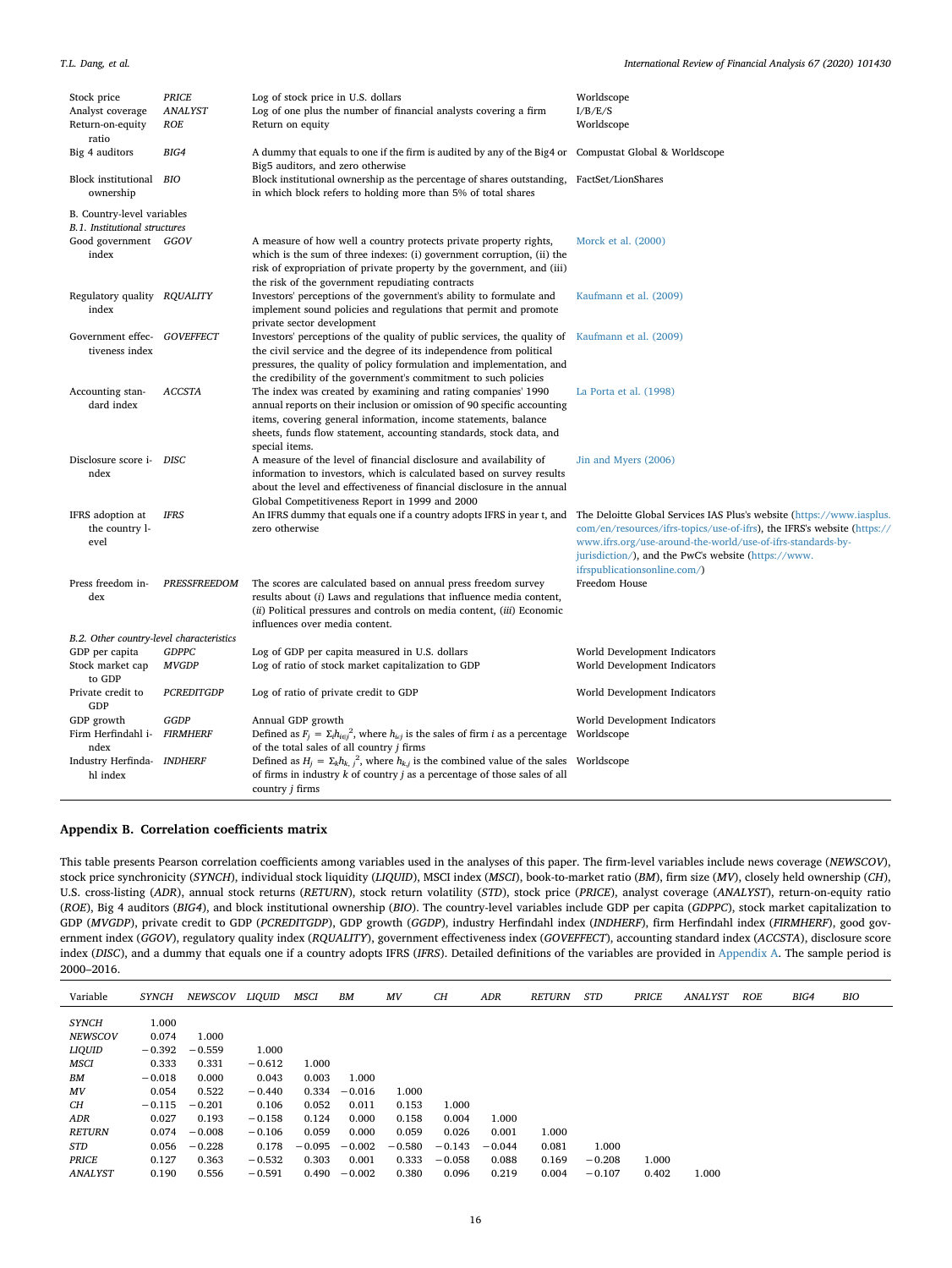| ROE               | 0.166        | 0.111        | $-0.224$ | 0.168      | $-0.001$ | 0.170    | 0.040           | 0.008          | 0.181    | $-0.164$        | 0.260    | 0.175            | 1.000         |             |             |  |
|-------------------|--------------|--------------|----------|------------|----------|----------|-----------------|----------------|----------|-----------------|----------|------------------|---------------|-------------|-------------|--|
| BIG4              | $-0.006$     | 0.312        | $-0.224$ | 0.202      | $-0.004$ | 0.212    | 0.069           | 0.119          | $-0.007$ | $-0.121$        | 0.185    | 0.338            | 0.079         | 1.000       |             |  |
| BIO               | 0.025        | 0.348        | $-0.224$ | 0.172      | $-0.001$ | 0.138    | $-0.031$        | 0.007          | $-0.016$ | $-0.053$        | 0.221    | 0.259            | 0.029         | 0.188       | 1.000       |  |
| <b>GDPPC</b>      | $-0.201$     | 0.216        | $-0.321$ | 0.072      | 0.003    | 0.315    | 0.114           | 0.063          | $-0.060$ | $-0.214$        | 0.315    | 0.228            | $-0.096$      | 0.310       | 0.170       |  |
| <b>MVGDP</b>      | 0.017        | $-0.151$     | $-0.067$ | $-0.013$   | $-0.001$ | $-0.470$ | $-0.097$        | $-0.031$       | 0.063    | 0.285           | $-0.091$ | $-0.022$         | 0.013         | 0.098       | 0.002       |  |
| <b>PCREDITGDP</b> | 0.121        | $-0.064$     | $-0.270$ | 0.123      | $-0.001$ | $-0.499$ | $-0.243$        | $-0.051$       | $-0.026$ | 0.278           | 0.138    | 0.083            | $-0.020$      | 0.059       | 0.103       |  |
| GGDP              | 0.154        | $-0.110$     | 0.122    | 0.001      | $-0.001$ | 0.006    | 0.001           | $-0.050$       | 0.084    | 0.025           | $-0.266$ | $-0.161$         | 0.093         | $-0.247$    | $-0.120$    |  |
| <b>FIRMHERF</b>   | $-0.081$     | $-0.026$     | 0.087    | $-0.048$   | $-0.001$ | 0.117    | 0.050           | 0.059          | $-0.007$ | $-0.062$        | $-0.012$ | 0.012            | $-0.020$      | 0.081       | $-0.063$    |  |
| <b>INDHERF</b>    | $-0.079$     | 0.081        | 0.014    | $-0.013$   | $-0.001$ | 0.255    | 0.139           | 0.037          | 0.000    | $-0.150$        | 0.006    | 0.021            | $-0.018$      | 0.056       | $-0.001$    |  |
| GGOV              | $-0.184$     | 0.309        | $-0.262$ | 0.040      | 0.003    | $-0.010$ | $-0.100$        | 0.042          | $-0.052$ | $-0.021$        | 0.368    | 0.226            | $-0.100$      | 0.323       | 0.249       |  |
| <b>RQUALITY</b>   | $-0.217$     | 0.139        | $-0.205$ | $-0.021$   | 0.001    | $-0.003$ | 0.001           | 0.051          | $-0.059$ | $-0.013$        | 0.198    | 0.162            | $-0.115$      | 0.352       | 0.157       |  |
| <b>GOVEFFECT</b>  | $-0.166$     | 0.082        | $-0.217$ | $-0.011$   | 0.001    | $-0.052$ | $-0.030$        | 0.040          | $-0.055$ | 0.003           | 0.251    | 0.153            | $-0.101$      | 0.322       | 0.127       |  |
| <b>ACCSTA</b>     | $-0.164$     | 0.189        | $-0.170$ | $-0.018$   | 0.001    | $-0.059$ | $-0.018$        | 0.005          | $-0.040$ | 0.015           | $-0.072$ | 0.086            | $-0.111$      | 0.169       | 0.109       |  |
| <b>DISC</b>       | $-0.299$     | 0.121        | 0.005    | $-0.169$   | 0.009    | $-0.128$ | $-0.011$        | 0.066          | $-0.060$ | 0.041           | 0.136    | 0.115            | $-0.139$      | 0.309       | 0.096       |  |
| IFRS              | $-0.185$     | $-0.007$     | 0.043    | $-0.106$   | $-0.002$ | 0.123    | 0.159           | 0.057          | $-0.040$ | $-0.090$        | $-0.012$ | 0.053            | $-0.077$      | 0.116       | $-0.026$    |  |
|                   |              |              |          |            |          |          |                 |                |          |                 |          |                  |               |             |             |  |
| Variable          | <b>GDPPC</b> | <b>MVGDP</b> |          | PCREDITGDP | GGDP     |          | <b>FIRMHERF</b> | <b>INDHERF</b> | GGOV     | <b>RQUALITY</b> |          | <b>GOVEFFECT</b> | <b>ACCSTA</b> | <b>DISC</b> | <b>IFRS</b> |  |
|                   |              |              |          |            |          |          |                 |                |          |                 |          |                  |               |             |             |  |
| <b>GDPPC</b>      | 1.000        |              |          |            |          |          |                 |                |          |                 |          |                  |               |             |             |  |
| <b>MVGDP</b>      | 0.110        | 1.000        |          |            |          |          |                 |                |          |                 |          |                  |               |             |             |  |
| <b>PCREDITGDP</b> | 0.269        | 0.601        |          | 1.000      |          |          |                 |                |          |                 |          |                  |               |             |             |  |
| GGDP              | $-0.571$     | 0.020        | $-0.282$ |            | 1.000    |          |                 |                |          |                 |          |                  |               |             |             |  |
| <b>FIRMHERE</b>   | 0.014        | $-0.096$     | – 0 230  |            | $-0.026$ |          | 1.000           |                |          |                 |          |                  |               |             |             |  |

| <i>FIRMHERF</i>  | 0.014 | $-0.096$ | $-0.230$ | $-0.026$ | L.000    |          |       |       |       |       |       |       |
|------------------|-------|----------|----------|----------|----------|----------|-------|-------|-------|-------|-------|-------|
| <b>INDHERF</b>   | 0.089 | $-0.159$ | $-0.245$ | $-0.017$ | 0.144    | .000     |       |       |       |       |       |       |
| GGOV             | 0.817 | 0.216    | 0.492    | $-0.596$ | $-0.003$ | $-0.028$ | 1.000 |       |       |       |       |       |
| <b>ROUALITY</b>  | 0.801 | 0.368    | 0.431    | $-0.550$ | 0.018    | 0.012    | 0.836 | .000  |       |       |       |       |
| <b>GOVEFFECT</b> | 0.815 | 0.356    | 0.470    | $-0.521$ | $-0.042$ | $-0.025$ | 0.862 | 0.905 | 0001  |       |       |       |
| <b>ACCSTA</b>    | 0.509 | 0.377    | 0.400    | $-0.201$ | $-0.069$ | $-0.014$ | 0.623 | 0.632 | 0.669 | 000.1 |       |       |
| <b>DISC</b>      | 0.694 | 0.324    | 0.329    | $-0.590$ | 0.032    | 0.007    | 0.832 | 0.861 | 0.825 | 0.679 | 1.000 |       |
| <b>IFRS</b>      | 0.323 | 0.067    | $-0.085$ | $-0.194$ | 0.320    | 0.138    | 0.253 | 0.408 | 0.290 | 0.267 | 0.416 | 1.000 |
|                  |       |          |          |          |          |          |       |       |       |       |       |       |

## **References**

- <span id="page-16-1"></span>[Ahern, K. R., & Sosyura, D. \(2014\). Who writes the news? Corporate press releases during](http://refhub.elsevier.com/S1057-5219(19)30038-9/rf0005) merger negotiations. *[Journal of Finance, 69](http://refhub.elsevier.com/S1057-5219(19)30038-9/rf0005)*, 241–291.
- <span id="page-16-19"></span>Ahern, K. R., & Sosyura, D. (2015). Rumor has it: sensationalism in financial media. *Review of Financial Studies, 28*(7), 2050–2093. [https://doi.org/10.1093/rfs/hhv006.](https://doi.org/10.1093/rfs/hhv006)
- <span id="page-16-44"></span>[Amihud, Y. \(2002\). Illiquidity and stock returns: Cross section and time-series effects.](http://refhub.elsevier.com/S1057-5219(19)30038-9/rf0010) *[Journal of Financial Markets, 5](http://refhub.elsevier.com/S1057-5219(19)30038-9/rf0010)*, 31–56.
- <span id="page-16-35"></span>[Amihud, Y., Hameed, A., Kang, W., & Zhang, H. \(2015\). The illiquidity premium:](http://refhub.elsevier.com/S1057-5219(19)30038-9/rf0015) International evidence. *[Journal of Financial Economics, 117](http://refhub.elsevier.com/S1057-5219(19)30038-9/rf0015)*, 350–368.
- <span id="page-16-26"></span>[An, H., & Zhang, T. \(2013\). Stock price synchronicity, crash risk, and institutional in](http://refhub.elsevier.com/S1057-5219(19)30038-9/rf0020)vestors. *[Journal of Corporate Finance, 21](http://refhub.elsevier.com/S1057-5219(19)30038-9/rf0020)*, 1–15.
- <span id="page-16-31"></span>[Ball, R., Kothari, S., & Robin, A. \(2000\). The effect of international institutional factors on](http://refhub.elsevier.com/S1057-5219(19)30038-9/rf0025)
- <span id="page-16-36"></span>properties of accounting earnings. *[Journal of Accounting and Economics, 29](http://refhub.elsevier.com/S1057-5219(19)30038-9/rf0025)*, 1–52. [Bartram, S. M., Brown, G., & Stulz, R. M. \(2012\). Why are U.S. stocks more volatile?](http://refhub.elsevier.com/S1057-5219(19)30038-9/rf0030) *[Journal of Finance, 67](http://refhub.elsevier.com/S1057-5219(19)30038-9/rf0030)*, 1329–1370.
- <span id="page-16-10"></span>[Behn, B. K., Choi, J.-H., & Kang, T. \(2008\). Audit quality and properties of analyst](http://refhub.elsevier.com/S1057-5219(19)30038-9/rf0035) earnings forecasts. *[Accounting Review, 83](http://refhub.elsevier.com/S1057-5219(19)30038-9/rf0035)*, 327–349.
- <span id="page-16-11"></span>[Bhattacharya, U., Daouk, H., & Welker, M. \(2003\). The world price of earnings opacity.](http://refhub.elsevier.com/S1057-5219(19)30038-9/rf0040) *[Accounting Review, 78](http://refhub.elsevier.com/S1057-5219(19)30038-9/rf0040)*, 641–678.
- <span id="page-16-28"></span>[Boubaker, S., Mansali, H., & Rjiba, H. \(2014\). Large controlling shareholders and stock](http://refhub.elsevier.com/S1057-5219(19)30038-9/rf0045) price synchronicity. *[Journal of Banking and Finance, 40](http://refhub.elsevier.com/S1057-5219(19)30038-9/rf0045)*, 80–96.
- <span id="page-16-24"></span>[Brockman, P., & Yan, X. \(2009\). Block ownership and firm specific information.](http://refhub.elsevier.com/S1057-5219(19)30038-9/rf0050) *Journal of [Banking and Finance, 33](http://refhub.elsevier.com/S1057-5219(19)30038-9/rf0050)*, 308–316.
- <span id="page-16-5"></span>[Bushee, B. J., Core, J. E., Guay, W., & Hamm, S. J. W. \(2010\). The role of the business](http://refhub.elsevier.com/S1057-5219(19)30038-9/rf0055) [press as an information intermediary.](http://refhub.elsevier.com/S1057-5219(19)30038-9/rf0055) *Journal of Accounting Research, 48*, 1–19.
- <span id="page-16-32"></span>[Bushman, R., & Piotroski, J. \(2006\). Financial reporting incentives for conservative ac](http://refhub.elsevier.com/S1057-5219(19)30038-9/rf0060)[counting: The influence of legal and political institutions.](http://refhub.elsevier.com/S1057-5219(19)30038-9/rf0060) *Journal of Accounting and [Economics, 42](http://refhub.elsevier.com/S1057-5219(19)30038-9/rf0060)*, 107–148.
- <span id="page-16-12"></span>[Bushman, R. M., Piotroski, J. D., & Smith, A. J. \(2004\). What determines corporate](http://refhub.elsevier.com/S1057-5219(19)30038-9/rf0065) transparency? *[Journal of Accounting Research, 42](http://refhub.elsevier.com/S1057-5219(19)30038-9/rf0065)*, 207–252.
- <span id="page-16-34"></span>[Bushman, R. M., Williams, C. D., & Wittenberg-Moerman, R. \(2017\). The informational](http://refhub.elsevier.com/S1057-5219(19)30038-9/rf0070) [role of the media in private lending.](http://refhub.elsevier.com/S1057-5219(19)30038-9/rf0070) *Journal of Accounting Research, 55*, 115–152.
- <span id="page-16-40"></span>[Carhart, M. M. \(1997\). On persistence in mutual fund performance.](http://refhub.elsevier.com/S1057-5219(19)30038-9/rf0075) *Journal of Finance, 52*, [57–82](http://refhub.elsevier.com/S1057-5219(19)30038-9/rf0075).
- <span id="page-16-41"></span>[Chan, K., & Hameed, A. \(2006\). Stock price synchronicity and analyst coverage in](http://refhub.elsevier.com/S1057-5219(19)30038-9/rf0080) emerging markets. *[Journal of Financial Economics, 80](http://refhub.elsevier.com/S1057-5219(19)30038-9/rf0080)*, 115–147.
- <span id="page-16-6"></span>[Core, J. E., Guay, W., & Larcker, D. F. \(2008\). The power of the pen and executive](http://refhub.elsevier.com/S1057-5219(19)30038-9/rf0085) compensation. *[Journal of Financial Economics, 88](http://refhub.elsevier.com/S1057-5219(19)30038-9/rf0085)*, 1–25.
- <span id="page-16-20"></span>[Dai, L., Parwada, J. T., & Zhang, B. \(2015\). The governance effect of the media's news](http://refhub.elsevier.com/S1057-5219(19)30038-9/rf0090) [dissemination role: Evidence from insider trading.](http://refhub.elsevier.com/S1057-5219(19)30038-9/rf0090) *Journal of Accounting Research, 53*, [331–366](http://refhub.elsevier.com/S1057-5219(19)30038-9/rf0090).
- <span id="page-16-2"></span>[Dang, T. L., Moshirian, F., & Zhang, B. \(2015\). Commonality in news around the world.](http://refhub.elsevier.com/S1057-5219(19)30038-9/rf0095) *[Journal of Financial Economics, 116](http://refhub.elsevier.com/S1057-5219(19)30038-9/rf0095)*, 82–110.
- <span id="page-16-43"></span>[Dasgupta, S., Gan, J., & Gao, N. \(2010\). Transparency, price informativeness, and stock](http://refhub.elsevier.com/S1057-5219(19)30038-9/rf0100) [return synchronicity: Theory and evidence.](http://refhub.elsevier.com/S1057-5219(19)30038-9/rf0100) *Journal of Financial and Quantitative Analysis, 45*[, 1189–1220.](http://refhub.elsevier.com/S1057-5219(19)30038-9/rf0100)
- <span id="page-16-29"></span>[Doidge, C., Karolyi, A., & Stulz, R. \(2004\). Why are foreign firms listed in the US worth](http://refhub.elsevier.com/S1057-5219(19)30038-9/rf0105) more? *[Journal of Financial Economics, 71](http://refhub.elsevier.com/S1057-5219(19)30038-9/rf0105)*, 205–238.

[Doidge, C., Karolyi, A., & Stulz, R. \(2007\). Why do countries matter so much for corporate](http://refhub.elsevier.com/S1057-5219(19)30038-9/rf0110) governance. *[Journal of Financial Economics, 86](http://refhub.elsevier.com/S1057-5219(19)30038-9/rf0110)*, 1–39.

- <span id="page-16-7"></span>[Dyck, A., Morse, A., & Zingales, L. \(2010\). Who blows the whistle on corporate fraud?](http://refhub.elsevier.com/S1057-5219(19)30038-9/rf0115) *[Journal of Finance, 65](http://refhub.elsevier.com/S1057-5219(19)30038-9/rf0115)*, 2213–2253.
- <span id="page-16-8"></span>[Dyck, A., Volchkova, N., & Zingales, L. \(2008\). The corporate governance role of the](http://refhub.elsevier.com/S1057-5219(19)30038-9/rf0120) [media: Evidence from Russia.](http://refhub.elsevier.com/S1057-5219(19)30038-9/rf0120) *Journal of Finance, 63*, 1093–1135.
- <span id="page-16-9"></span>Dyck, A., & Zingales, L. (2002). *[The corporate governance role of the media. Working paper.](http://refhub.elsevier.com/S1057-5219(19)30038-9/rf0125)* [NBER.](http://refhub.elsevier.com/S1057-5219(19)30038-9/rf0125)
- <span id="page-16-30"></span>[Dyck, A., & Zingales, L. \(2004\). Private benefits of control: An international comparison.](http://refhub.elsevier.com/S1057-5219(19)30038-9/rf0130) *[Journal of Finance, 59](http://refhub.elsevier.com/S1057-5219(19)30038-9/rf0130)*, 537–600.
- <span id="page-16-42"></span>[Edmans, A. \(2014\). Blockholders and corporate governance.](http://refhub.elsevier.com/S1057-5219(19)30038-9/rf0135) *Annual Review of Financial [Economics, 6](http://refhub.elsevier.com/S1057-5219(19)30038-9/rf0135)*, 23–50.
- <span id="page-16-17"></span>[Eun, C. S., Wang, L., & Xiao, S. C. \(2015\). Culture and R](http://refhub.elsevier.com/S1057-5219(19)30038-9/rf0140)<sup>2</sup>. Journal of Financial Economics, *115*[, 283–303.](http://refhub.elsevier.com/S1057-5219(19)30038-9/rf0140)
- <span id="page-16-39"></span>[Fama, E., & French, K. \(1993\). Common risk factors in the returns on stocks and bonds.](http://refhub.elsevier.com/S1057-5219(19)30038-9/rf0145) *[Journal of Financial Economics, 33](http://refhub.elsevier.com/S1057-5219(19)30038-9/rf0145)*, 3–56.
- <span id="page-16-0"></span>[Fang, L., & Peress, J. \(2009\). Media coverage and the cross-section of stock returns.](http://refhub.elsevier.com/S1057-5219(19)30038-9/rf0150) *[Journal of Finance, 64](http://refhub.elsevier.com/S1057-5219(19)30038-9/rf0150)*, 2023–2052.
- <span id="page-16-3"></span>[Fernandes, N., & Ferreira, M. A. \(2008\). Does international cross-listing improve the in](http://refhub.elsevier.com/S1057-5219(19)30038-9/rf0155)formation environment. *[Journal of Financial Economics, 88](http://refhub.elsevier.com/S1057-5219(19)30038-9/rf0155)*, 216–244.
- <span id="page-16-21"></span>[Fernandes, N., & Ferreira, M. A. \(2009\). Insider trading laws and stock price informa](http://refhub.elsevier.com/S1057-5219(19)30038-9/rf0160)tiveness. *[Review of Financial Studies, 22](http://refhub.elsevier.com/S1057-5219(19)30038-9/rf0160)*, 1845–1887.
- <span id="page-16-18"></span>[Ferreira, M. A., & Laux, P. A. \(2007\). Corporate governance, idiosyncratic risk, and in](http://refhub.elsevier.com/S1057-5219(19)30038-9/rf0165)formation flow. *[Journal of Finance, 62](http://refhub.elsevier.com/S1057-5219(19)30038-9/rf0165)*, 951–989.
- <span id="page-16-13"></span>[García, D. \(2013\). Sentiment during recessions.](http://refhub.elsevier.com/S1057-5219(19)30038-9/rf0170) *Journal of Finance, 68*, 1267–1300.
- <span id="page-16-16"></span>[Griffin, J. M., Hirschey, N. H., & Kelly, P. J. \(2011\). How important is the financial media](http://refhub.elsevier.com/S1057-5219(19)30038-9/rf0175) in global markets? *[Review of Financial Studies, 24](http://refhub.elsevier.com/S1057-5219(19)30038-9/rf0175)*, 3941–3992.
- <span id="page-16-25"></span>[Gul, F., Kim, J., & Qiu, A. \(2010\). Ownership concentration, foreign shareholding, audit](http://refhub.elsevier.com/S1057-5219(19)30038-9/rf0180) [quality, and stock price synchronicity: Evidence from China.](http://refhub.elsevier.com/S1057-5219(19)30038-9/rf0180) *Journal of Financial [Economics, 95](http://refhub.elsevier.com/S1057-5219(19)30038-9/rf0180)*, 425–442.
- <span id="page-16-14"></span>[Gurun, U. G., & Butler, A. W. \(2012\). Don't believe the hype: Local media slant, local](http://refhub.elsevier.com/S1057-5219(19)30038-9/rf0185) [advertising, and firm value.](http://refhub.elsevier.com/S1057-5219(19)30038-9/rf0185) *Journal of Finance, 67*, 561–597.
- <span id="page-16-38"></span>Hafez, P. A. (2009). *[Construction of market sentiment indices using news sentiment.](http://refhub.elsevier.com/S1057-5219(19)30038-9/rf0190)* [RavenPack International S.L.](http://refhub.elsevier.com/S1057-5219(19)30038-9/rf0190)
- <span id="page-16-23"></span>[Haggard, K. S., Martin, X., & Pereira, R. \(2008\). Does voluntary disclosure improve stock](http://refhub.elsevier.com/S1057-5219(19)30038-9/rf0195) price informativeness? *[Financial Management, 37](http://refhub.elsevier.com/S1057-5219(19)30038-9/rf0195)*, 747–768.
- <span id="page-16-22"></span>[Haw, I., Hu, B., Lee, J., & Wu, W. \(2012\). The investor protection and price informa](http://refhub.elsevier.com/S1057-5219(19)30038-9/rf0200)[tiveness about future earnings: International evidence.](http://refhub.elsevier.com/S1057-5219(19)30038-9/rf0200) *Review of Accounting Studies, 17*[, 389–419](http://refhub.elsevier.com/S1057-5219(19)30038-9/rf0200).
- <span id="page-16-27"></span>[He, W., Li, D., Shen, J., & Zhang, B. \(2013\). Large foreign ownership and stock price](http://refhub.elsevier.com/S1057-5219(19)30038-9/rf0205) informativeness around the world. *[Journal of International Money and Finance, 36](http://refhub.elsevier.com/S1057-5219(19)30038-9/rf0205)*, [211–230](http://refhub.elsevier.com/S1057-5219(19)30038-9/rf0205).
- <span id="page-16-33"></span>[Hope, O. \(2003\). Disclosure practices, enforcement of accounting standards, and analysts'](http://refhub.elsevier.com/S1057-5219(19)30038-9/rf0210) [forecast accuracy: An international study.](http://refhub.elsevier.com/S1057-5219(19)30038-9/rf0210) *Journal of Accounting Research, 41*, [235–272](http://refhub.elsevier.com/S1057-5219(19)30038-9/rf0210).
- <span id="page-16-15"></span>[Huberman, G., & Regev, T. \(2001\). Contagious speculation and a cure for cancer: A](http://refhub.elsevier.com/S1057-5219(19)30038-9/rf0215) [nonevent that made stock prices soar.](http://refhub.elsevier.com/S1057-5219(19)30038-9/rf0215) *Journal of Finance, 56*, 387–396.
- <span id="page-16-4"></span>Hutton, A. P., Marcus, A. J., & Tehranian, H. (2009). Opaque financial reports,  $R^2$ , and crash risk. *[Journal of Financial Economics, 94](http://refhub.elsevier.com/S1057-5219(19)30038-9/rf0220)*, 67–86.
- <span id="page-16-37"></span>[Ince, O., & Porter, R. B. \(2006\). Individual equity return data from Thomson Datastream:](http://refhub.elsevier.com/S1057-5219(19)30038-9/rf0225)